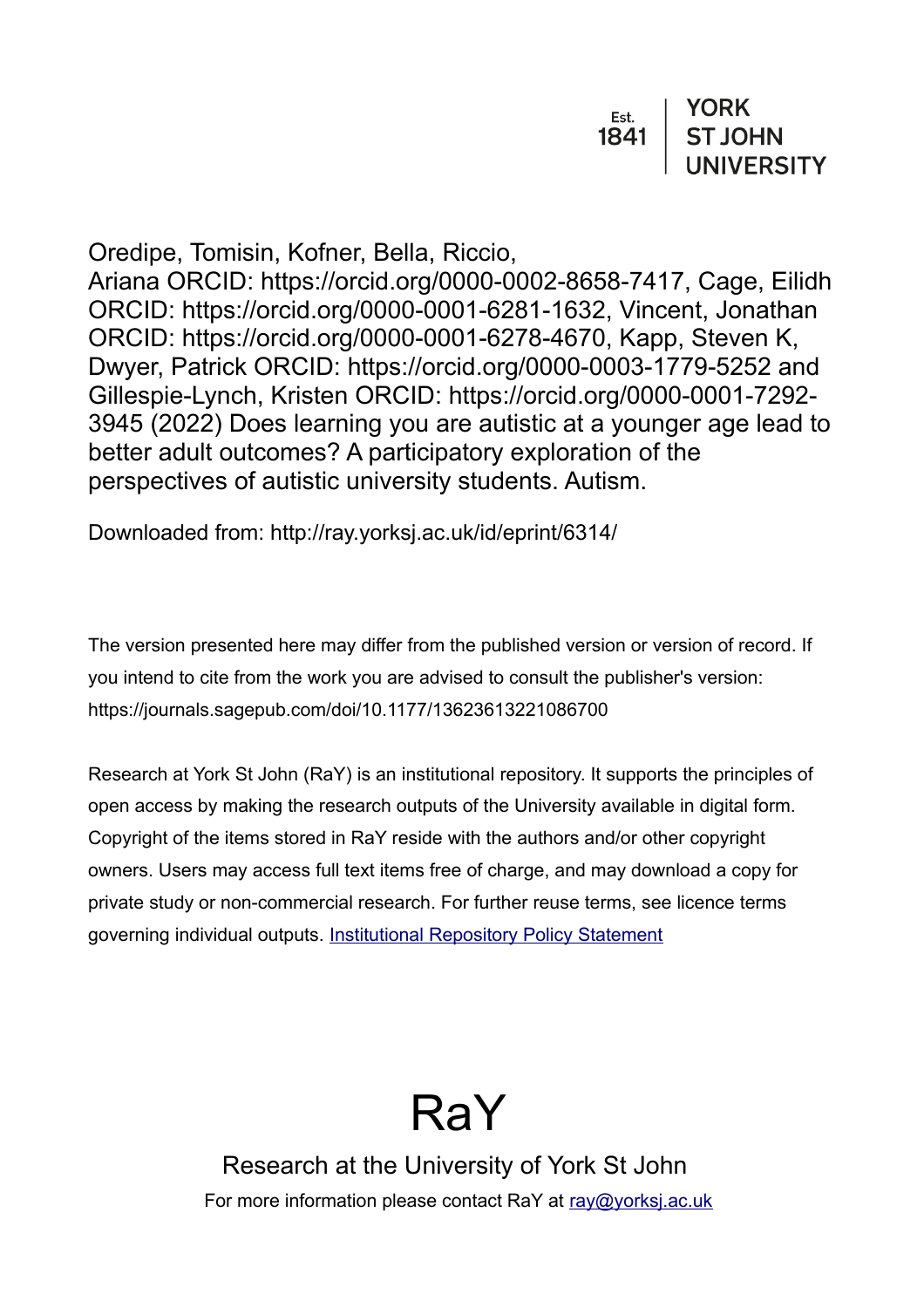#### **Does Learning You Are Autistic at a Younger Age Lead to Better Adult Outcomes?**

#### **A Participatory Exploration of the Perspectives of Autistic University Students**

Tomisin Oredipe<sup>1</sup>, Bella Kofner<sup>1</sup>, Ariana Riccio<sup>2</sup>, Eilidh Cage<sup>3</sup>, Jonathan Vincent<sup>4</sup>, Steven K. Kapp<sup>5</sup>, Patrick Dwyer<sup>6</sup>, & Kristen Gillespie-Lynch<sup>1,2</sup>

> <sup>1</sup> College of Staten Island, CUNY The Graduate Center, CUNY University of Stirling York St. John University University of Portsmouth University of California, Davis

#### **Acknowledgments:**

We are grateful for the time and effort participants put into answering the survey. We would like to acknowledge members of the College Autism Network for their collaboration and commitment to serving as a resource for researchers and autistic people working to improve the university experience for autistic people. We would also like to thank the following researchers for attending initial planning meetings, contributing to survey design, and/or helping to recruit participants: Jodi Duke, Jiedi Lei, Brad Cox, Jeff Edelstein, Edlyn Peña, Carly Nelson, Amy Accardo, Casey Woodfield, Tulare Park, Kristen Bottema-Beutel, Nicholas Gelbar, Rita Obeid, Kathleen Viezel, Valerie D'Astous, Stella Woodrooffe, Monica Harn, Laurie Ackles, and Emine Gurbuz. We are grateful to Jonathan Solomon for meeting with us to provide feedback on survey design and hypothesis development. We would like to thank the anonymous reviewers and editor of this manuscript for their exceptionally constructive feedback.

#### **Author Contributions:**

TO and BK developed study hypotheses, qualitatively coded, and interpreted data with guidance from KGL and JV. JV, TO, BK, and KGL selected illustrative quotes. TO wrote initial drafts of this manuscript for her honors thesis. AR led development of the CAN survey and recruitment as part of her dissertation research. EC, SKK, JV, and PD contributed to study design, recruitment, and editing of the manuscript. As TO's, BK's, and AR's advisor, KGL conceived of and played a guiding role through all aspects of this study, conducted a comprehensive literature review, conducted analyses, and wrote most of this manuscript.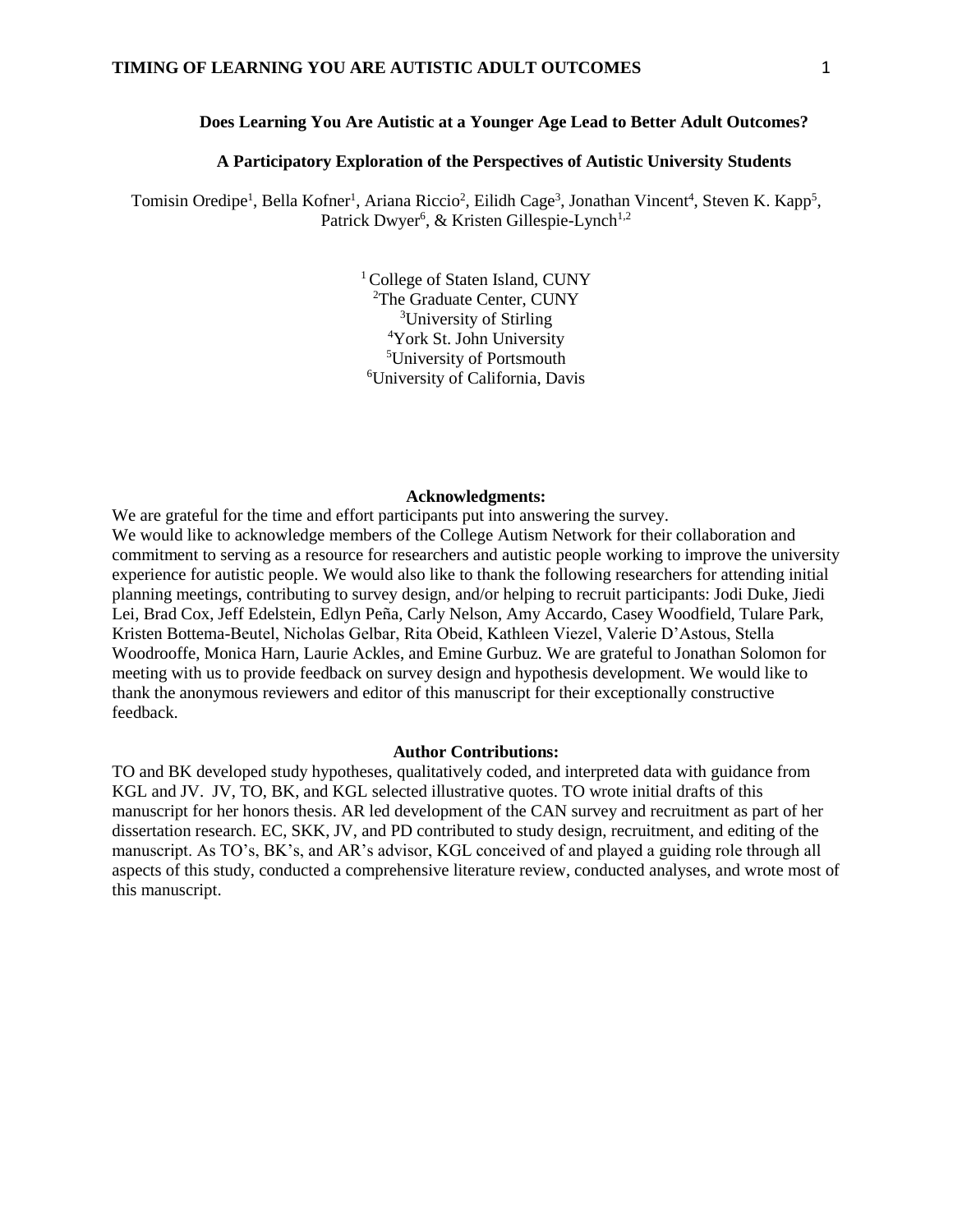#### **Abstract**

Many autistic people do not learn they are autistic until adulthood. Parents may wait to tell a child they are autistic until they feel the child is "ready." In this study, a participatory team of autistic and nonautistic researchers examined if learning one is autistic at a younger age is associated with heightened well-being and Autism-Specific Quality of Life (ASQoL) among autistic university students. Autistic students ( $n = 78$ ) completed an online survey. They shared when and how they learned they were autistic, how they felt about autism when first learning they are autistic and now, and when they would tell autistic children about their autism. Learning one is autistic *earlier* was associated with *heightened Quality of Life and well-being* in adulthood. However, learning one is autistic at an *older* age was associated with *more positive emotions about autism* when first learning one is autistic. Participants expressed both positive and negative emotions about autism and highlighted contextual factors to consider when telling a child about autism. Findings suggest that telling a child that they are autistic at a younger age empowers them by providing access to support and a foundation for self-understanding that helps them thrive in adulthood.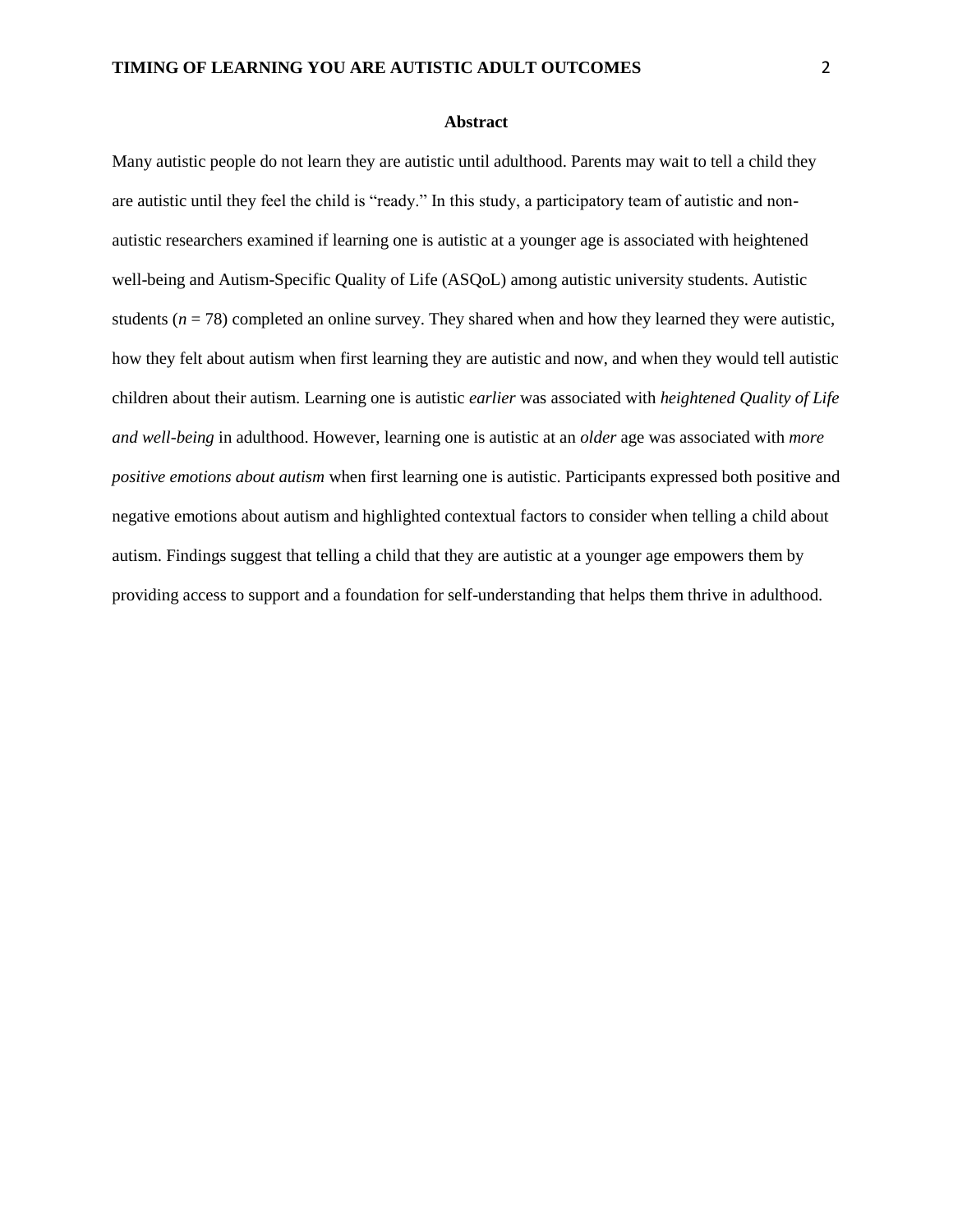#### **Does Learning You Are Autistic at a Younger Age Lead to Better Adult Outcomes?**

#### **A Participatory Exploration of the Perspectives of Autistic University Students**

Autistic university students often exhibit academic strengths relative to their non-autistic peers, however, they may also face mental health challenges (e.g., Fernandes et al., 2021; Sturm & Kasari, 2019). Consequently, identifying factors that support the well-being of autistic students has been identified as a priority (Gunin et al., 2021). The current study aims to determine if learning one is autistic at a younger age is associated with higher well-being and Quality of Life among autistic university students.

#### **Why Might Learning One is Autistic Earlier Lead to Better Outcomes?**

To the best of our knowledge, no prior study has directly investigated if *learning* one is autistic at a younger age is associated with better adult outcomes. Receiving autism-related support earlier is often associated with better outcomes (Towle et al., 2020). Timely identification as autistic is a first step toward obtaining support (Isawa et al., 2019; Mazurek et al., 2019). However, many autistic people, particularly females, ethnic/racial minorities, and people with limited resources, are diagnosed years after characteristics are first noticed (Durkin et al., 2017; McDonnell et al., 2020). Indeed, many autistic people do not receive their diagnosis until adulthood (Fusar-Poli et al., 2020). Parents may also wait to tell a child that they are autistic until they feel the child is "ready," leading some autistic people to learn they are autistic years after their diagnosis (Huws & Jones, 2008; Smith et al., 2018).

A shorter delay between seeking and obtaining a diagnosis was associated with heightened satisfaction with the diagnostic process among autistic adults (Jones et al., 2014). The quality of information and support obtained also impacted satisfaction. Parents also report more satisfaction with the diagnostic process when their child is diagnosed earlier (McCrimmon & Gray, 2020). Unlike diagnoses in childhood, adult diagnoses rarely provide clear pathways to formal support (Huang et al., 2020). Indeed, 41.9% of participants in Jones and colleagues' study received no post-diagnostic support. Nevertheless, growing evidence suggests that support from autistic peers often helps autistic people make sense of their diagnosis (Crane et al., 2020; Hickey et al., 2018; Tan, 2018).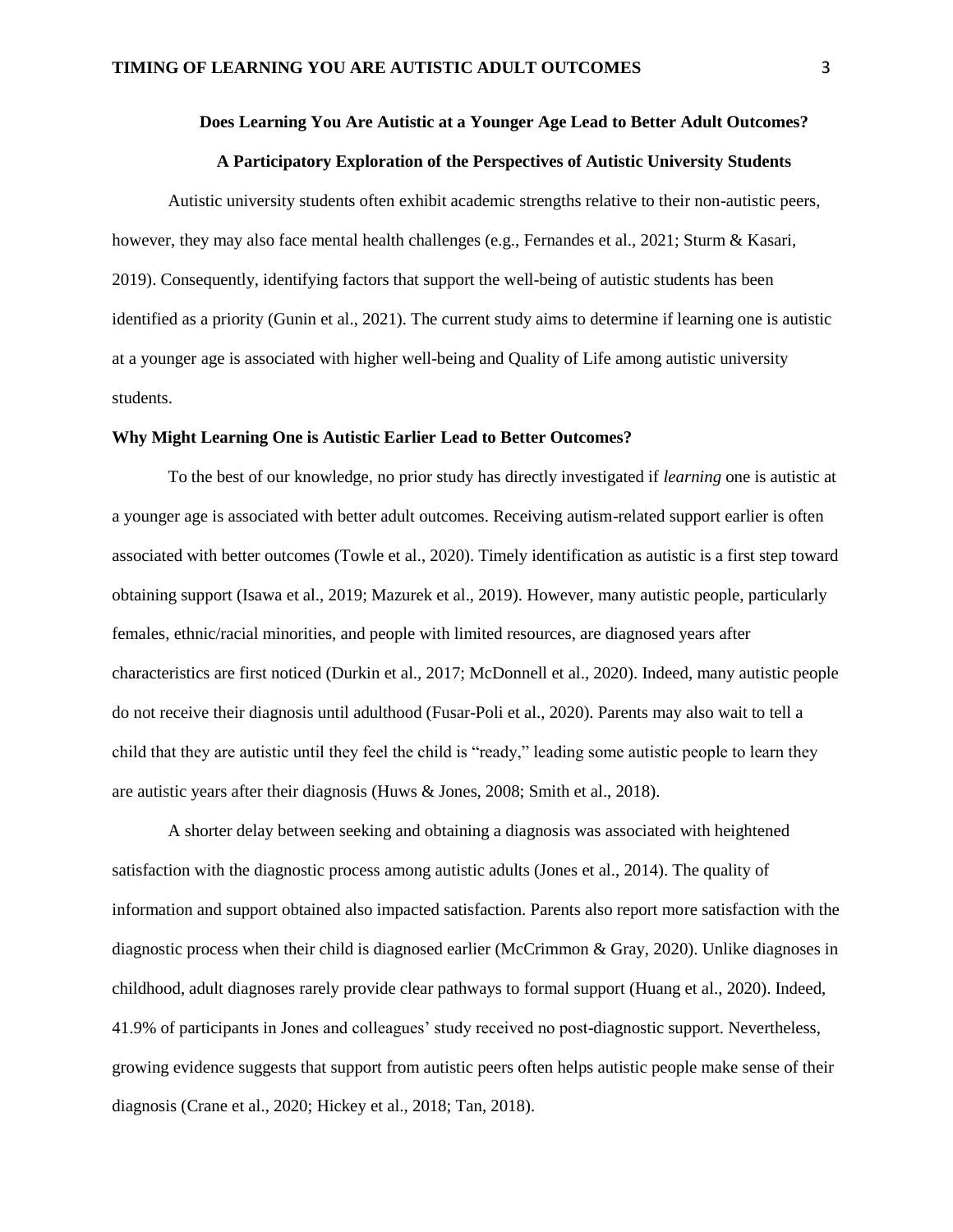Research examining the experience of receiving an autism diagnosis as an adult indicates that this experience often has a strong and complex emotional impact (Huang et al., 2020). By providing a framework to interpret experiences, an autism diagnosis can confer self-understanding, self-compassion, and coping strategies (Arnold et al., 2020; Hickey et al., 2018; Huws & Jones, 2008; Leedham et al., 2020; Punshon et al., 2009; Tan et al., 2018). While many people diagnosed as adults interpret autism as a positive difference, others view their diagnosis as unpleasant and stigmatizing (Huws & Jones, 2008; Powell & Acker, 2016).

When asked to indicate how they felt upon first receiving their autism diagnosis, participants in Jones and colleagues' (2014) study most frequently selected relief. Relief is a particularly common emotional response to receiving an autism diagnosis in adulthood (Arnold et al., 2020; Johnson & Joshi, 2016; Jones, 2001; Powell & Acker, 2016). However, those who receive an autism diagnosis in adulthood also report difficulty adjusting to their new identity, increased susceptibility to discrimination, and feelings of low self-worth (Stagg & Belcher, 2019). People who learn they are autistic as adults also report grief for the struggles of their pre-diagnosis self and sorrow that they blamed themselves for difficulties before understanding that they were autistic (Leedham et al., 2020). A qualitative study of autistic students at a college for people with disabilities noted that four of the nine participants were not told they were autistic until years after their diagnosis (Huws & Jones, 2008). Emotional reactions were complex and included relief, shock and/or disappointment.

Huang et al. (2020) noted that autistic people diagnosed in adulthood often wished they had been diagnosed earlier, but only one prior study directly has compared the outcomes of autistic people diagnosed in adulthood to those diagnosed in childhood: Marriage et al. (2009) used a chart review process to compare the adult outcomes of 45 autistic people diagnosed before age 18 to 35 autistic people diagnosed as adults. Interpretation of findings is complicated by pronounced age differences between participants diagnosed in childhood vs. adulthood and the fact that analyses were based on sub-groups of as few as four participants. However, Marriage and colleagues' findings suggest that autistic people diagnosed in adulthood may have better educational outcomes but be more prone to depression than those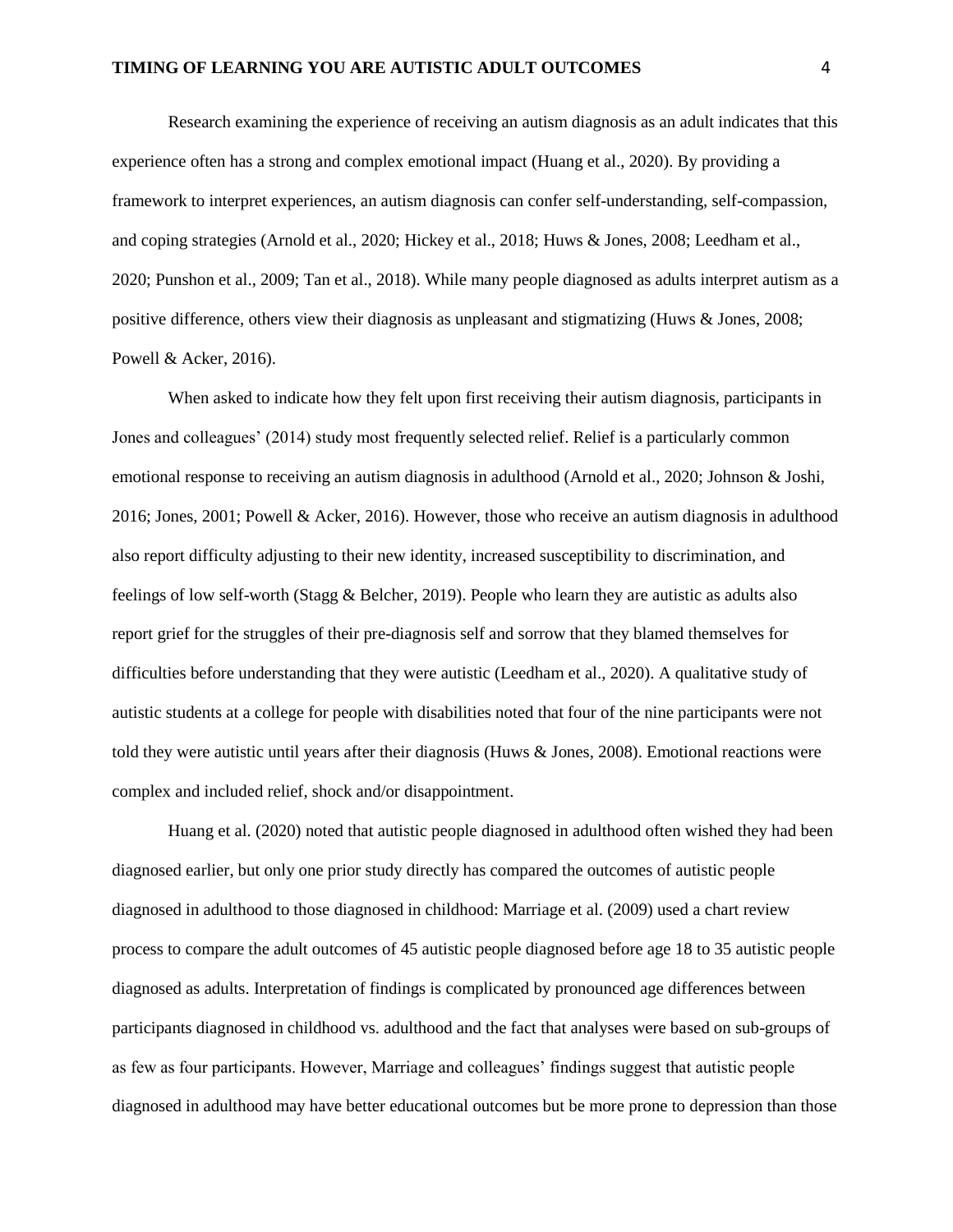diagnosed in childhood. Similarly, a study of work-related discrimination and well-being revealed that being diagnosed later was associated with higher educational levels but less organizational support among 193 autistic survey respondents, all of whom were employed (Johnson & Joshi, 2016). Being diagnosed later was associated with heightened workplace discrimination (this association only became apparent after sociodemographic factors were accounted for) but was *not* associated with work-related well-being or anxiety. The researchers did not ask participants when they *learned* they were autistic.

People who learn they are autistic later in life face many barriers that could lead to discrimination and/or mental health difficulties, including years of not understanding why they are different and potentially trying to hide their differences and having their lived experiences overlooked and/or invalidated by medical professionals (Crane et al., 2018; Hickey et al., 2018; Leedham et al., 2020). Camouflaging, or hiding one's autistic characteristics, may negatively impact mental health (Botha  $\&$ Frost, 2020; Cage & Troxell-Whitman, 2019; Cassidy et al., 2020). Prior research provides a foundation for our hypothesis that learning one is autistic at a younger age may foster positive adult outcomes.

## **Disclosure: A double-edged sword?**

A primary benefit of learning one is autistic is the opportunity to connect with other autistic people (Hickey et al., 2018; Tan, 2018). Autistic people may feel more comfortable expressing themselves around other autistic people (Crompton et al., 2020). However, autistic university students do not always feel connected to an autistic community and may avoid participating in groups that require disclosing a diagnosis due to fear of discrimination (Frost et al., 2019). Many autistic students delay identifying themselves as autistic to accessibility offices; such students report reduced satisfaction with the university experience and fewer supports (Anderson et al., 2018). Unfortunately, concerns about disclosure may in many cases be warranted. While research examining impacts of disclosing an autism diagnosis on non-autistic people typically suggests that disclosure is beneficial (e.g., Austin et al., 2018; Gillespie-Lynch et al., 2019), autistic people and their family members express substantially more concerns about the unpredictable consequences of disclosure than non-autistic people (Thompson-Hodgetts et al., 2020). Given the complexities of disclosure, some parents may feel unsure when or how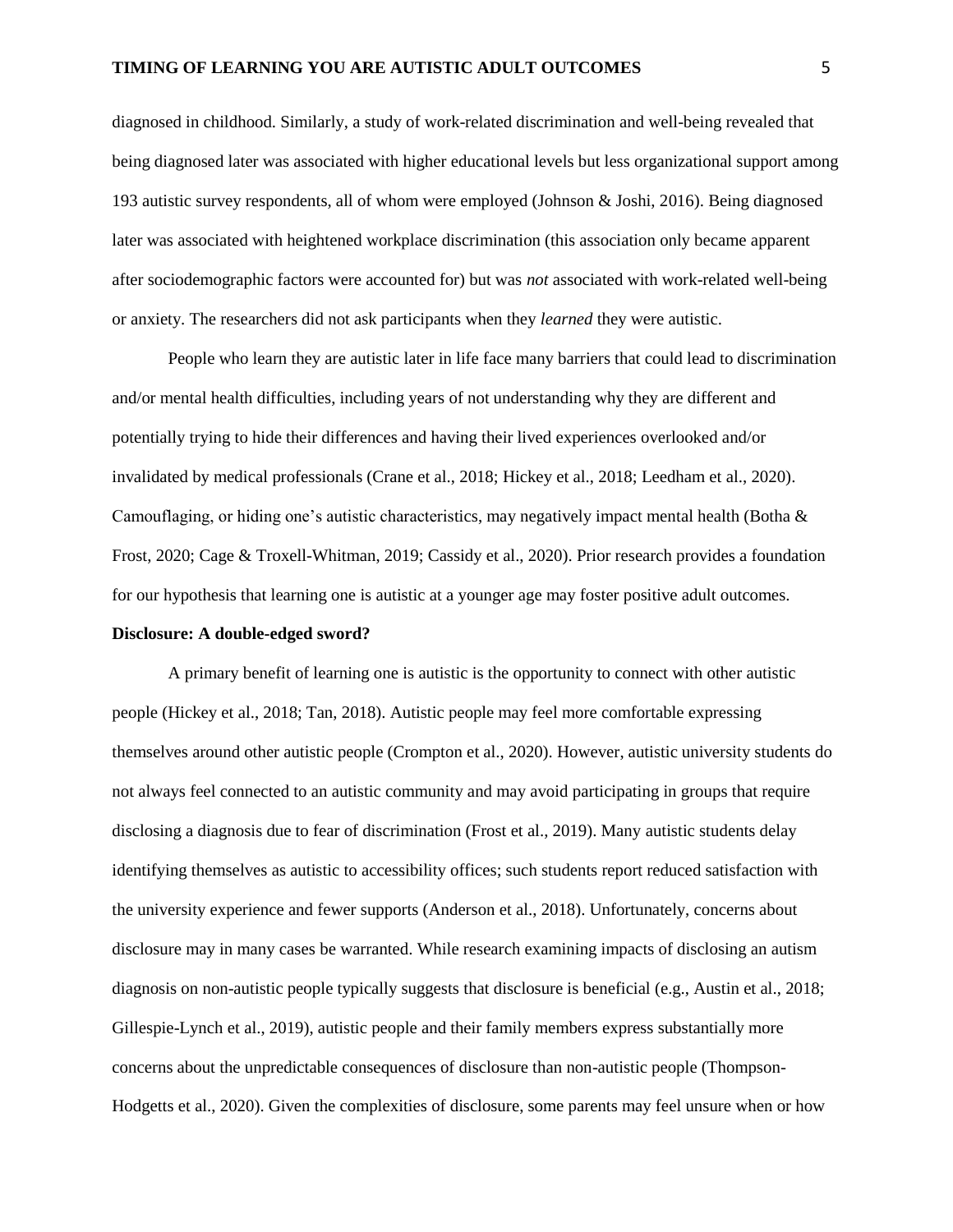to talk about autism with their autistic children and may wait to disclose their child's autism diagnosis to their child until later in life.

A review of research examining parents' and/or children's viewpoints about the process of disclosing a child's autism diagnosis to a child identified very few studies (Smith et al., 2018). Delays between diagnosis and disclosure were noted across all of the studies. No studies examined whether the timing of disclosure impacted well-being. However, other research suggests that learning about one's differences at a younger age may foster well-being; youth who were told that they were conceived by reproductive donation by the time they were seven reported heightened well-being and better family relationships than those informed later (Iloi et al., 2017).

Since Smith et al.'s (2018) review, additional research examined autistic and non-autistic parents' viewpoints about talking with their autistic child about autism (Crane et al., 2019; 2021), compared experiences of parents who had or had not yet disclosed their child's autism to their child (Smith-Demers, 2018) and examined associations between mothers' decisions about whether to talk about autism with their teenagers' self-perceptions (Riccio et al., 2020a). Parents expressed difficulty processing their child's diagnosis and concerns that their child would not understand the diagnosis, or that the diagnosis could confer stigma, lower expectations for their child, and/or harm their child's self-image and mental health (Cadogan, 2015; Crane et al., 2019; Finnegan et al., 2014; Riccio et al., 2020a; Smith-Demers, 2018; Ward, 2014). While most parents who had not yet talked about the diagnosis with their child planned to do so in the future, some did not plan to ever discuss autism with their children. Parents indicated that sharing a diagnosis with a child is a complex, context-dependent, and ongoing process that is often unplanned (e.g., sometimes initiated by the child) and is influenced by both parents' and children's feelings and evolving understandings. Similar complexities have been reported by parents of children with other conditions (Dennis et al., 2015; Gallo et al., 2015; Gratton et al., 2016).

Both autistic and non-autistic parents indicate that talking openly with their children about autism promotes self-understanding and collaborative development of coping strategies (Crane et al., 2019; 2021; Smith et al., 2018). They recommend that the process of disclosure be tailored to each child, emphasizing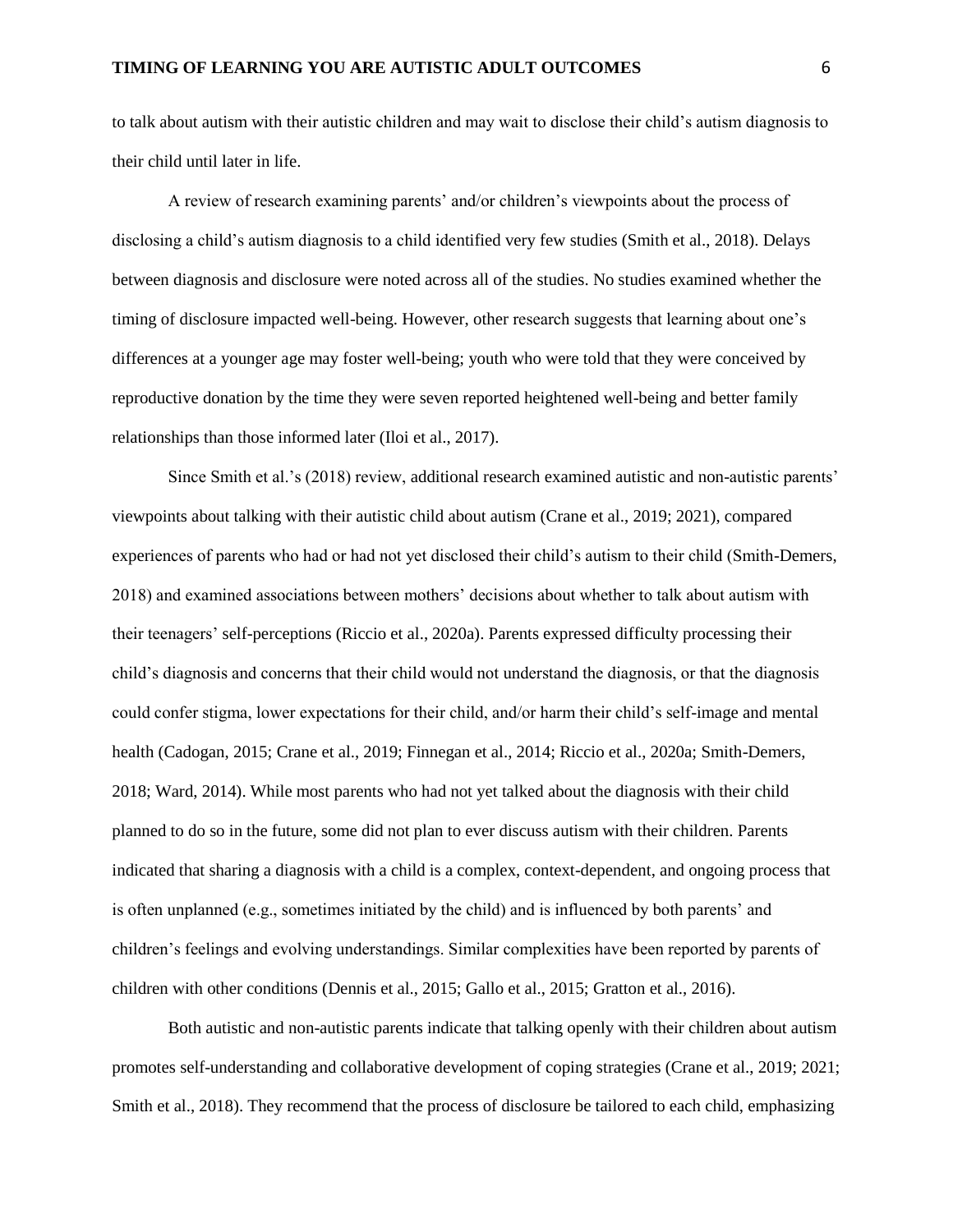the importance of gradually presenting information in a way their children can understand that builds from their strengths and interests. Unlike non-autistic parents, 34 autistic parents in a recent online study did *not* focus on potential negative impacts of disclosure (Crane et al., 2021). They indicated that their lived expertise gave them shared understanding with their autistic children, contrasting the often humorous, everyday discussions in which they talked about autism with their children with the more deficit-oriented approaches used by professionals. They recommended telling a child they are autistic as soon as possible, emphasizing that honesty promotes mental health and self-understanding.

Autistic college students have also reported that learning they are autistic helped them understand themselves (Huws & Jones, 2008). Autistic adolescents whose parents talked to them openly about being autistic tended to describe themselves and autism more positively than peers whose parents had not voluntarily told them they were autistic (Riccio et al., 2020a). Anecdotal accounts suggest that people who learn they are autistic as children may regard their autism as a positive or neutral aspect of themselves (Mogensen & Mason, 2015), or understand themselves through a neurodiversity-aligned lens where autism is considered a valuable form of human diversity (Singer, 2016). People who are told they are autistic years after their diagnosis may perceive autism as something shameful that should be hidden because their parents hid it from them. However, some autistic people learn they are autistic and come to appreciate autism as an important part of their identities even though their parents never discuss autism with them (e.g., Daley & Weisner, 2003), as is often the case for people diagnosed in adulthood.

## **Research Aims and Hypotheses**

The present study is the first, to our knowledge, to examine if the age at which one learns one is autistic impacts the well-being, Quality of Life, and feelings about autism of autistic university students. Two university students (one autistic and one non-autistic) collaboratively developed the following hypotheses:

**Hypothesis 1:** Learning one is autistic at a younger age will be associated with heightened wellbeing and Quality of Life among autistic students.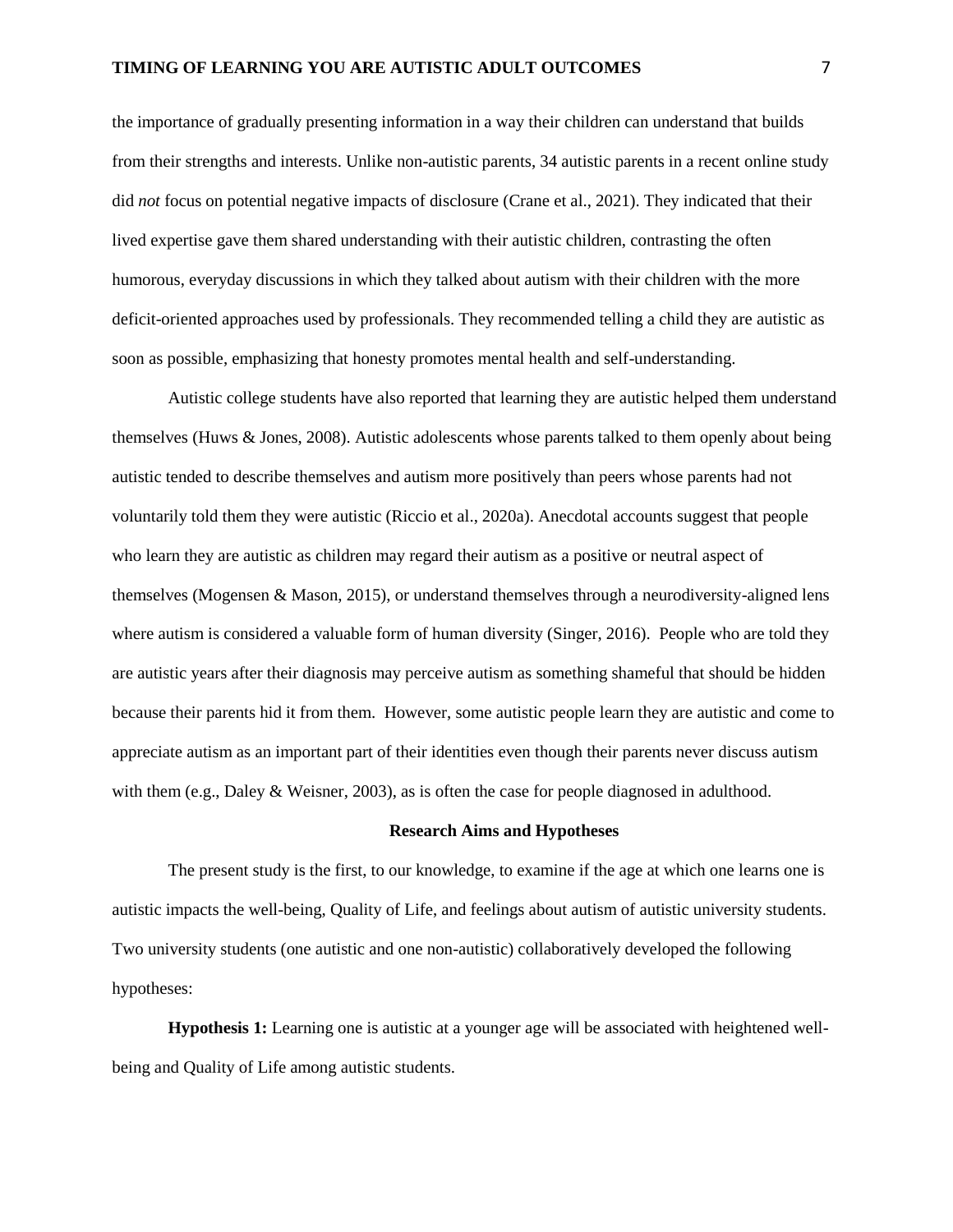## **TIMING OF LEARNING YOU ARE AUTISTIC ADULT OUTCOMES** 8

**Hypothesis 2:** Learning one is autistic at a younger age will be associated with more positive perspectives on autism in adulthood.

#### **Methods**

## **Community Involvement**

This research was conducted by a participatory group of autistic and non-autistic researchers, including the authors of this paper and a larger group that collaborated more distally. Collaborators included leaders within a participatory mentorship program for autistic and non-autistic university students and members of the College Autism Network (CAN), an online community of individuals dedicated to advocacy and research about autistic university students. Co-authors include three autistic group members (one academic, one graduate student, and one then-undergraduate and current graduate student) and five non-autistic group members (one then undergraduate, one then-doctoral student, who led survey development and recruitment as part of her dissertation research, and three academics).

Autistic and non-autistic co-authors collaboratively developed and revised study measures and hypotheses by co-writing a Google document. We began developing measures in April 2018 and continued revising until recruitment began in February 2019. Most revisions occurred via edits and/or comments in the Google document. However, a core group of collaborators, leaders in the mentorship program, discussed research questions, hypotheses, and measures during meetings which occurred inperson or virtually (depending on location and/or preference) via Skype using speech or chat as preferred. Guided by AASPIRE's guidelines (Nicolaidis et al., 2019), we strove to use flexible modalities, to provide sufficient processing time, to encourage transparency and power sharing, and to disseminate findings collaboratively. The survey was posted on the Open Science Framework before recruitment began. However, the hypotheses described in this report were developed by the first two authors with guidance from the last author after data collection was complete but before viewing the data.

#### **Participants**

Research activities were approved by our Institutional Review Board. Collaborators recruited autistic students at their universities or through social media. Interested participants contacted the third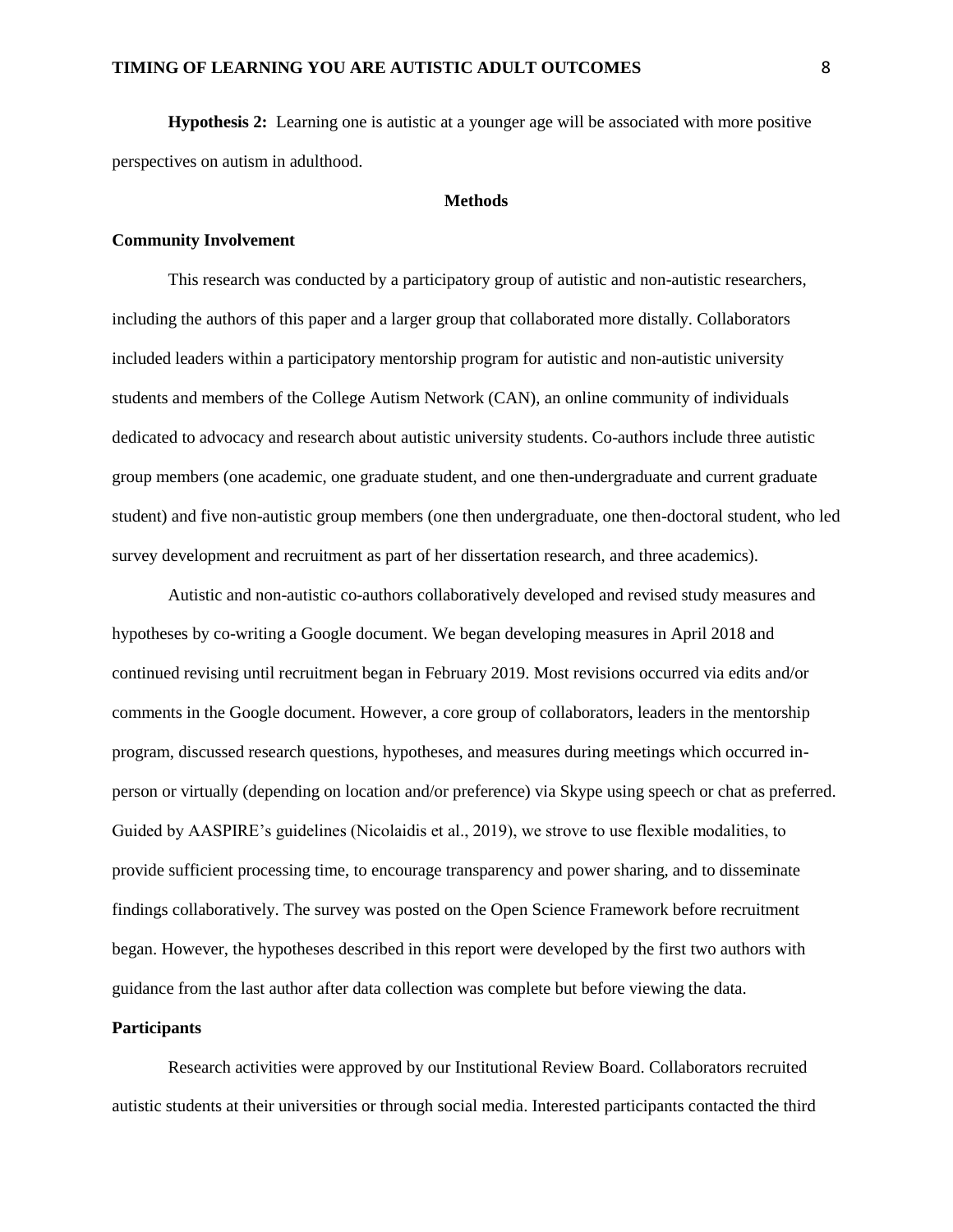author via email and received a link to participate in an online survey hosted by Qualtrics. Students enrolled in any institution of higher education were eligible to participate. Student status was confirmed by contacting the research team using an institutional email address.

A total of 84 students completed the survey. Most participants self-reported an autism diagnosis by a clinician  $(n = 81)$ . In response to reviewer feedback, three participants who identified as autistic without a formal diagnosis and three participants who could not remember when they learned they were autistic were excluded from analyses. These exclusions did not change the pattern of findings.

The final sample of 78 autistic students represented 8 countries (*n*=53 from the United States, 16 from the United Kingdom; 3 from Canada, 2 from Germany, and 1 each from Australia, Hungary, Norway, and South Africa) and 50 institutions, including community colleges, private, and public universities which varied from not selective to highly selective.

Participants' ages ranged from 18 to 50 (*M*= 24.15; *SD*= 7.20). Participants reported mean RAADS-14 scores of 27.73 (*SD* = 9.19); 5 participants reported RAADS-14 scores below the cut-off for probable autism of 14. See Table 1 for other characteristics. Participants received a \$20 gift card. **Measures**

**Quality of Life.** Autism-Specific Quality of Life was assessed using the ASQoL (McConachie et al., 2018). ASQoL development was guided by feedback from autistic adults in the UK about ways that existing QoL measures may overlook autism-specific aspects of QoL. Evidence of its reliability and validity was obtained in the initial validity study (McConachie et al., 2018). However, a more recent evaluation of the measure reveals that it underestimates the QoL of autistic women (Williams & Gotham, 2021). Nine items (three reverse-scored), assessing formal and informal supports, sensory and financial barriers, and comfortableness being and expressing oneself, e.g., "Are you at ease (OK) with 'Autism' as an aspect of your identity?", were rated using a 5-point scale ('not at all' to 'totally';  $\alpha$ =.85). ASQoL scores can range from 9 to 45. The ASQoL was not designed to be a stand-alone measure (Rodgers, 2021). Therefore, we also included a global item from the WHO QoL-Bref (1998), "How would you rate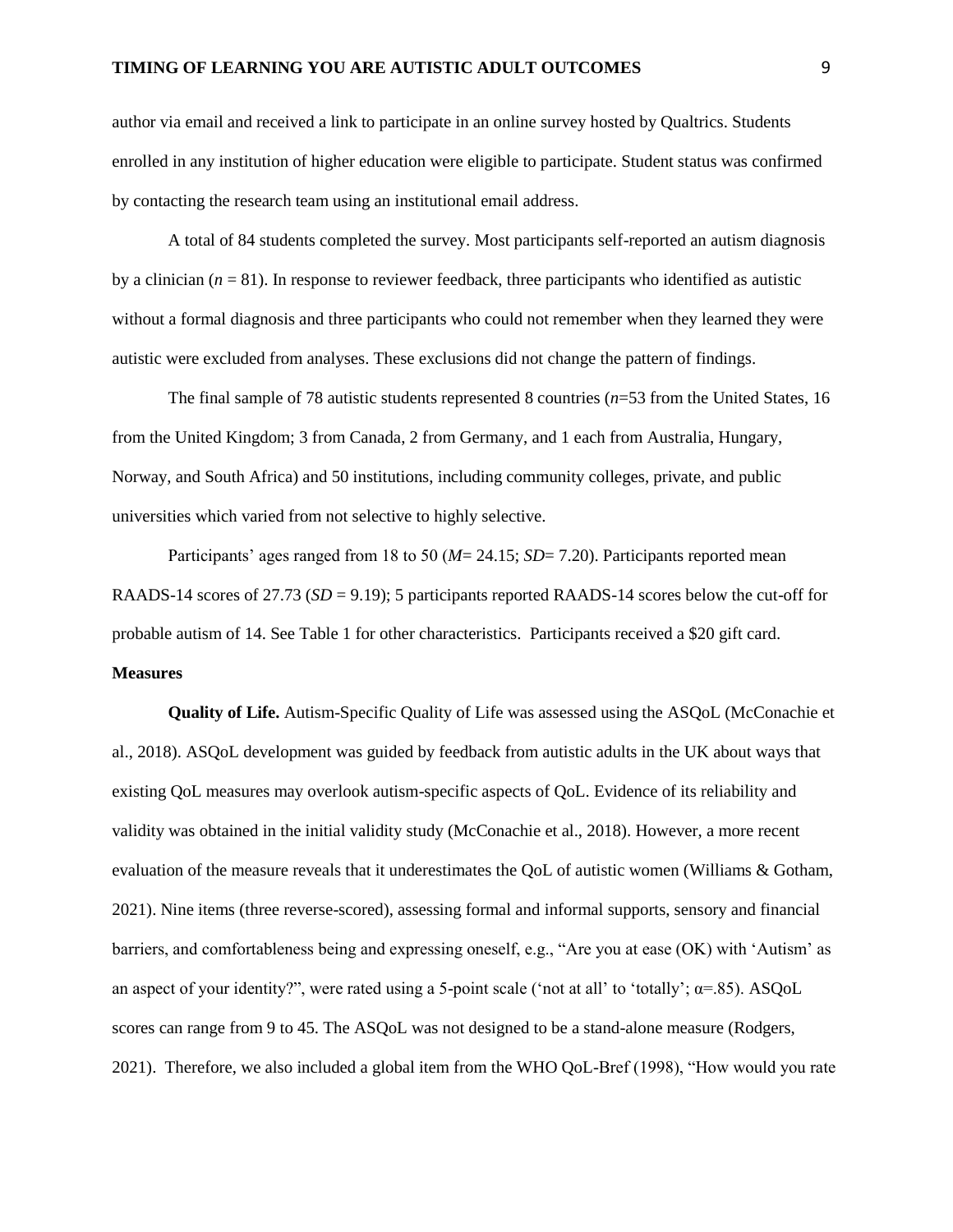your Quality of Life?", with five response options ranging from very poor to very good. For both measures, higher scores indicate heightened QoL.

**RAADS-14.** The Ritvo Autism and Asperger Diagnostic Scale (RAADS-14; Eriksson et al., 2013) is a self-report autism screener ( $\alpha$ =.85). Participants rated whether they experienced each of 14 survey items (one reverse-scored), e.g., "I focus on details rather than the overall idea.", always, only at their present age, only when younger than 16, or never. Scores can range from 0 to 42. Higher scores indicate heightened autistic traits. A cut-off score of 14 or higher on the RAADS-14 had high sensitivity (97%) but variable specificity (46% ASD relative to ADHD; 95% ASD vs. non-psychiatric controls) in identifying autism in a validation study in Sweden (Eriksson et al., 2013). Of the 135 autistic participants in the validation study, 9 scored below the cut-off for likely autism of 14. We included this measure to determine what proportion of our sample would be classified as likely to be autistic using a commonly used autism screener and to have a brief measure of autistic traits, given evidence that higher autistic traits are often related to lower well-being (e.g., Scheeren et al., 2021). The RAADS-14 typically exhibits satisfactory psychometric properties and includes a focus on sensory differences, which is often lacking in autistic trait measures (Baghdadli et al., 2017; Riccio et al., 2020b).

**Well-Being.** The Warwick-Edinburgh Mental Well-Being Scale (WEMWBS; Tennant et al., 2007) consists of 14 items (none reverse-scored) assessing positive affect, functioning, and interpersonal relationships, e.g., "I've been feeling loved." Items are rated using a 5-point scale ('none of the time' to 'all of the time';  $\alpha$ =.91). WEMWBS development was guided by community feedback on an existing well-being measure. Validation testing in the UK revealed evidence of the WEMWBS's reliability and validity (Tennant et al., 2007). Scores can range from 14 to 70. Higher scores indicate more well-being.

#### **Open-ended questions.**

Participants were asked the following open-ended questions: "How old were you in years when you first learned you were autistic?" "How did you learn you were autistic?" "How did you feel when you learned you were autistic? Please share what you feel comfortable sharing." How do you feel about being autistic now? Please share what you feel comfortable sharing." "If you had a child with autism, when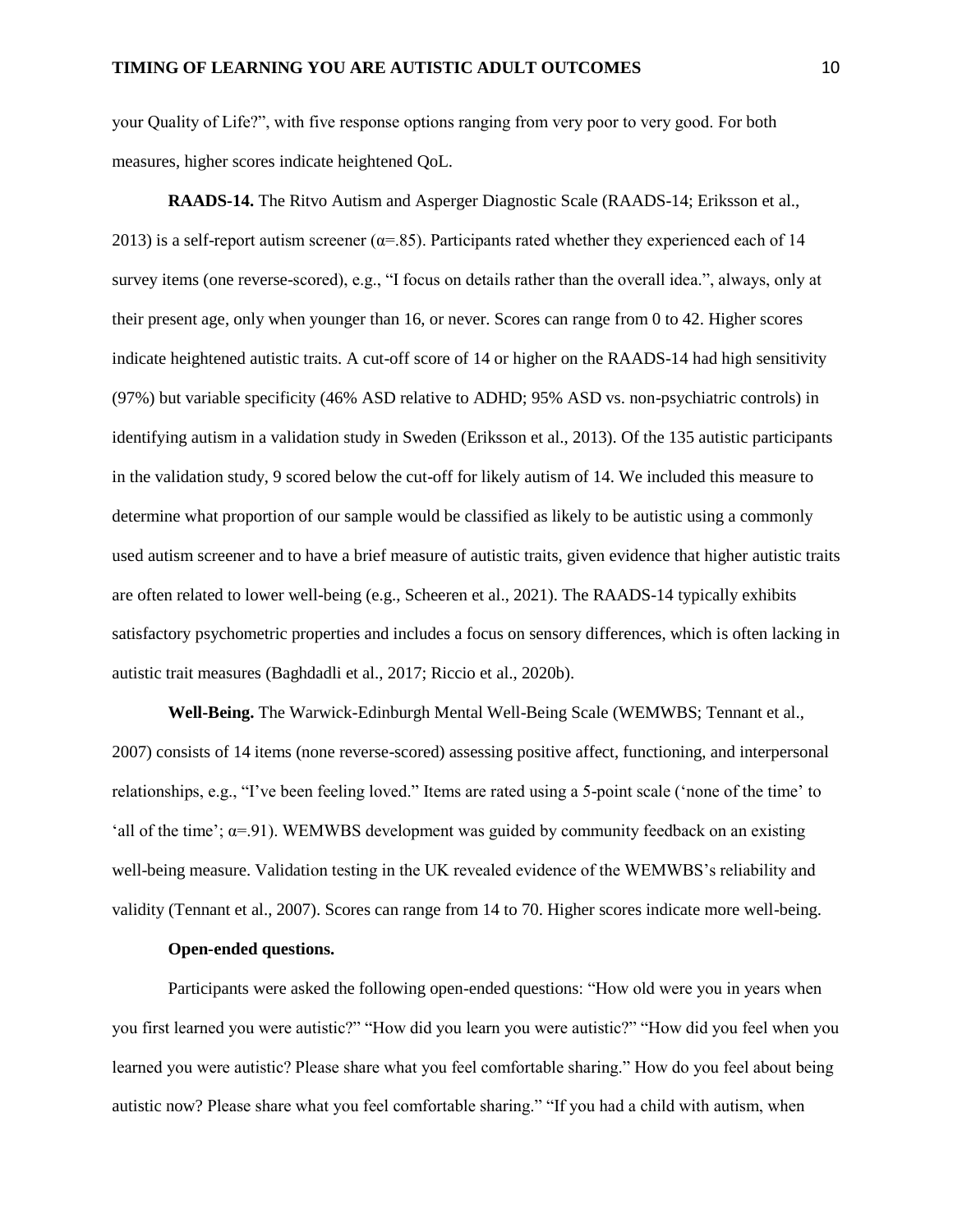would you tell them about autism?" "If you had a child with autism, what would you tell them about autism?"

#### **Data Analysis Approach**

We used content analysis to code open-ended responses (Hsieh and Shannon, 2005; Kondracki et al., 2002). Content analysis is a broad approach to deriving meaning that varies along two primary spectrums: manifest (or apparent on the surface) to latent (deeper implied meanings) themes and inductive (data-driven) to deductive (theory-driven). We focused on manifest meanings. A few codes were developed deductively. For example, the code "positive emotions about autism" was developed to address an a priori hypothesis. However, most codes were developed inductively through an independent review of the data by the first two co-authors. For example, recurring patterns in the data sparked sub-codes of the major code "positive feelings about autism", including "curiosity to learn more about autism" and "better understanding of why they are different". The first author (a non-autistic student) and the second author (an autistic student) developed the coding schemes with guidance from the last author and feedback from co-authors. They achieved  $\geq$ 80% agreement on at least 20% of responses in each category. See Appendix A for coding schemes. To learn from participants' insights, we reviewed their open-ended responses about how they learned they were autistic, their emotional responses to autism, and their recommendations for how to talk to autistic children about autism and selected illustrative quotes.

For quantitative analyses, we first examined data distributions. The age at which participants learned they were autistic and their current age exhibited excessive kurtosis and skew. Therefore, nonparametric Kendall's Tau-b correlations were used to identify predictors for the regressions. We verified that the assumptions of linear regression were met, i.e., linear relationships, independent errors (Durbin-Watson values of  $\sim$  2.0), normally distributed residuals exhibiting homoscedasticity, and multicollinearity was not a major concern (VIF < 2.0). One outlier was observed when predicting ASQoL (standardized residual  $>$  3). Findings remained unchanged when this outlier was removed. Therefore, the outlier is included in analyses.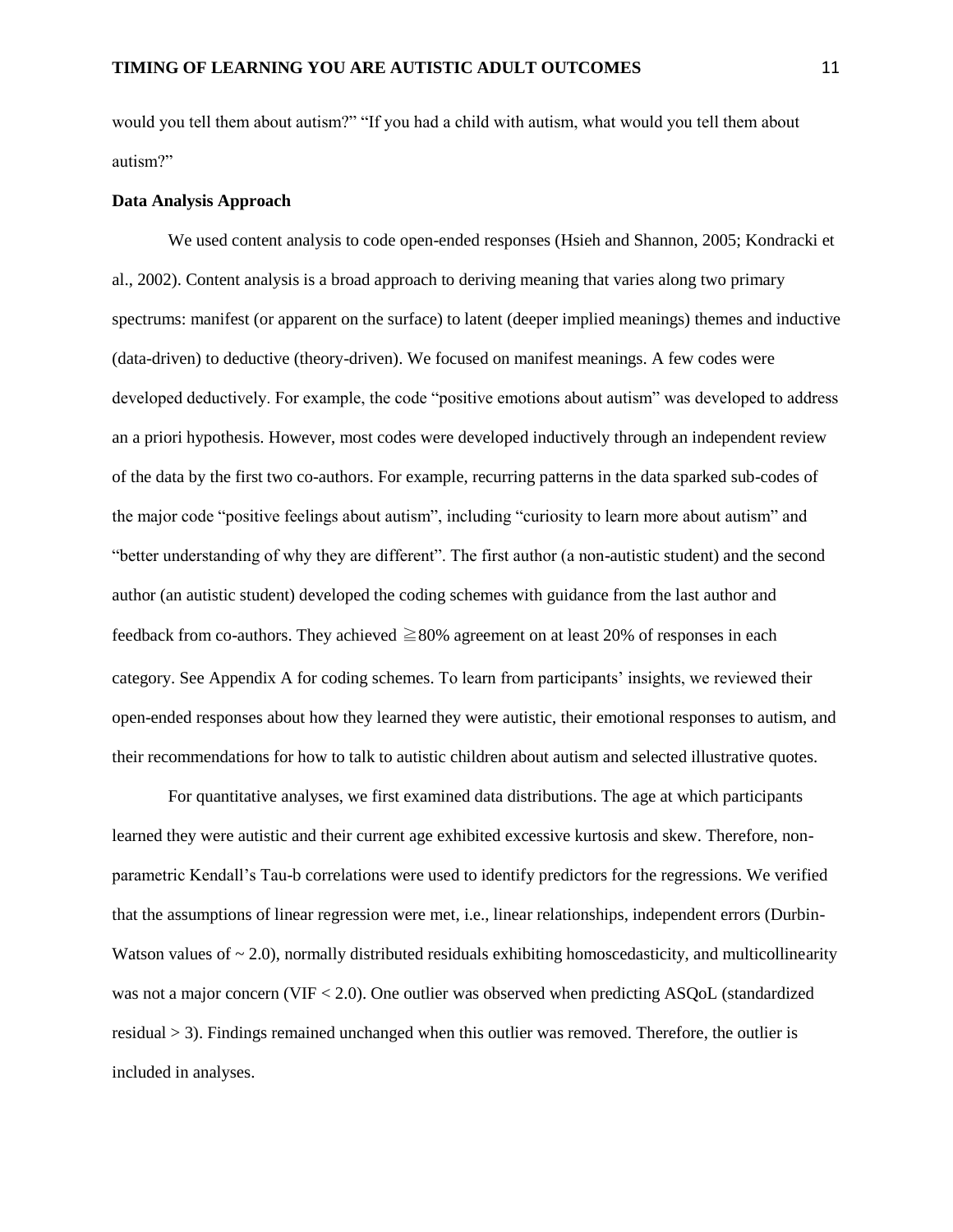## **TIMING OF LEARNING YOU ARE AUTISTIC ADULT OUTCOMES** 12

To examine our first hypothesis, that learning one is autistic at a younger age is associated with heightened well-being and Quality of Life, we conducted linear regressions examining predictors that were correlated with well-being and ASQoL in baseline correlations (i.e., age of learning one is autistic, RAADS-14, current age, and gender).

To evaluate our second hypothesis, that learning one is autistic at a younger age is associated with more positive perspectives on autism in adulthood, we examined correlations between the age of learning one is autistic and positive current emotions about autism. Given that perceptions of autism may change with time (Huws & Jones, 2015), we also examined associations between age of learning one is autistic and feelings when first learning one is autistic.

The large number of analyses used increased the risk of Type 1 errors. However, Bonferroni corrections have been critiqued for increasing the risk of Type 2 errors (Nakagawa, 2004). To address difficulties balancing Type 1 and Type 2 errors and other limitations of null hypothesis testing, researchers (and the American Statistical Association) recommend focusing on effect sizes and confidence intervals (Nakagawa & Cuthill, 2007; Wasserstein et al., 2019). We report effect sizes and confidence intervals using SPSS 24.0. Following Benjamin and Berger's (2019) recommendations, we describe two-tailed *p* values less than .05 and greater than .005 as suggestive.

#### **Results**

#### **When and How Did Participants Learn They Were Autistic?**

 $\overline{a}$ 

Participants learned they were autistic at a mean age of 14.71 years (*SD*= 8.83). Some participants (29.5%) learned they were autistic in childhood; 48.7% of participants learned they were autistic in adolescence (Table 2).<sup>1</sup> A similar number of participants first learned they were autistic from family members (39.7%) and clinicians (34.6%); 14.1% of participants found out on their own, 5.1% were informed by an educator, 3.8% had "always known," and 2.6% did not remember how they learned. **Baseline Correlations** 

<sup>&</sup>lt;sup>1</sup> Although the age span comprising adolescence is contested, we defined adolescence as  $10-19$  years of age following the WHO (1998).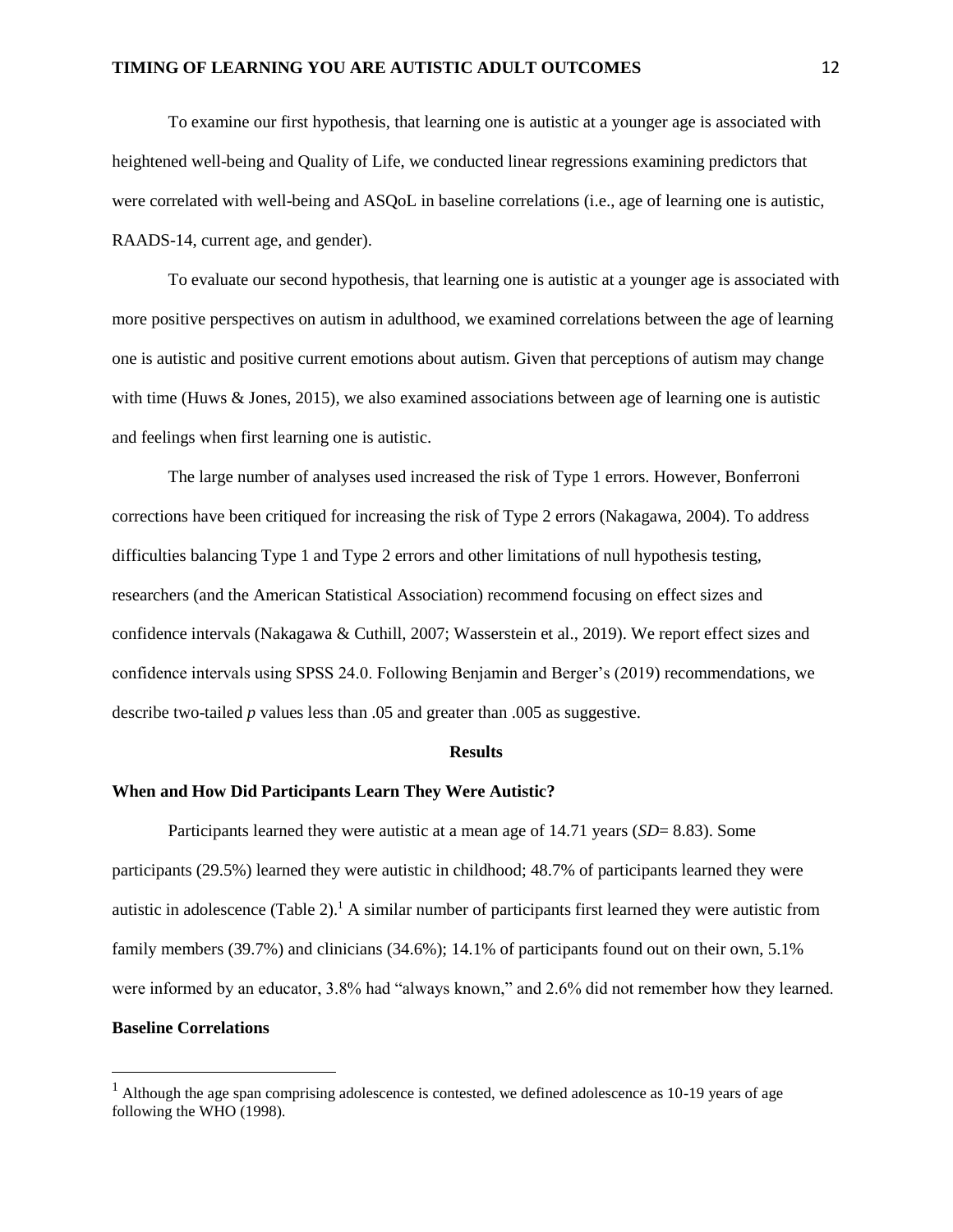Males learned they were autistic at a younger age than others (Table 3). Participants' current age was positively correlated with the age when they learned they were autistic (Figure 1). As hypothesized, the age at which one learned one was autistic was negatively associated with adult ASQoL and well-being (Table 3). RAADS-14 scores were also negatively associated with both outcomes.

#### **Is Learning One is Autistic Younger Associated with Well-being and QoL?**

A regression predicting ASQoL from age of learning one is autistic, current age, RAADS-14, and male gender revealed that learning one is autistic at a younger age, being older currently, and lower RAADS-14 scores, but not gender, were associated with heightened ASQoL  $(R^2 = .51;$  Table 4).<sup>2</sup> An identical pattern was observed with the QoL item from the WHOQOL-Bref  $(R^2 = .30)$ ; Appendix B).

A regression predicting well-being from the same predictors revealed that learning one is autistic at a younger age, being older, and lower RAADS-14 scores, but not gender, were associated with heightened well-being ( $R^2 = .35$ ; Table 5). Together, these findings support our first hypothesis that learning one is autistic at a younger age is associated with heightened well-being and QoL.

#### **Is Learning One is Autistic Younger Associated with More Positive Feelings About Autism?**

We found no evidence for our second hypothesis; the age at which one learned one was autistic was *not* correlated with positive emotions about autism in adulthood,  $\tau_b(75) = .15$ ,  $p = .12$  (Table 3). Instead, learning one is autistic at an *older age was* correlated with more positive emotions when *first learning* one was autistic,  $\tau_b$  (75)= .39 *p* < .001, and particularly relief,  $\tau_b$  (75)= .46 *p* < .001.<sup>3</sup>

To better understand these patterns, we grouped responses by the developmental stage when participants first learned they were autistic. Positive responses to first learning one is autistic, particularly relief, increased from childhood through adolescence to adulthood (Table 6). Participants who learned

 $\overline{a}$ 

<sup>&</sup>lt;sup>2</sup> The same associations between key predictors and outcomes is obtained if graduate status and race are included in regressions. However, their inclusion induces autocorrelation.

 $3$  A binary logistic regression with the same predictors as in the prior regressions revealed evidence suggesting that not being male ( $p = .006$ ) and learning one is autistic at an older age ( $p = .02$ ) predicted more positive initial perspectives about being autistic. An identical binary logistic regression with relief as the outcome revealed that learning one is autistic at an older age  $(p = .001)$  and not being male  $(p = .03)$ ; suggestive) were associated with relief.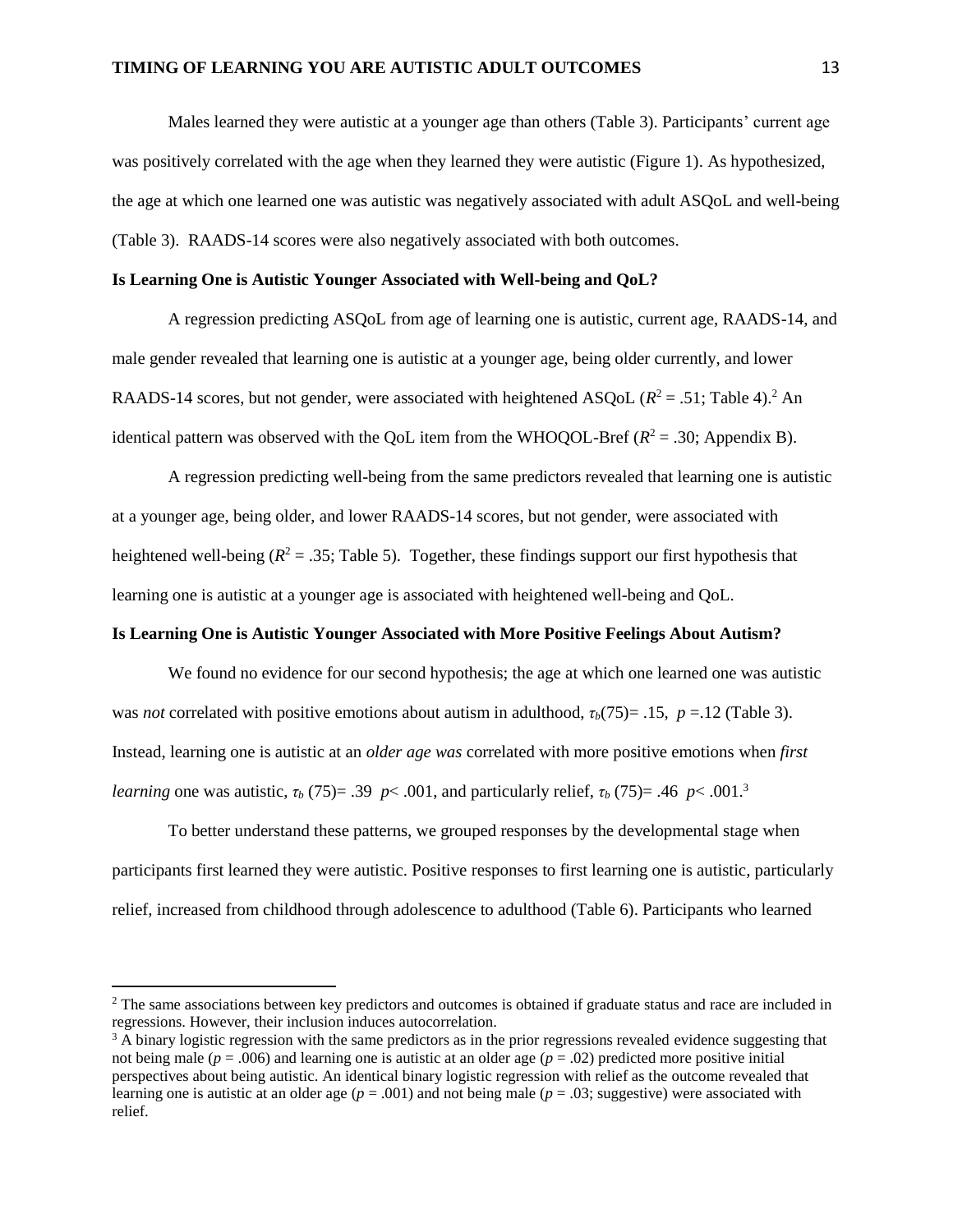they were autistic as a child or adolescent were numerically more likely to report a negative or neutral response to first learning they were autistic than people who learned they were autistic in adulthood.

Table 7 depicts frequencies of emotional responses upon first learning one is autistic and now. No overall changes in the frequency of emotional responses were apparent. Illustrative quotes (Appendix C) highlight the diversity and complexity of participants' feelings about autism. Some participants highlighted improvements in their feelings about autism across time. As one reported, "When I first found out I was autistic I was only six years old so it did not mean much of anything to me… I gradually accepted being autistic" (6)<sup>4</sup>. Another initially felt "ashamed and confused" but now feels "awesome and proud" (16). Participants' varied and complex responses to learning they were autistic included "joy"(12) "relief and sadness" (13), feeling "curious" (15), "broken" (18), "stigmatized" (17) or "a little bit worried… upset… and disgusted" (10). For some, such negative feelings persisted, represented as shame in "admitting to people I have Autism (10)"; whereas others reported growing more self-assured and "proud (8)" of their autistic identity with time. When asked how they feel about being autistic now, one participant wrote "AWESOME" (47) while others described feeling "much better" (18), "more positive" (20) and "proud to be autistic" (20). Quotes provide clues about why learning one is autistic earlier may lead to better outcomes; participants highlighted self-awareness and access to support as key benefits of learning one is autistic. For example, a number of participants recognized the importance of being part of "a community of people just like me in which we can support and empower one another (18)".

## **When Would Participants Tell Their Own Child About Autism?**

 $\overline{a}$ 

When asked "If you had a child with autism, when would you tell them about autism?", only 18 (24.7%) of participants provided an age (see Appendix D for illustrative quotes). Four participants responded about their existing children. No participants pointed to adulthood as the appropriate time to tell one's child they are autistic. Fifty-six participants (76.7%) highlighted factors to consider when telling their child about autism, including curiosity, personality, and support needs. As one participant put it, "I

<sup>&</sup>lt;sup>4</sup> The age of learning one is autistic in years is included in parentheses following each in-text quote.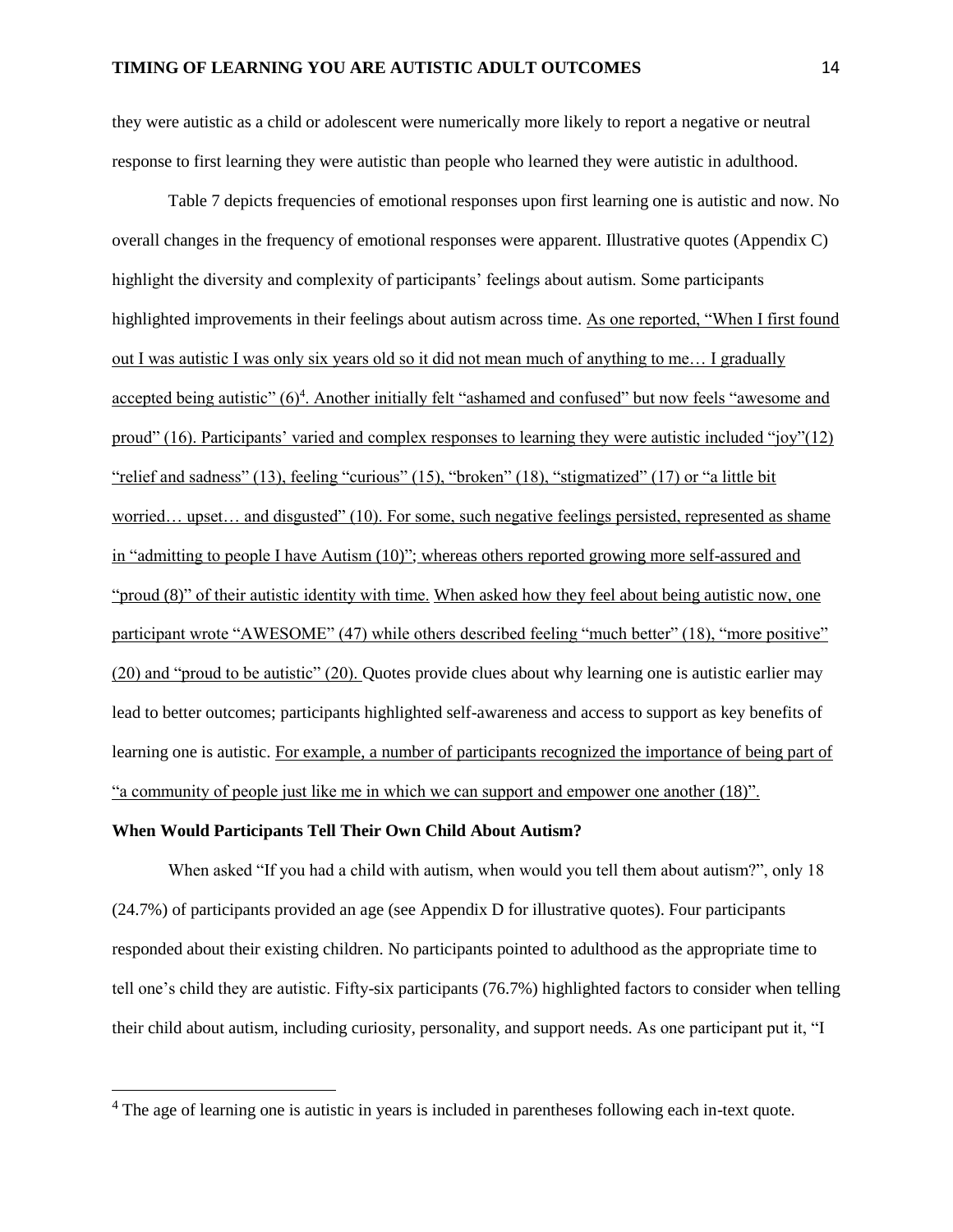would tell them (slowly, as appropriate, and in age-appropriate language) about sensory overload, stimming, executive dysfunction, spoons, alexithymia, face-blindness, and all of the important aspects so that they felt less alone and broken. I would tell them about their community and offer to let them seek out other autistic people (10)."

Twenty-one participants (28.1%) indicated that they would tell their child as soon as they were old enough to understand the diagnosis and themselves. One participant wrote "I would tell them as early as I could. Kids can understand a lot more than adults think that they can, you just have to phrase it in the right way with the right amount of information. I would make it a normal part of their life, and teach them more about it as time went on (17)." Participants often intended to frame being autistic positively while recognizing potential challenges. For example, one participant wrote, "I would tell my child that autism is a different way of thinking, that it can be challenging and beautiful and powerful and exhausting and impactful, that autistic people deserve to be themselves, to be proud of their identity, and have supports that help them meet their needs (20)".

## **Discussion**

As hypothesized, autistic university students who learned that they were autistic when they were younger reported higher well-being and Quality of Life relative to students who did not gain access to this important information about themselves until they were older. Adult autism diagnoses rarely provide clear pathways to formal support (Huang et al., 2020), which might contribute to reduced well-being and QoL among some people who learn they are autistic later in life. Participants' descriptions of how they felt about autism when they first learned they were autistic and now, as university students, highlights the emotional complexity of learning about and having an autism diagnosis. Illustrative quotes suggest that learning about one's diagnosis can empower autistic people by helping them make meaning of their experiences and build self-understanding and compassion. Participants also highlighted material benefits that can come with learning you are autistic, including access to autistic allies and other forms of support.

Unexpectedly, earlier recognition that one is autistic was *not* associated with more positive emotions about autism in adulthood. Instead, participants who learned they were autistic *later* in life were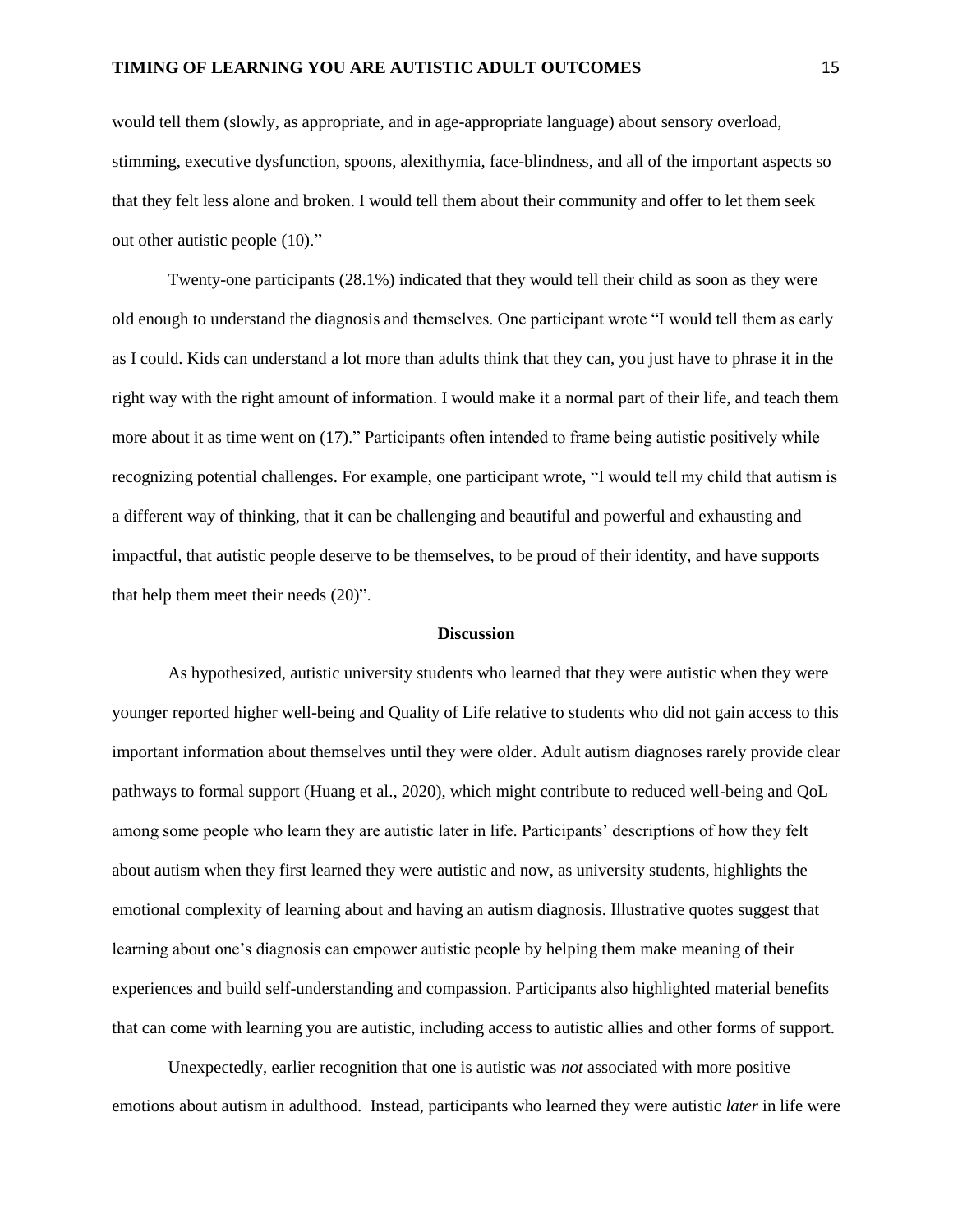more likely to express *positive emotions* about autism *when they first learned they were autistic* than participants who learned they were autistic at younger ages. Consistent with prior work (Huang et al., 2020), people who learned they are autistic later in life often received this news positively, largely due to relief that they finally had an explanation for their differences. People who learn they are autistic later in life may also have more autonomy to connect with autistic communities, including the neurodiversity movement, which respects diversity in ways of thinking and being and rejects deficit-focused, medicalized discourses (Kapp et al., 2013; Singer, 2016).

Autistic people are often exposed to prejudice and discrimination, which can make processing an autism diagnosis challenging (Botha et al., 2021). The pressure to fit in that adolescents often experience has led researchers to speculate that learning one is autistic may be particularly challenging for adolescents (e.g., Humphrey & Lewis, 2008; Mesa & Hamilton, 2021). However, our findings suggest that both children and adolescents may be susceptible to initial negative feelings when first learning they are autistic despite potential long-term mental health benefits of gaining access to this important information earlier. Some people who learn they are autistic at younger ages, when their prior awareness of their own differences from others is limited, might more directly associate the diagnosis of autism with the challenges and difficulties they experience. Instead of viewing the label of autism as a helpful explanation for already-known challenges, these younger individuals might only gradually become aware of experiencing challenges, and as they do so, they may be more likely to see "autism" as a cause of those challenges and as a source of shame, relating to internalized stigma (den Houting et al., 2021).

However, our data also indicate that some people who learn they are autistic when they are young simply view being autistic as a natural part of who they are. Some participants shared how their experiences with other people shaped how they feel about being autistic. Although we did not observe overall improvements in how participants reported feeling about autism when they first learned vs. at the time of our study, some participants did report improvements in their perspectives over time. With time, opportunities to find fellow autistic people may increase and support more positive feelings as autistic people find 'a home' (Botha et al., 2021). Indeed, the amount of time that had passed since diagnosis was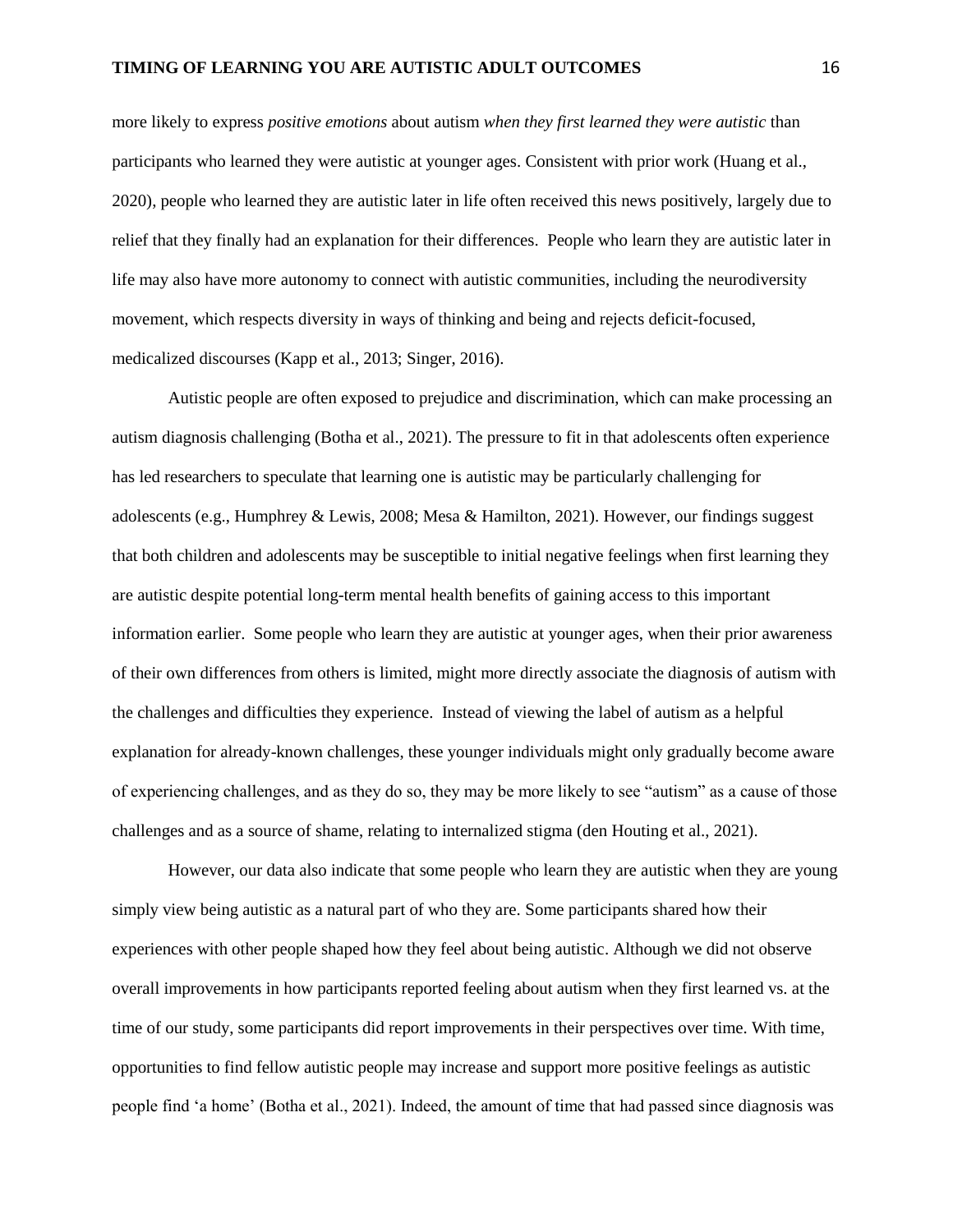associated with less dissatisfaction about being autistic among 151 autistic adults (Corden et al., 2021). Knowing about and accepting being autistic may help autistic people gain self-confidence in themselves and their relationships. Future research should explore whether there are specific factors that might be linked to such improvements, such as intersectional identities (given that non-males seemed to respond particularly positively to learning they were autistic in our sample), psychological resilience, positive autistic role models, supportive families and friends, and exposure to neurodiversity-aligned narratives.

## **What Do Our Data Tell Us About When and How Should Parents Tell Their Child About Autism?**

When asked when and how they would tell their own autistic child about autism, autistic students did not provide simple answers. Participants recommended considering the child's developmental level, curiosity, support needs, and personality. No participants recommended disclosure in adulthood. As in prior work (Smith et al., 2018; Crane, 2019; 2021) participants emphasized the importance of disclosing autism to a child when the child is deemed "ready". If participants feel nervous or anxious about disclosing autism to their child, they can connect with autistic people and other stakeholders to obtain advice about how to talk to their own autistic child about autism.

#### **Limitations and Future Directions**

Our data is reliant on retrospective self-report. Subsequent research should incorporate longitudinal designs. We did *not* ask participants when they were *diagnosed*. We only asked them when they first *learned* they were autistic. Therefore, our data does not allow us to disentangle the underlying reasons for and consequences of learning one is autistic later because one was diagnosed later vs. learning one is autistic later because people kept this information hidden when it became available. Future research should ask participants both when they were diagnosed and when they learned they were autistic to examine if the timing of the diagnosis itself (and associated factors that may contribute to late diagnosis like gender and the types of autistic characteristics a person presents with: Lai & Szatmari, 2020) or potential delays between being diagnosed and learning one is autistic are more impactful on adult outcomes.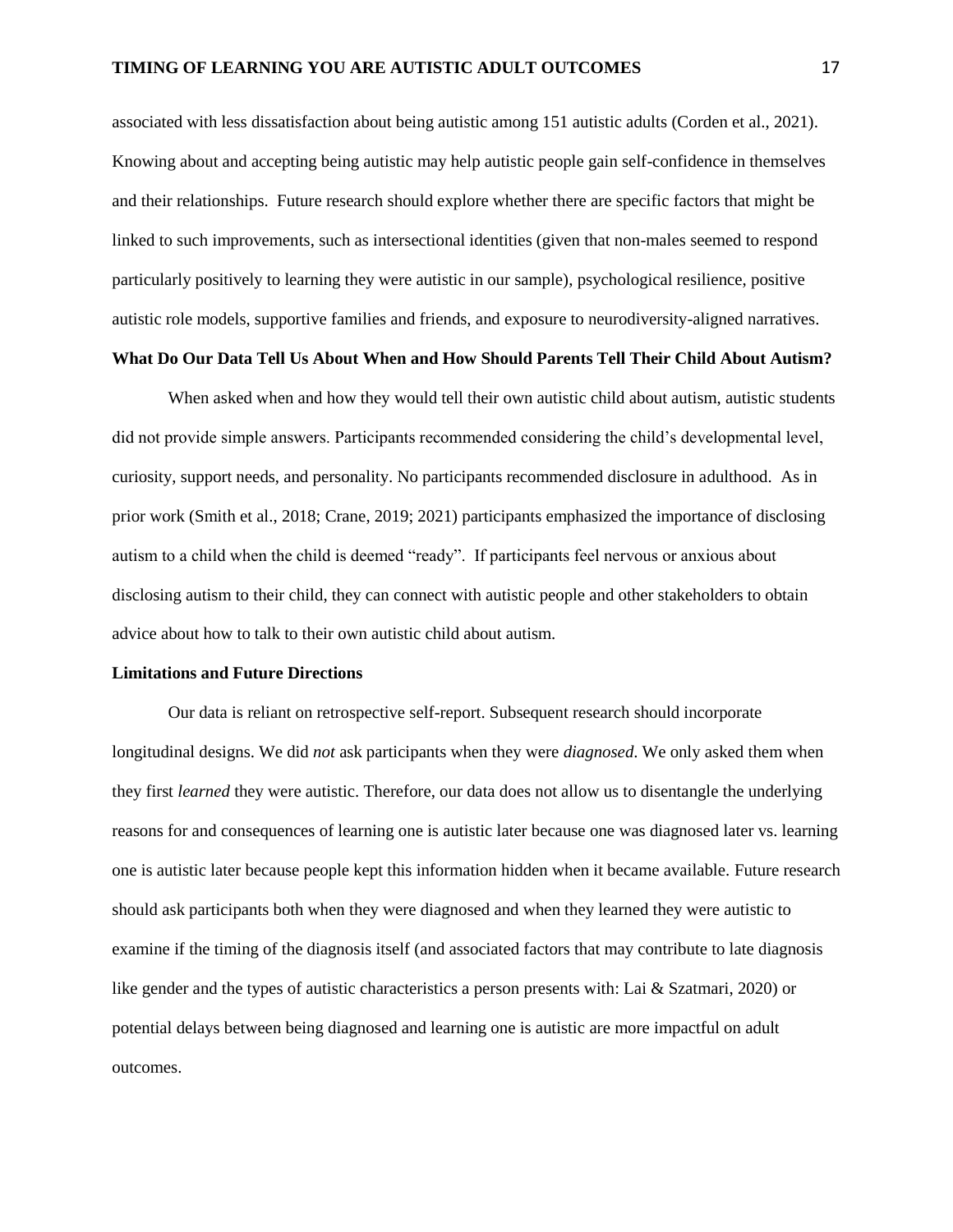In our sample, participants who learned they were autistic *later* reported heightened autistic traits. This finding contrasts with prior work, suggesting that people with heightened autistic traits are often diagnosed earlier (Mandell et al., 2005). Exploratory analyses to explicate this unexpected finding revealed that participants who learned they were autistic later reported specific difficulties socializing (e.g., difficulties with group interactions); restricted interests and repetitive behaviors were *not* associated with age of learning one was autistic. Therefore, future longitudinal research should investigate if learning one is autistic at older ages leads to reduced self-understanding which, in turn, makes adapting to social groups more difficult.

Although our sample was substantially more racially/ethnically diverse than prior research in this area (e.g. Crane et al., 2019), most of our participants were white and from the US or UK. We also did not seek out the perspectives of autistic people who are not seeking higher education. Insufficient diversity greatly limits the generalizability of these findings to people representing other cultural backgrounds and educational trajectories. Subsequent research should endeavor to attain more diverse samples through anonymous population-based surveys as well as qualitative studies focused on cultural groups who are underrepresented in autism research (e.g., non-speaking people).

## **Conclusions**

This is the first study, to our knowledge, to demonstrate that learning that one is autistic at a younger age may have positive impacts on emotional health among autistic university students. Hopefully, this finding may begin to address concerns parents have reported in the literature, that they are not sure how to begin to talk to their child about autism (e.g., Smith-Demers, 2018), by pointing out that *when* the conversation begins may be particularly important. Our findings suggest that learning one is autistic at a younger age can help autistic people develop self-understanding and access supports, thus providing the foundations for well-being in adulthood.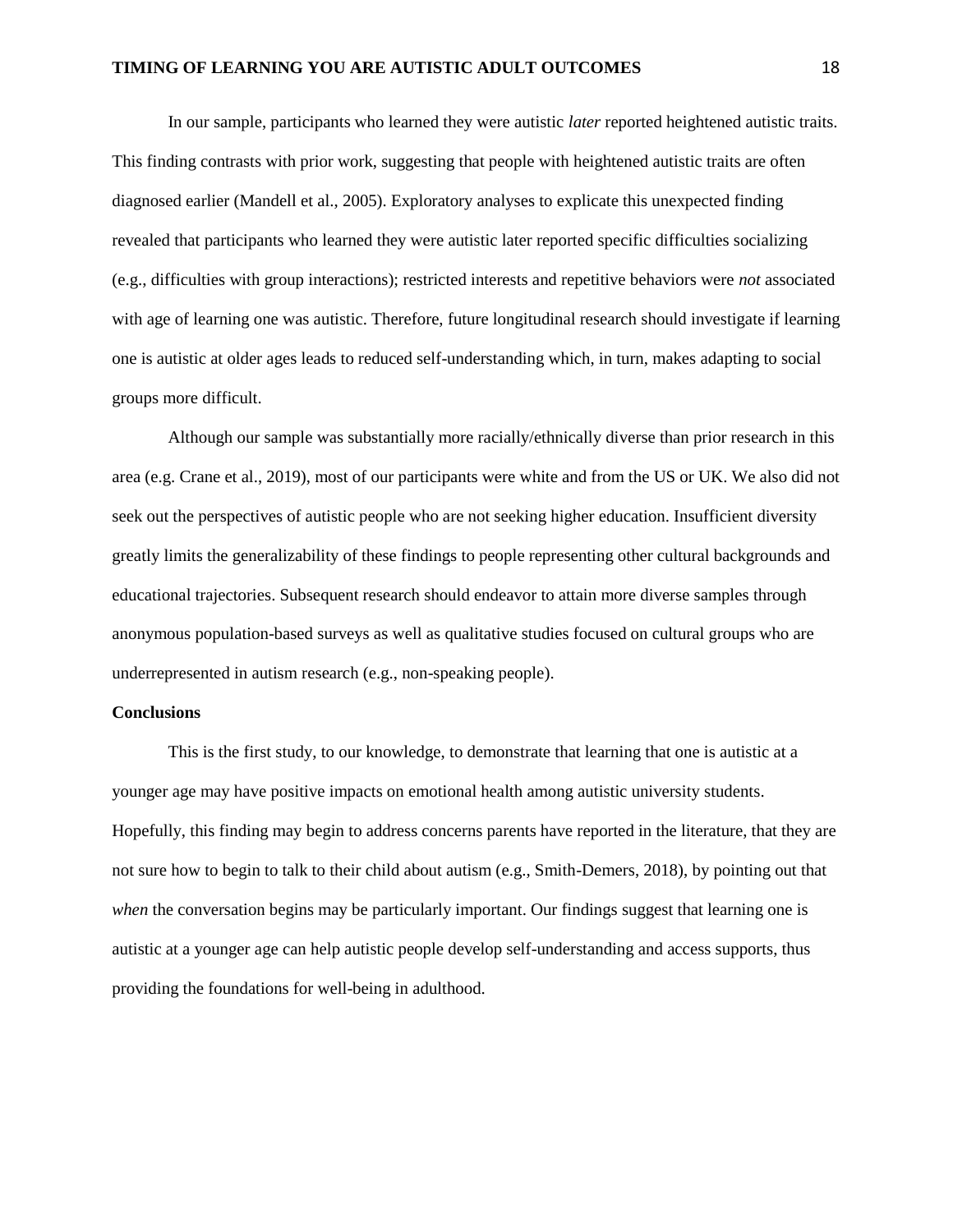#### **References**

- Anderson, A. H., Carter, M., & Stephenson, J. (2018). Perspectives of university students with autism spectrum disorder. *Journal of Autism and Developmental Disorders*, *48*(3), 651-665.
- Arnold, S. R., Huang, Y., Hwang, Y. I., Richdale, A. L., Trollor, J. N., & Lawson, L. P. (2020). "The Single Most Important Thing That Has Happened to Me in My Life": Development of the Impact of Diagnosis Scale—Preliminary Revision. *Autism in Adulthood*, *2*(1), 34-41.
- Austin, J. E., Galijot, R., & Davies, W. H. (2018). Evaluating parental autism disclosure strategies. *Journal of Autism and Developmental Disorders*, *48*(1), 103-109.
- Baghdadli, A., Russet, F., & Mottron, L. (2017). Measurement properties of screening and diagnostic tools for autism spectrum adults of mean normal intelligence: A systematic review. *European Psychiatry, 44,* 104-124.
- Botha, M., & Frost, D. M. (2020). Extending the minority stress model to understand mental health problems experienced by the autistic population. *Society and Mental Health*, *10*(1), 20-34.
- Botha, M., Dibb, B., & Frost, D. M. (2020). " Autism is me": an investigation of how autistic individuals make sense of autism and stigma. Disability & Society, 1-27.
- Cadogan, S. (2015). *Parent Reported Impacts of their Disclosure of their Child's ASD Diagnosis to their Children* (Master's thesis, Graduate Studies). Retrieved from: http://theses.ucalgary.ca/bitstream/11023/2298/4/ucalgary\_2015\_cadogan\_sarah.pdf
- Cage, E., & Troxell-Whitman, Z. (2019). Understanding the reasons, contexts and costs of camouflaging for autistic adults. *Journal of Autism and Developmental Disorders*, *49*(5), 1899-1911.
- Cassidy, S. A., Gould, K., Townsend, E., Pelton, M., Robertson, A. E., & Rodgers, J. (2020). Is camouflaging autistic traits associated with suicidal thoughts and behaviours? Expanding the interpersonal psychological theory of suicide in an undergraduate student sample. *Journal of Autism and Developmental Disorders*, *50*(10), 3638-3648.

Clarke, A., Friede, T., Putz, R., Ashdown, J., Martin, S., Blake, A., Yaser, A., Jane, P., Platt, S., &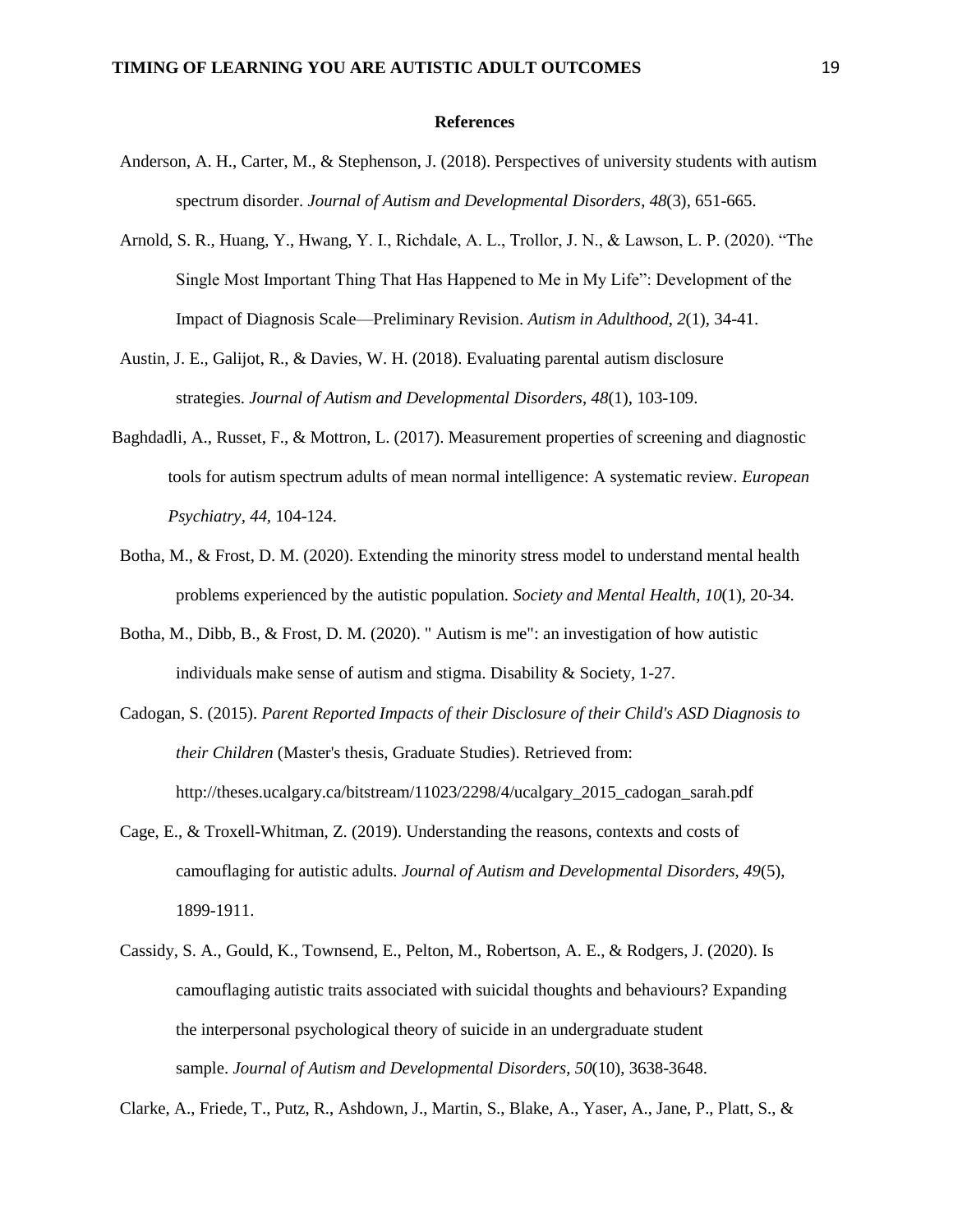Stewart-Brown, S. (2011). Warwick-Edinburgh Mental Well-being Scale (WEMWBS): Validated for teenage school students in England and Scotland. A mixed methods assessment. *BMC Public Health, 11*(1), 487.

- Corden, K., Brewer, R., & Cage, E. (2021). Personal Identity After an Autism Diagnosis: Relationships With Self-Esteem, Mental Wellbeing, and Diagnostic Timing. *Frontiers in Psychology, 12*, 3051
- Crane, L., Batty, R., Adeyinka, H., Goddard, L., Henry, L. A., & Hill, E. L. (2018). Autism diagnosis in the United Kingdom: Perspectives of autistic adults, parents and professionals. *Journal of Autism and Developmental Disorders*, *48*(11), 3761-3772.
- Crane, L., Jones, L., Prosser, R., Taghrizi, M., & Pellicano, E. (2019). Parents' views and experiences of talking about autism with their children. *Autism*, *23*(8), 1969–1981. doi: 10.1177/1362361319836257.
- Crane, L., Lui, L. M., Davies, J., & Pellicano, E. (2021). Autistic parents' views and experiences of talking about autism with their autistic children. *Autism*, 1362361320981317.
- Crane, L., Hearst, C., Ashworth, M., Davies, J., & Hill, E. L. (2020). Supporting newly identified or diagnosed autistic adults: an initial evaluation of an autistic-led programme. *Journal of Autism and Developmental Disorders*, 1-14.
- Crompton, C. J., Hallett, S., Ropar, D., Flynn, E., & Fletcher-Watson, S. (2020). 'I never realised everybody felt as happy as I do when I am around autistic people': A thematic analysis of autistic adults' relationships with autistic and neurotypical friends and family. *Autism*, *24*(6), 1438-1448.
- Daley, T. C., & Weisner, T. S. (2003). " I speak a different dialect": Teen explanatory models of difference and disability. *Medical Anthropology Quarterly*, *17*(1), 25-48.
- Den Houting, J., Botha, M., Cage, E., Jones, D.R., & Kim, S.Y. (2021). Commentary: Shifting stigma about autistic young people. *The Lancet Child and Adolescent Health.* https://doi.org/10.1016/S2352-4642(21)00309-6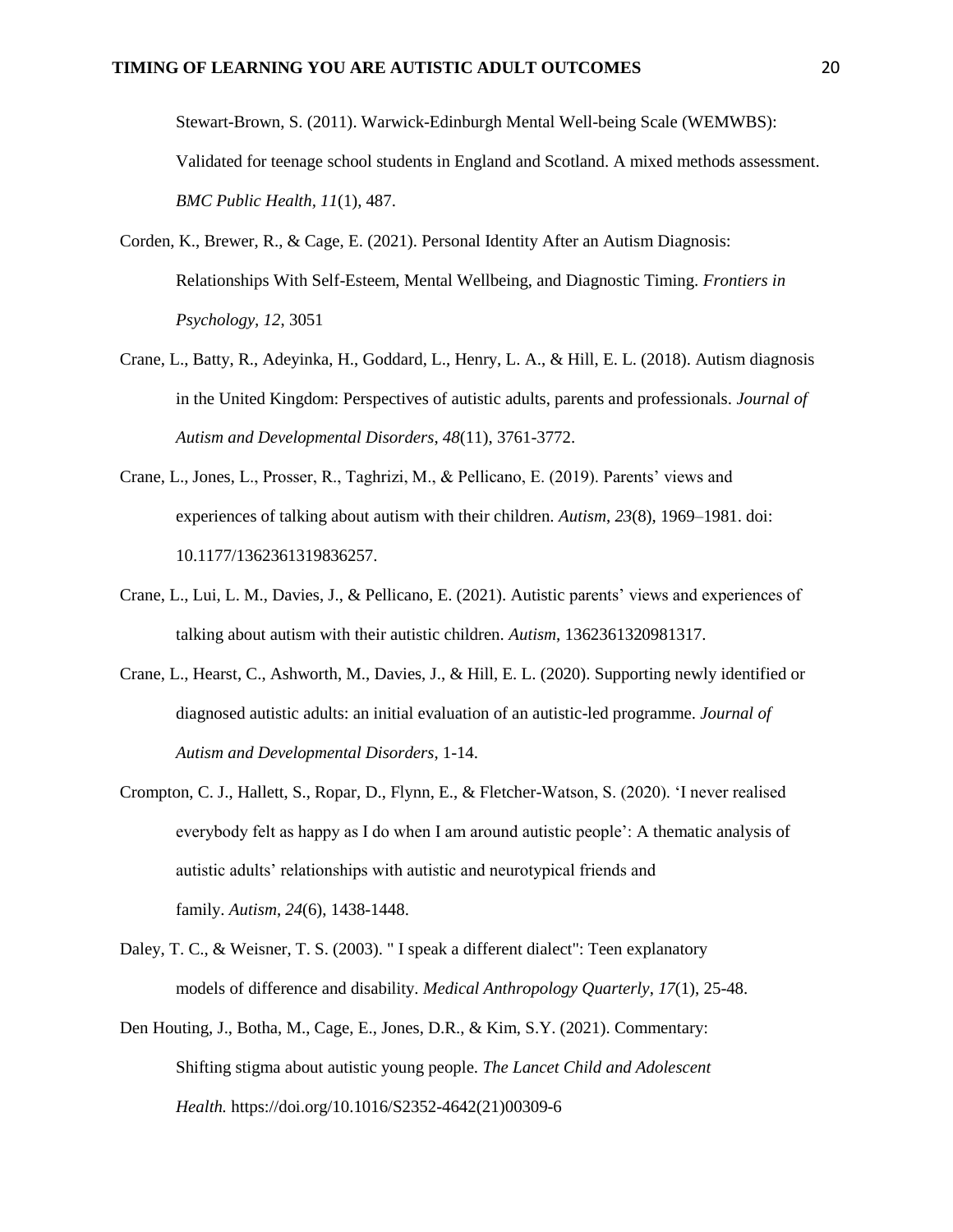- Fernandes, P., Haley, M., Eagan, K., Shattuck, P. T., & Kuo, A. A. Health Needs and College Readiness in Autistic Students: The Freshman Survey Results. (In press) *Journal of Autism and Developmental Disorders*, 1-8.
- Finnegan, R., Trimble, T., & Egan, J. (2014). Irish parents' lived experience of learning about and adapting to their child's autistic spectrum disorder diagnosis and their process of telling their child about their diagnosis. *The Irish Journal of Psychology*, *35*(2-3), 78-90.
- Frost, K. M., Bailey, K. M., & Ingersoll, B. R. (2019). "I Just Want Them to See Me As… Me": Identity, Community, and Disclosure Practices Among College Students on the Autism Spectrum. *Autism in Adulthood*, *1*(4), 268-275.
- Fusar-Poli, L., Brondino, N., Politi, P., & Aguglia, E. (2020). Missed diagnoses and misdiagnoses of adults with autism spectrum disorder. *European archives of psychiatry and clinical neuroscience*, 1-12.
- Gallo, A., Angst, D., Knafl, K., Hadley, E., & Smith, C. (2005). Parents sharing information with their children about genetic conditions. *Journal of Pediatric Health Care, 19(5)*, 267-275.
- Gelbar, N. W., Smith, I., & Reichow, B. (2014). Systematic review of articles describing experience and supports of individuals with autism enrolled in college and university programs. *Journal of Autism and Developmental Disorders*, *44*(10), 2593-2601.
- Gunin, G. B., Gravino, A., & Bal, V. H. (2021). Advancing Mental Health Supports for Autistic Postsecondary Students: A Call for Research. *Autism in Adulthood*.
- Hickey, A., Crabtree, J., & Stott, J. (2018). 'Suddenly the first fifty years of my life made sense': Experiences of older people with autism. *Autism*, *22*(3), 357-367.
- Hsieh, H. F., & Shannon, S. E. (2005). Three approaches to qualitative content analysis. *Qualitative health research*, *15*(9), 1277-1288.
- Huang, Y., Arnold, S. R., Foley, K. R., & Trollor, J. N. (2020). Diagnosis of autism in adulthood: A scoping review. *Autism*, *24*(6), 1311-1327

Humphrey, N., & Lewis, S. (2008). Make me normal' The views and experiences of pupils on the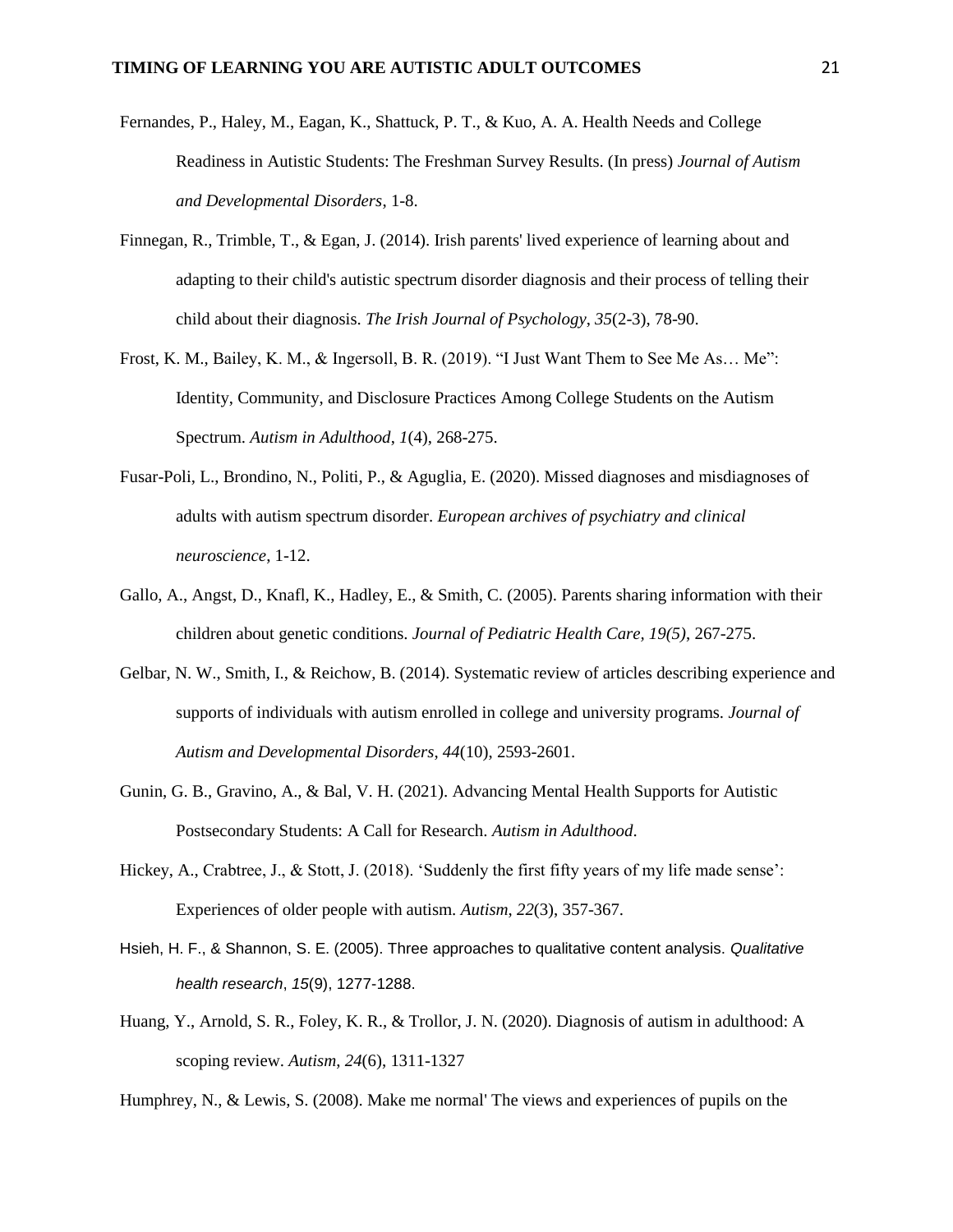autistic spectrum in mainstream secondary schools. Autism, 12(1), 23-46.

- Huws, J., & Jones, R. (2008). Diagnosis, disclosure, and having autism: An interpretative phenomenological analysis of the perceptions of young people with autism. *Journal of Intellectual and Developmental Disability, 33*(2), 99-107.
- Huws, J. C., & Jones, R. S. (2015). 'I'm really glad this is developmental': Autism and social comparisons–an interpretative phenomenological analysis. *Autism*, *19*(1), 84-90.
- Ilioi, E., Blake, L., Jadva, V., Roman, G., & Golombok, S. (2017). The role of age of disclosure of biological origins in the psychological wellbeing of adolescents conceived by reproductive donation: a longitudinal study from age 1 to age 14. *Journal of Child Psychology and Psychiatry*, *58*(3), 315-324.
- Johnson, T. D., & Joshi, A. (2016). Dark clouds or silver linings? A stigma threat perspective on the implications of an autism diagnosis for workplace well-being. *Journal of Applied Psychology*, *101*(3), 430-449.
- Jones, G. (2001). Giving the diagnosis to the young person with Asperger Syndrome or high functioning autism. *Good Autism Practice, 2*(2), 65–73.
- Jones, L., Goddard, L., Hill, E. L., Henry, L. A., & Crane, L. (2014). Experiences of receiving a diagnosis of autism spectrum disorder: A survey of adults in the United Kingdom. *Journal of Autism and Developmental Disorders*, *44*(12), 3033-3044.
- Kapp, S. K., Gillespie-Lynch, K., Sherman, L. E., & Hutman, T. (2013). Deficit, difference, or both? Autism and neurodiversity. Developmental psychology, 49(1), 59.
- Kondracki, N. L., Wellman, N. S., & Amundson, D. R. (2002). Content analysis: Review of methods and their applications in nutrition education. *Journal of Nutrition Education and Behavior*, *34*(4), 224-230.
- Lai, M. C., & Szatmari, P. (2020). Sex and gender impacts on the behavioural presentation and recognition of autism. *Current Opinion in Psychiatry*, *33*(2), 117-123.

Leedham, A., Thompson, A. R., Smith, R., & Freeth, M. (2020). 'I was exhausted trying to figure it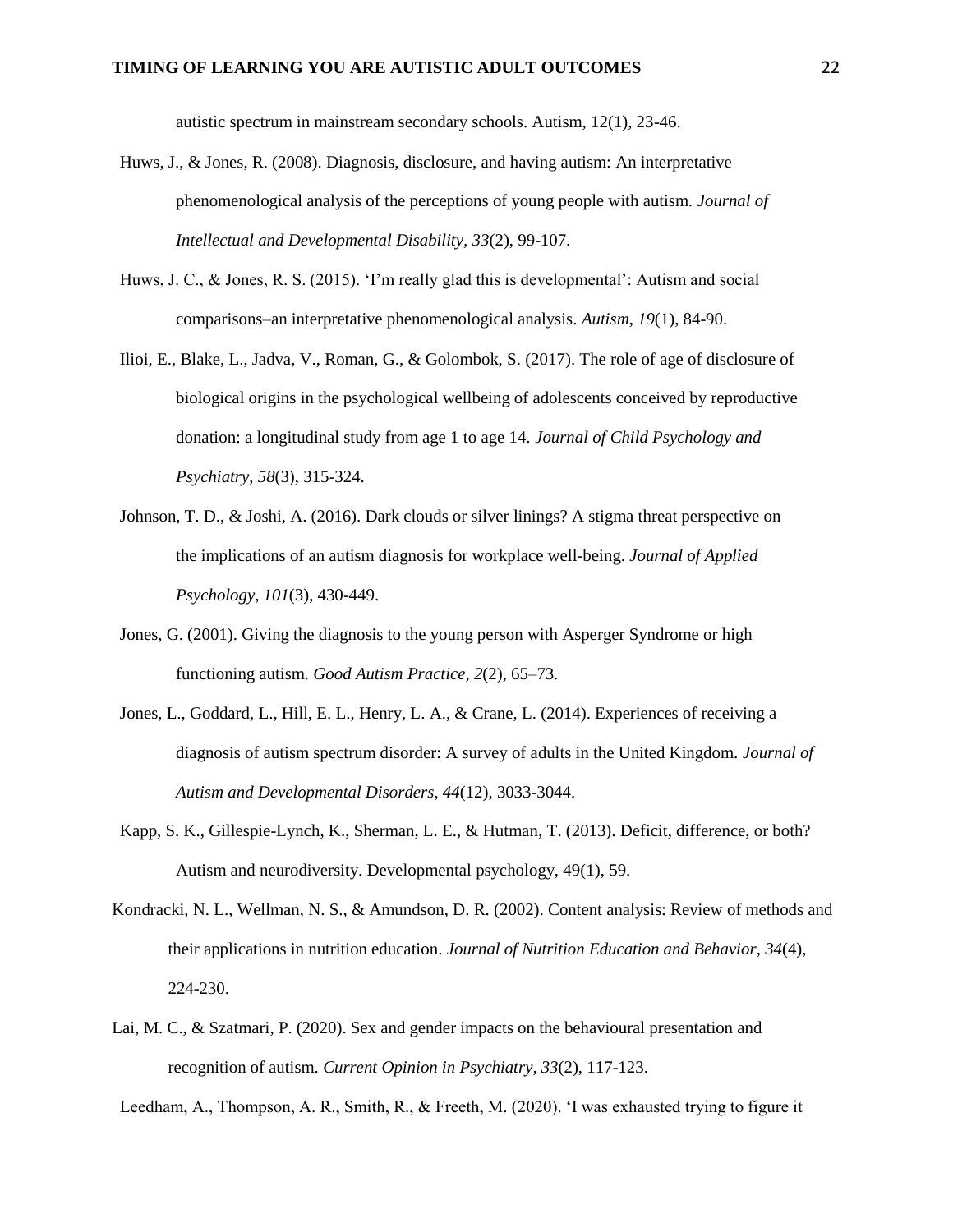out': The experiences of females receiving an autism diagnosis in middle to late adulthood. *Autism*, *24*(1), 135-146.

- Lewis, L. F. (2017). A mixed methods study of barriers to formal diagnosis of autism spectrum disorder in adults. *Journal of Autism and Developmental Disorders, 47*(8), 2410-2424.
- Mandell, D. S., Novak, M. M., & Zubritsky, C. D. (2005). Factors associated with age of diagnosis among children with autism spectrum disorders. *Pediatrics*, *116*(6), 1480-1486.
- Marriage, S., Wolverton, A., & Marriage, K. (2009). Autism spectrum disorder grown up: A chart review of adult functioning. *Journal of the Canadian Academy of Child and Adolescent Psychiatry*, *18*(4), 322.
- Mazurek, M. O., Curran, A., Burnette, C., & Sohl, K. (2019). ECHO autism STAT: accelerating early access to autism diagnosis. *Journal of Autism and Developmental Disorders*, *49*(1), 127-137.
- McConachie, H., Mason, D., Parr, J. R., Garland, D., Wilson, C., & Rodgers, J. (2018). Enhancing the Validity of a Quality of Life Measure for Autistic People. *Journal of Autism and Developmental Disorders*, *48*(5), 1596–1611. https://doi.org/10.1007/s10803- 017-3402-z
- McDonnell, C. G., DeLucia, E. A., Hayden, E. P., Penner, M., Curcin, K., Anagnostou, E., ... & Stevenson, R. A. (2020). Sex Differences in Age of Diagnosis and First Concern among Children with Autism Spectrum Disorder. *Journal of Clinical Child & Adolescent Psychology*, 1-11.
- McCrimmon, A. W., & Gray, S. M. (2020). A Systematic Review of Factors Relating to Parental Satisfaction with the Diagnostic Process for Autism Spectrum Disorder. *Review Journal of Autism and Developmental Disorders*, 1-16.
- Mesa, S., & Hamilton, L. G. (2021). "We are different, that'sa fact, but they treat us like we're different-er": Understandings of autism and adolescent identity development. *Advances in Autism*.

Mogensen, L., & Mason, J. (2015). The meaning of a label for teenagers negotiating identity: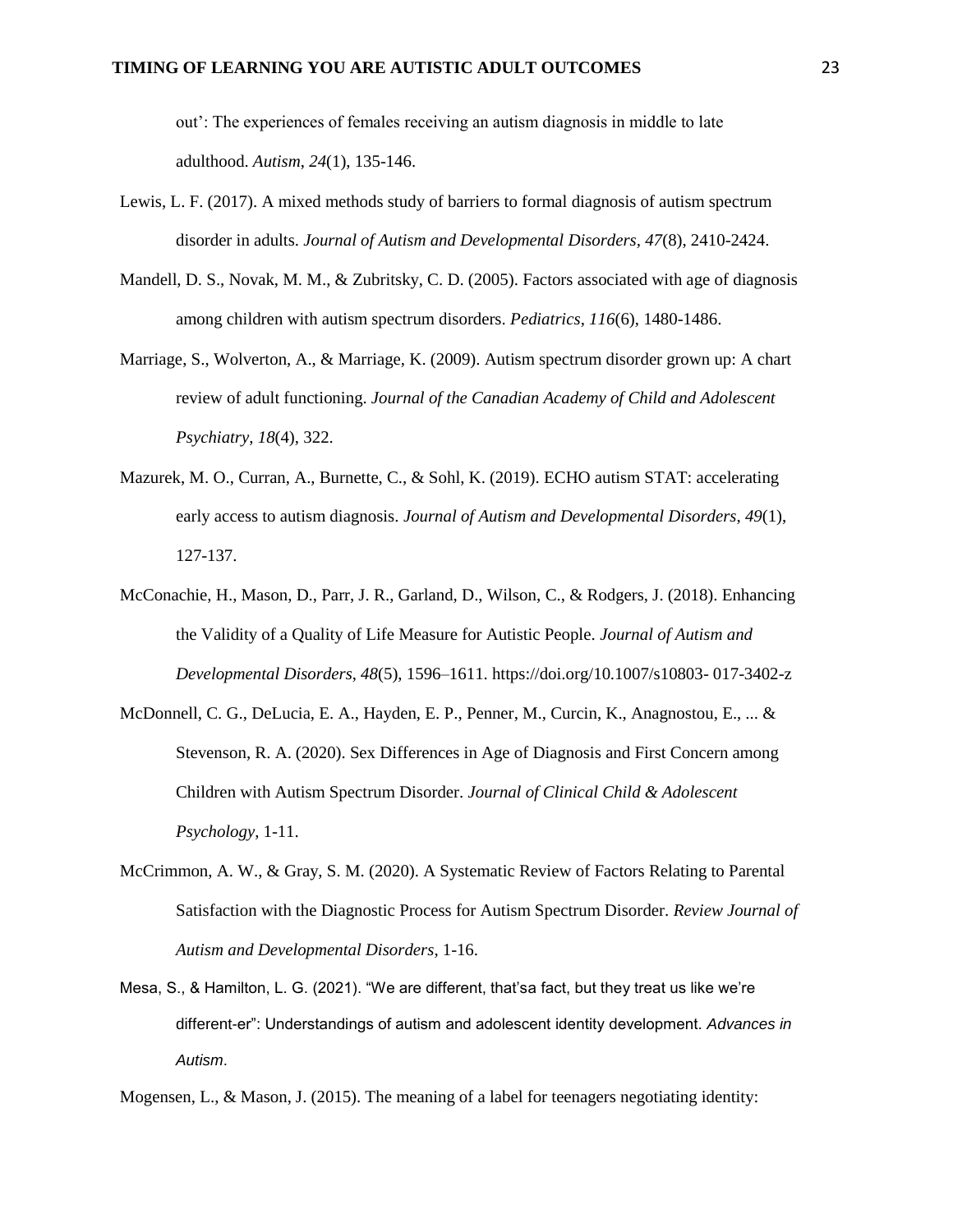Experiences with autism spectrum disorder. *Sociology of Health & Illness*, *37*(2), 255-269.

- Powell, T., & Acker, L. (2016). Adults' experience of an Asperger syndrome diagnosis: analysis of its emotional meaning and effect on participants' lives. *Focus on Autism and Other Developmental Disabilities*, *31*(1), 72-80.
- Punshon, C., Skirrow, P., & Murphy, G. (2009). The not guilty verdict' Psychological reactions to a diagnosis of Asperger syndrome in adulthood. *Autism*, *13*(3), 265-283.
- Riccio, A., Kapp, S. K., Daou, N., Shane, J., Gillespie-Lynch, K., Vazire, S., & Eaton, N. (2020b). What are replicable aspects of the Broader Autism Phenotype among college students? The answer is not reduced prosocial behaviors. *Collabra: Psychology*, *6*(1).
- Riccio, A., Kapp, S. K., Jordan, A., Dorelien, A. M., & Gillespie-Lynch, K. (2020a). How is autistic identity in adolescence influenced by parental disclosure decisions and perceptions of autism?. *Autism*, 1362361320958214.
- Rodgers J. Re: Caron et al., 2021, sociocultural context and autistics quality of life: A comparison between Quebec and France. *Autism*. November 2021.

doi[:10.1177/13623613211051831](https://doi.org/10.1177/13623613211051831)

- Scheeren, A. M., Buil, J. M., Howlin, P., Bartels, M., & Begeer, S. (2021). Objective and subjective psychosocial outcomes in adults with autism spectrum disorder: A 6-year longitudinal study. *Autism*, 13623613211027673.
- Singer, J. (2016). Neurodiversity: The birth of an idea [Kindle Edition]. *Amazon Digital Services, LLC: Judy Singer*.
- Smith, I. C., Edelstein, J. A., Cox, J. E., & White, S. W. (2018). Parental disclosure of ASD diagnosis to the child: A systematic review. *Evidence Based Practice in Child and Adolescent Mental Health, 3*, 98–105. doi:10.1080/23794925.2018.1435319
- Smith-Demers, A. D. (2018). The elephant in the room: The lived experience of talking to children with ASD about their diagnosis. (Unpublished doctoral thesis). University of Calgary, Calgary, AB. doi:10.11575/PRISM/32049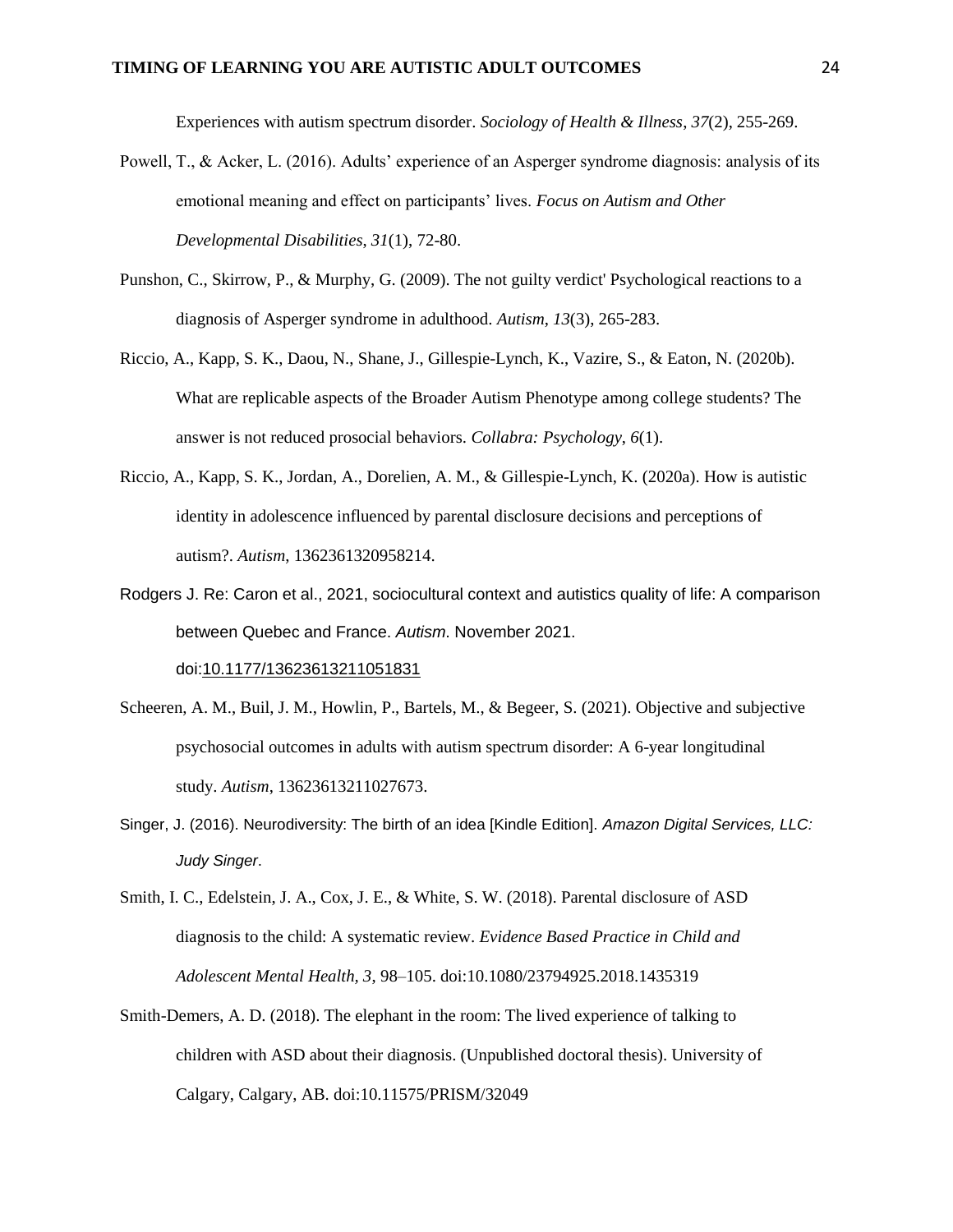- Stagg, S. D., & Belcher, H. (2019). Living with autism without knowing: receiving a diagnosis in later life. *Health Psychology and Behavioral Medicine*, *7*(1), 348-361.
- Sturm, A., & Kasari, C. (2019). Academic and psychosocial characteristics of incoming college freshmen with autism spectrum disorder: The role of comorbidity and gender. *Autism Research*, *12*(6), 931-940.
- Tan, C. D. (2018). "I'm a normal autistic person, not an abnormal neurotypical": Autism Spectrum Disorder diagnosis as biographical illumination. *Social Science & Medicine*, *197*, 161-167.
- Thompson-Hodgetts, S., Labonte, C., Mazumder, R., & Phelan, S. (2020). Helpful or harmful? A scoping review of perceptions and outcomes of autism diagnostic disclosure to others. *Research in Autism Spectrum Disorders*, *77*: 101598.
- Towle, P. O., Patrick, P. A., Ridgard, T., Pham, S., & Marrus, J. (2020). Is Earlier Better? The Relationship between Age When Starting Early Intervention and Outcomes for Children with Autism Spectrum Disorder: A Selective Review. *Autism Research and Treatment*, *2020*.
- Ward, E. (2014). *Parental accounts of sharing an autism spectrum diagnosis with their child: a thematic analysis* (Doctoral dissertation, University of Nottingham).
- World Health Organization. (2001). *The second decade: improving adolescent health and development* (No. WHO/FRH/ADH/98.18 Rev. 1). World Health Organization.
- Whoqol Group. (1998). Development of the World Health Organization WHOQOL-BREF quality of life assessment. *Psychological Medicine*, *28*(3), 551-558.
- Williams, Z. J., & Gotham, K. O. (2021). Assessing general and autism-relevant quality of life in autistic adults: A psychometric investigation using item response theory. *Autism Research*.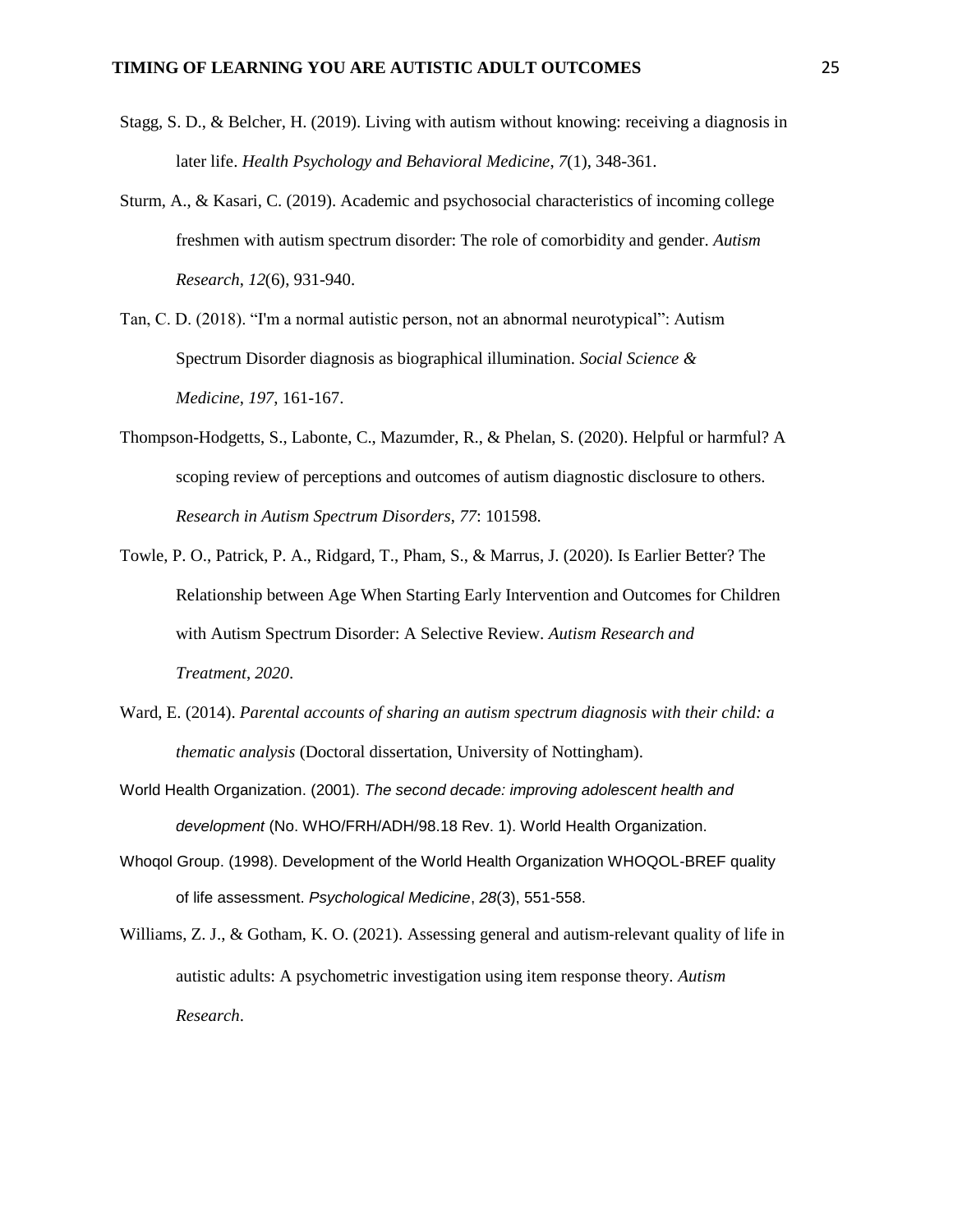*Participant Demographics* ( $N = 78$ )

|                                  | % (n)    |
|----------------------------------|----------|
| Gender:                          |          |
| Male                             | 51.3(40) |
| Female                           | 35.9(28) |
| Non-binary                       | 10.3(8)  |
| Prefer not to answer             | 2.6(2)   |
| Sexuality:                       |          |
| Heterosexual                     | 44.9(35) |
| Bisexual/Pansexual               | 19.2(15) |
| Homosexual                       | 16.7(13) |
| Asexual                          | 9.0(7)   |
| Prefer not to answer             | 7.7(6)   |
| Unsure                           | 2.6(2)   |
| Co-occurring conditions          |          |
| Anxiety                          | 33.3(26) |
| Depression                       | 26.9(21) |
| Other psychological diagnosis/es | 23.1(18) |
| <b>ADHD</b>                      | 20.5(16) |
| Other medical diagnosis/es       | 17.9(14) |
| Study level:                     |          |
| Associate/Pre-BA                 | 19.2(15) |
| Bachelor's                       | 52.6(41) |
| Graduate                         | 23.1(18) |
| Certificate                      | 3.8(3)   |
| Other                            | 1.3(1)   |
| Race/ethnicity                   |          |
| White                            | 67.9(53) |
| <b>Mixed Race</b>                | 20.5(16) |
| Asian                            | 6.4(5)   |
| <b>Black</b>                     | 5.1(4)   |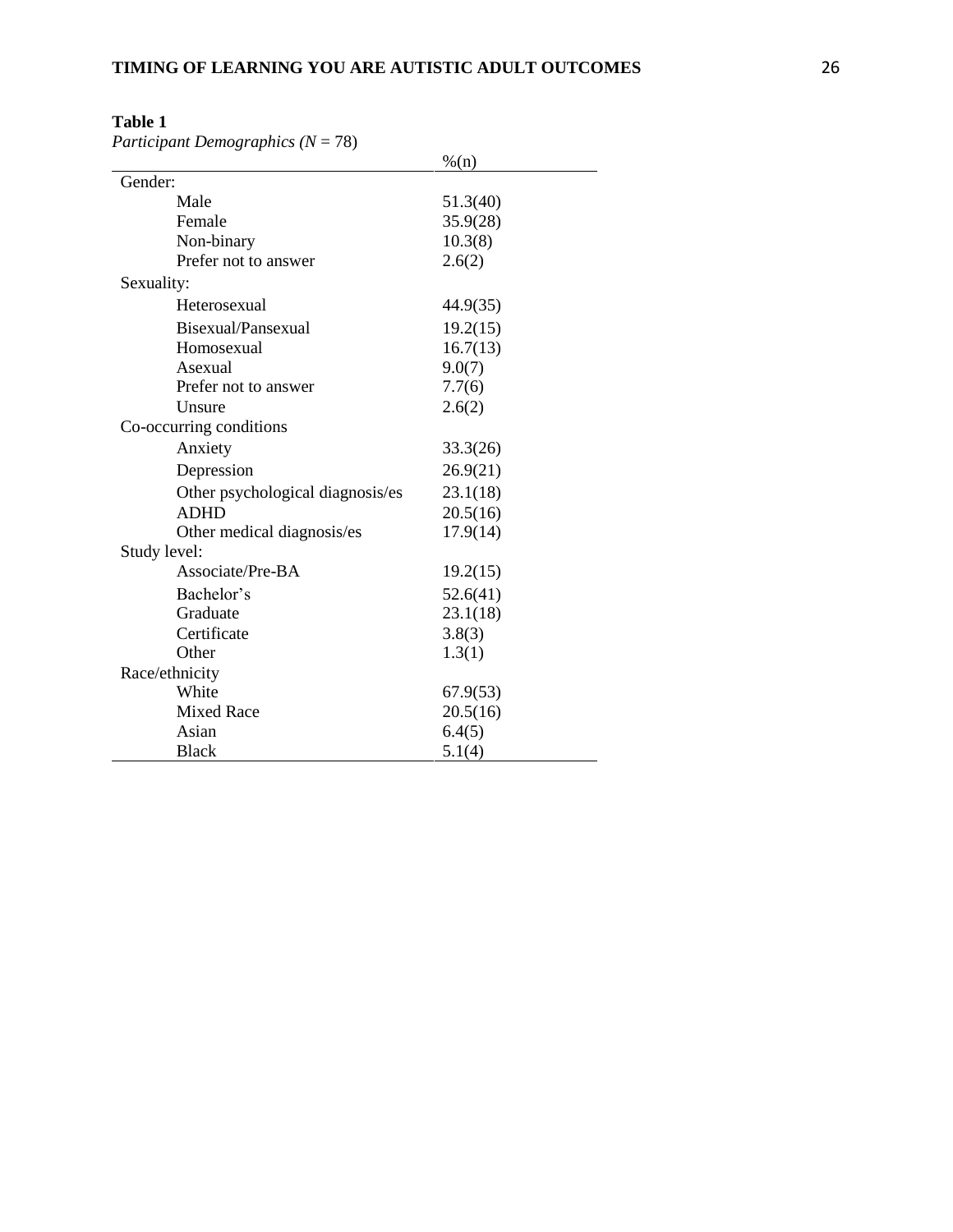*Age of Learning One is Autistic (N* = 78)

| Age of Learning one is Autistic | Percentage of sample (n) |
|---------------------------------|--------------------------|
| 3-5 Years                       | $14.1\%(11)$             |
| 6-9 Years                       | $15.4\%(12)$             |
| 10-12 Years                     | $14.1\%(11)$             |
| 13-15 Years                     | $14.1\%(11)$             |
| 16-19 Years                     | $20.5\%(16)$             |
| 20-22 Years                     | $10.2\%(8)$              |
| $26-29$ years                   | $6.4\%(5)$               |
| 37-39 Years                     | $3.9\%(3)$               |
| 47 Years                        | $1.3\%(1)$               |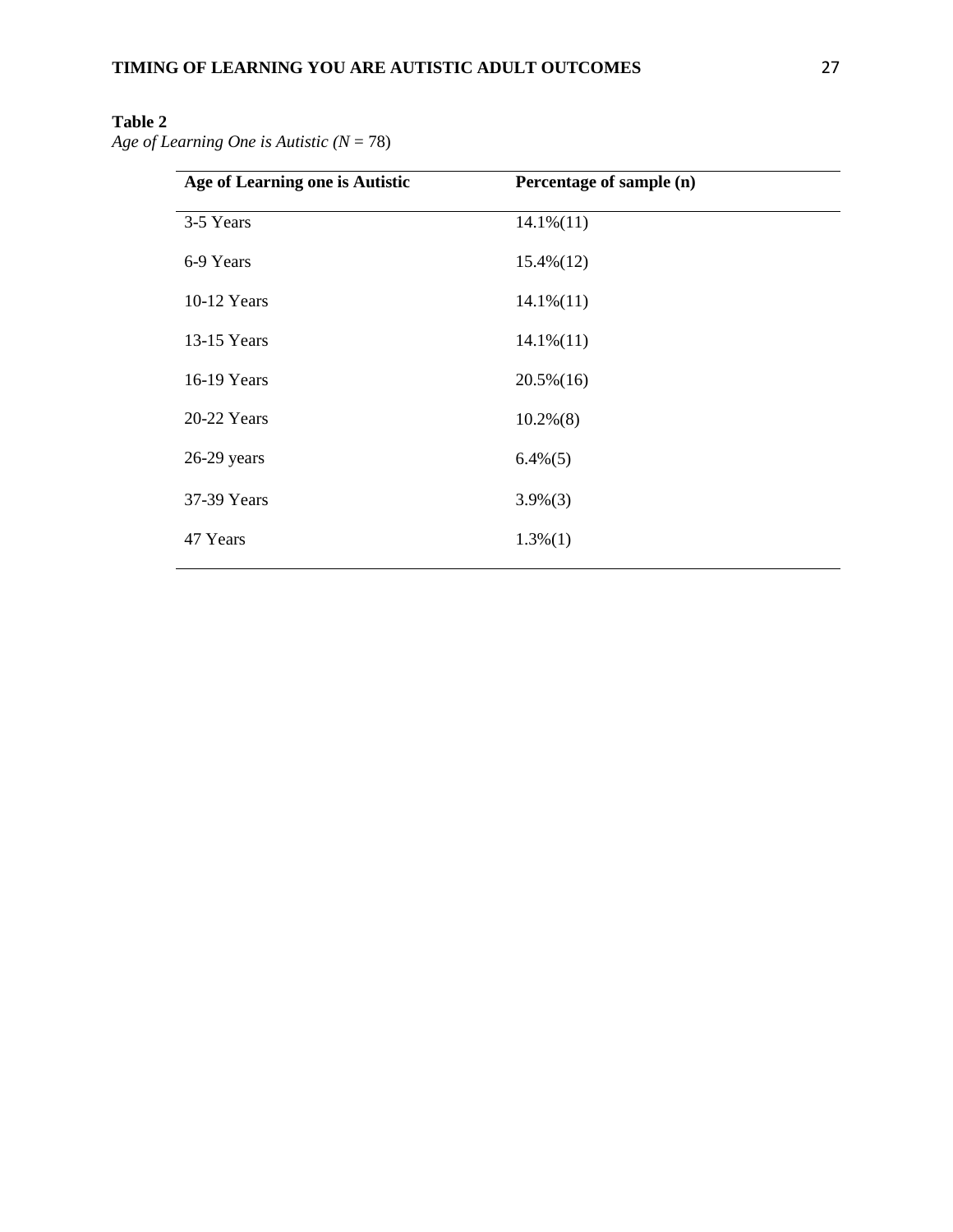|               | Age<br>now       | White  | Male    | Grad            | RAADS-14       | Well-<br>being | <b>ASQoL</b> | Positive<br>Then | Positive<br><b>Now</b> |
|---------------|------------------|--------|---------|-----------------|----------------|----------------|--------------|------------------|------------------------|
| Age learned   | $.44*$<br>$\ast$ | .03    | $-29*$  | $.30*$          | $.18^{\wedge}$ | $-.24*$        | $-.33**$     | $.39**$          | .15                    |
| Age now       |                  | $-.10$ | $-.22^$ | .49**           | .11            | $-.03$         | $-.06$       | $.35**$          | .15                    |
| White         |                  |        | .09     | $-.09$          | .03            | $-.09$         | $-.12$       | $-.06$           | .002                   |
| Male          |                  |        |         | $-.25^{\wedge}$ | $-.32**$       | .16            | .18          | $-46**$          | $-.16$                 |
| Grad student  |                  |        |         |                 | .18            | $-.06$         | .01          | $.31^$           | .11                    |
| RAADS-14      |                  |        |         |                 |                | $-28**$        | $-42**$      | $.21^$           | $-.02$                 |
| Well-being    |                  |        |         |                 |                |                | $.51**$      | $-.16$           | $-.07$                 |
| ASQoL         |                  |        |         |                 |                |                |              | $-.18$           | .08                    |
| Positive Then |                  |        |         |                 |                |                |              |                  | $.26^$                 |

*Table 3 Kendall's Tau Correlations Between Measures (N = 78)*

*Note.*  $**= p \le 0.001$ ,  $*= p \le 0.005$ ,  $\sim = p \le 0.05$ 

*White, male, grad student, and positive perspectives on autism then and now were dichotomous categories, comparing participants who identified as only white or male or a graduate student or whose perspectives on being autistic when they first learned they were autistic and now were coded as "positive" to all other participants.*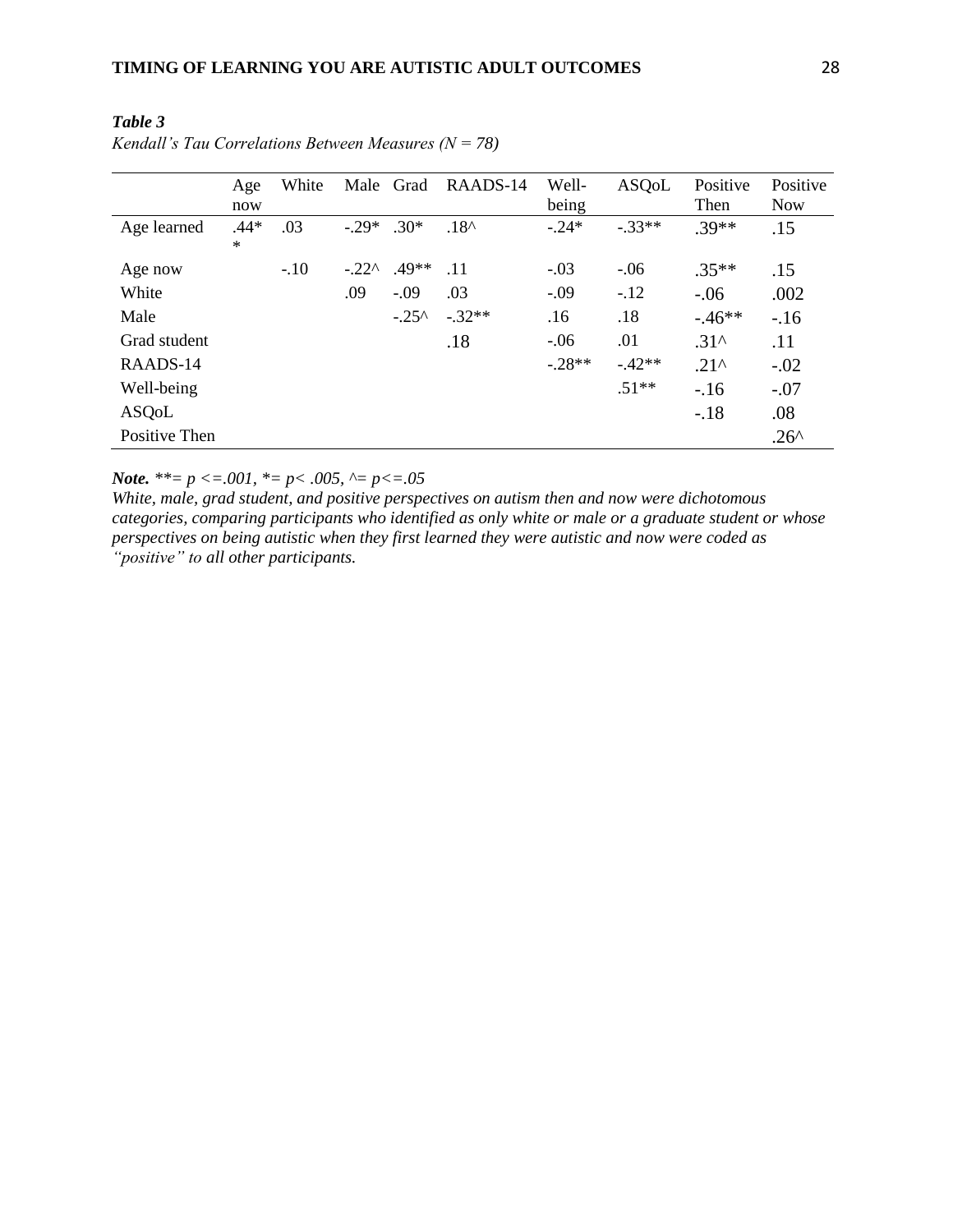|                    | B(SE)         | 95%CIB          | $\beta$ | $\boldsymbol{p}$ |  |
|--------------------|---------------|-----------------|---------|------------------|--|
| <b>Intercept</b>   | 42.50(2.92)   | [36.67, 48.32]  |         | < .001           |  |
| <b>Age Learned</b> | $-.45(.09)$   | $[-.63, -.26]$  | $-.56$  | .002             |  |
| <b>Current age</b> | .36(.11)      | [.14, .58]      | .37     | < .001           |  |
| RAADS-14           | $-.44(.07)$   | $[-.57, -0.30]$ | $-.58$  | < .001           |  |
| <b>Male</b>        | $-1.33(1.25)$ | $[-3.83, 1.17]$ | $-.10$  | .29              |  |

*Regression Predicting ASQoL from Age of Learning One Is Autistic and Other Characteristics*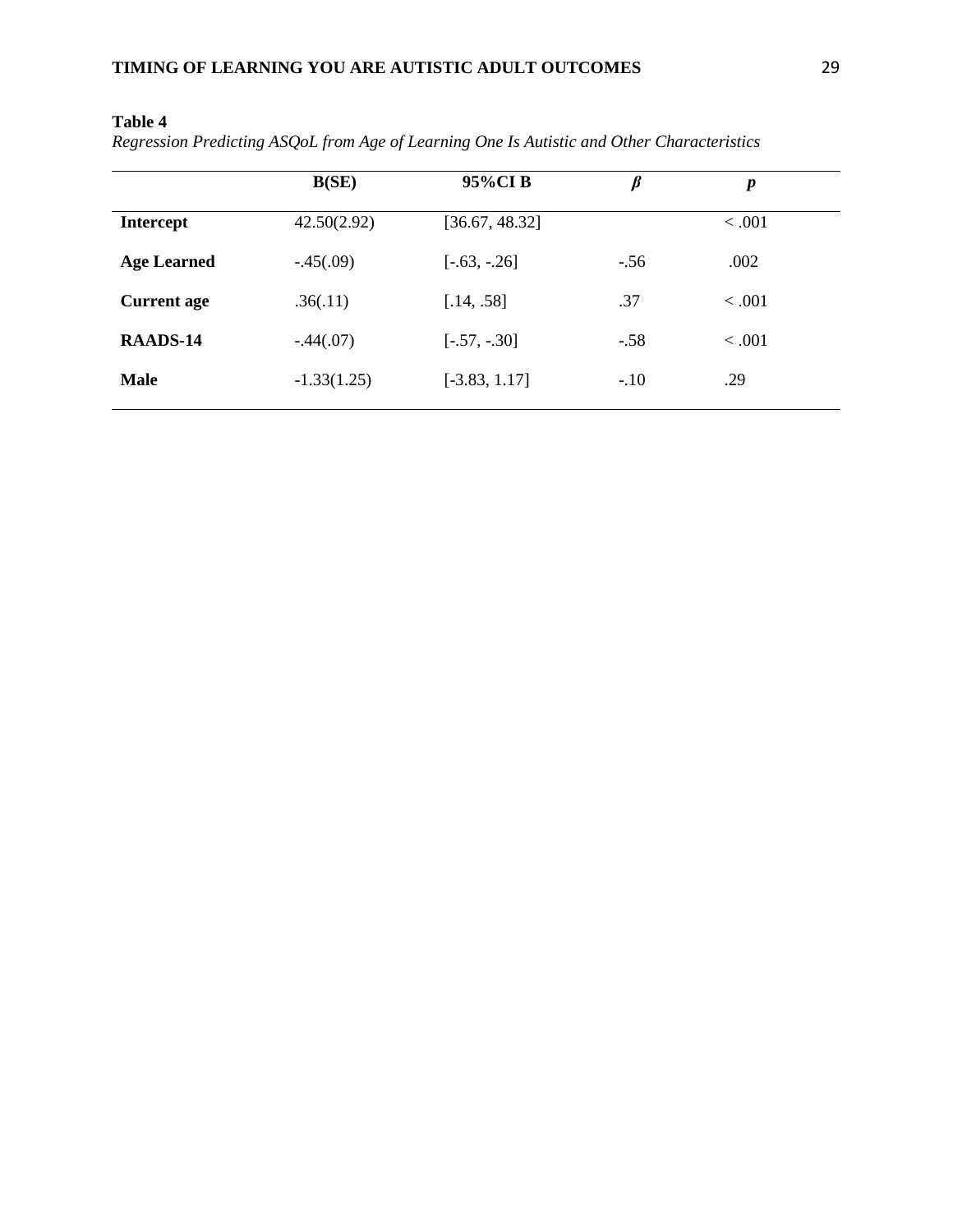*Regression Predicting Well-Being from Age of Learning One Is Autistic and Other Characteristics* 

|                    | B(SE)       | 95%CIB          | $\beta$ | $\boldsymbol{p}$ |  |
|--------------------|-------------|-----------------|---------|------------------|--|
| <b>Intercept</b>   | 50.19(4.77) | [40.69, 59.69]  |         | < .001           |  |
| <b>Age Learned</b> | $-.58(.15)$ | $[-.88, -.28]$  | $-.52$  | .002             |  |
| <b>Current age</b> | .69(.18)    | [.33, 1.05]     | .50     | < .001           |  |
| RAADS-14           | $-.46(.11)$ | $[-.68, -0.24]$ | $-.43$  | < .001           |  |
| <b>Male</b>        | .17(2.05)   | $[-3.91, 4.24]$ | .01     | .94              |  |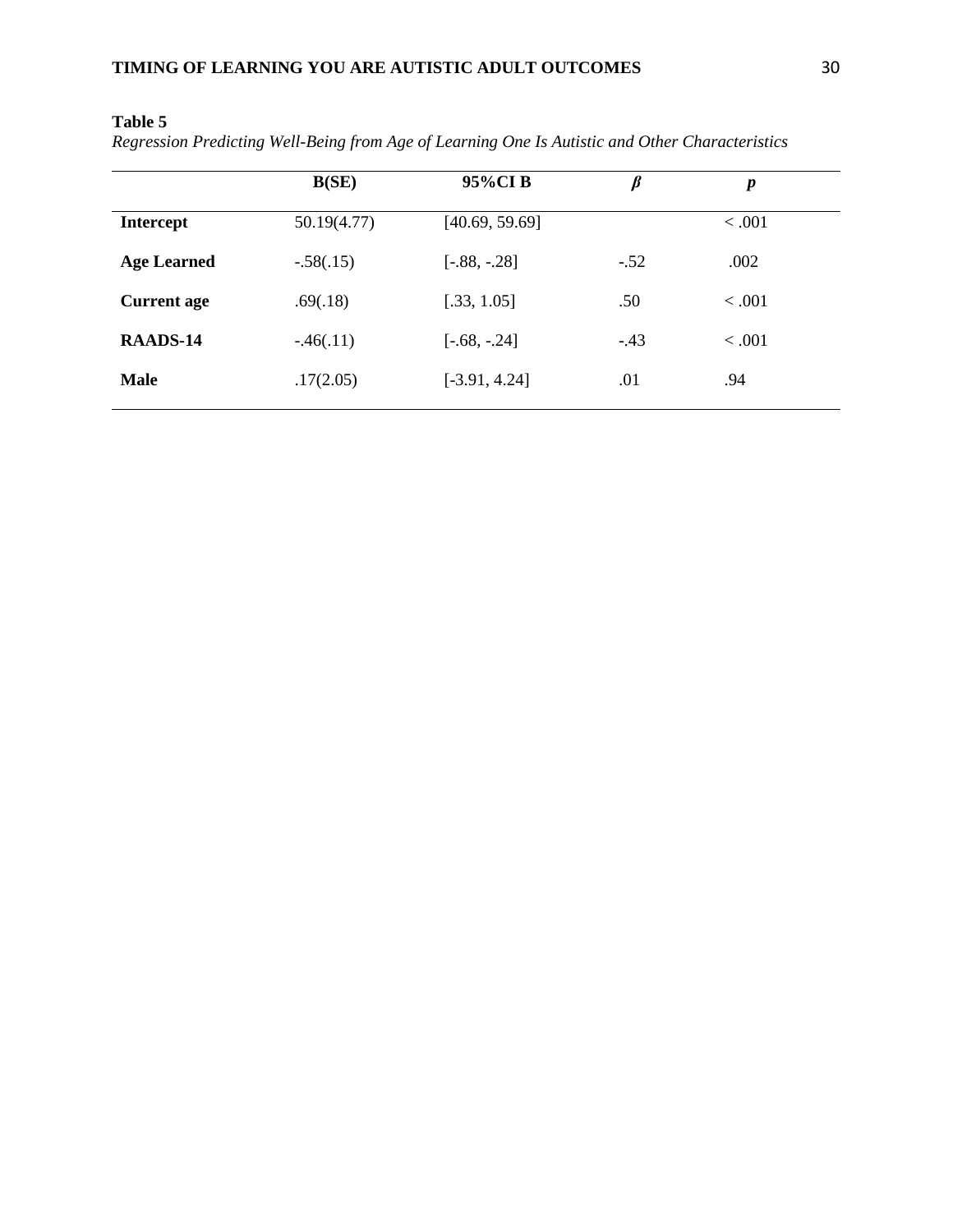| Emotional Responses to First Learning one is Autistic by Developmental Stage at Time |                 |            |       |       |       |                                       |
|--------------------------------------------------------------------------------------|-----------------|------------|-------|-------|-------|---------------------------------------|
|                                                                                      | <b>Positive</b> | SC: Relief |       |       |       | Negative Disbelief Neutral Don't Know |
| Childhood                                                                            | 26.1%           | 8.7%       | 34.8% | 21.7% | 13.0% | 13.0%                                 |
| Adolescence                                                                          | 55.3%           | 31.6%      | 31.6% | 16.2% | 13.2% | 2.6%                                  |
| Adulthood                                                                            | 88.2%           | 82.4%      | 17.6% | 11.8% |       |                                       |

| Emotional Responses to First Learning one is Autistic by Developmental Stage at Time |  |  |  |  |
|--------------------------------------------------------------------------------------|--|--|--|--|
|                                                                                      |  |  |  |  |
|                                                                                      |  |  |  |  |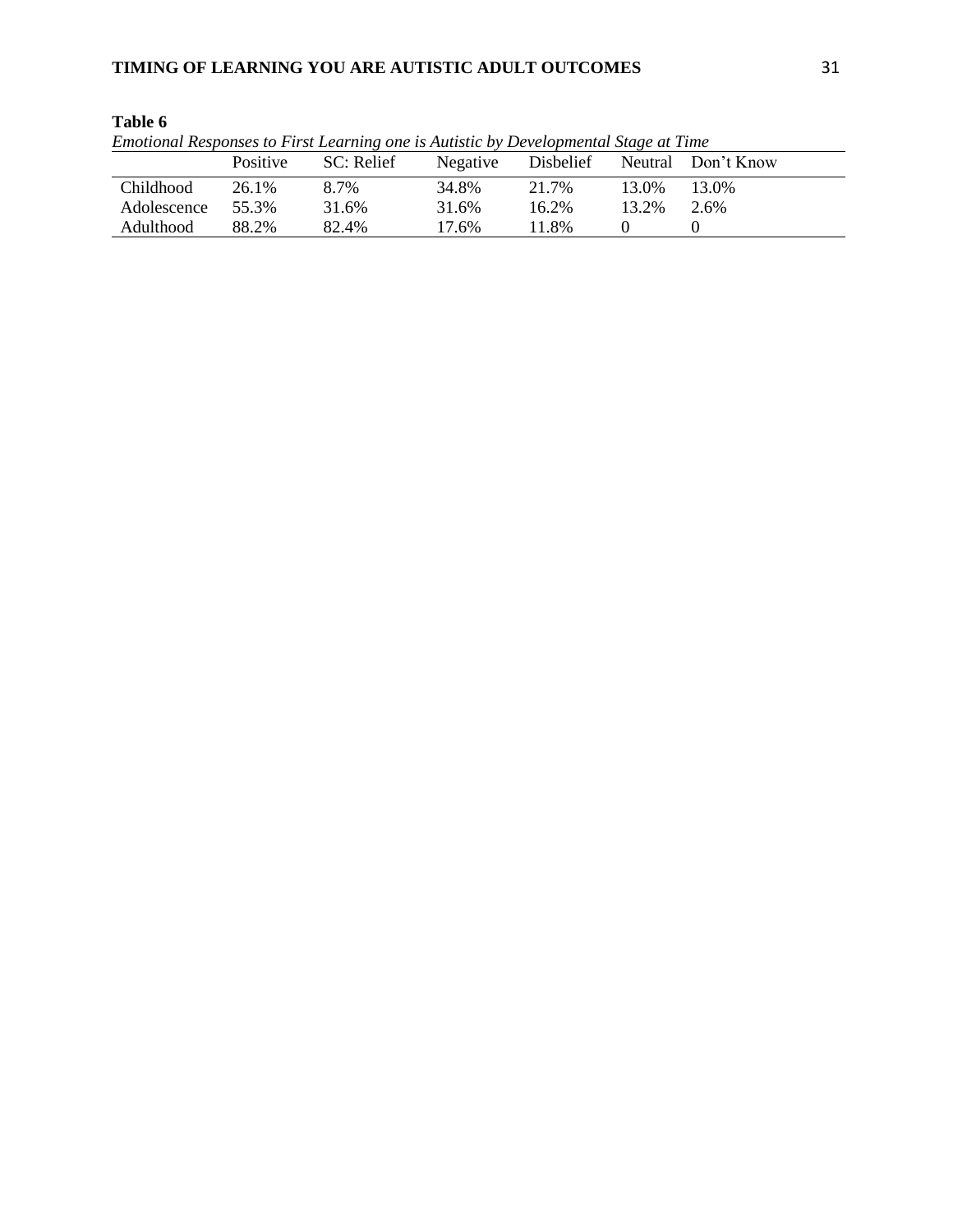|                          | <b>First Learned Autistic</b> | <b>Feelings Autism Now</b> |
|--------------------------|-------------------------------|----------------------------|
|                          | $\frac{9}{6}(n)$              | $\frac{9}{6}(n)$           |
| <b>Positive Emotions</b> | 54.5%(42)                     | $63.6\%(49)$               |
| Sub-code: Relief         | 37.7%(29)                     | Not noted/coded            |
| <b>Negative Emotions</b> | $31.2\%(24)$                  | $23.4\%(18)$               |
| Sub-code: Ashamed        | $9.1\%(7)$                    | $12.8\%(10)$               |
| Improves with Time       | $11.7\%(9)$                   | $20.8\%(16)$               |
| <b>Neutral Feelings</b>  | $10.3\%(8)$                   | $18.2\%(14)$               |
| Don't know               | $3.8\%(3)$                    | $2.6\%(2)$                 |

*Feelings about Autism When First Learned Autistic and Now (n= 77)* 

*Note.* Although possible changes in emotional reactions across time were *not* a focus of this retrospective study, we highlight for interpretive clarity that none of the numerical differences between feelings about autism then and now documented in this table were statistically significant (McNemar's tests, *p*s > .26).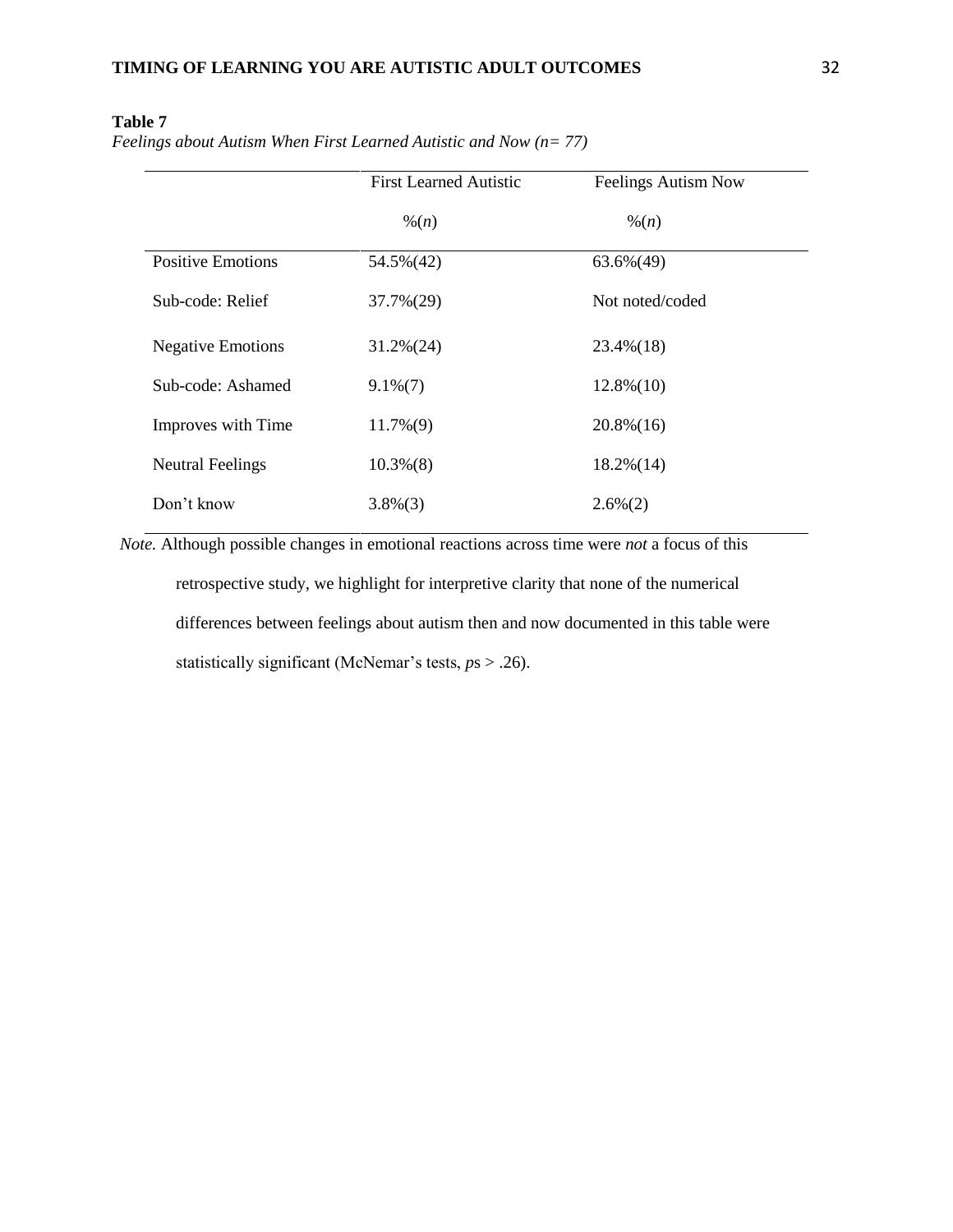

**Figure 1** *Association Between Age of Learning One is Autistic and Current Age (* $N = 78$ *)*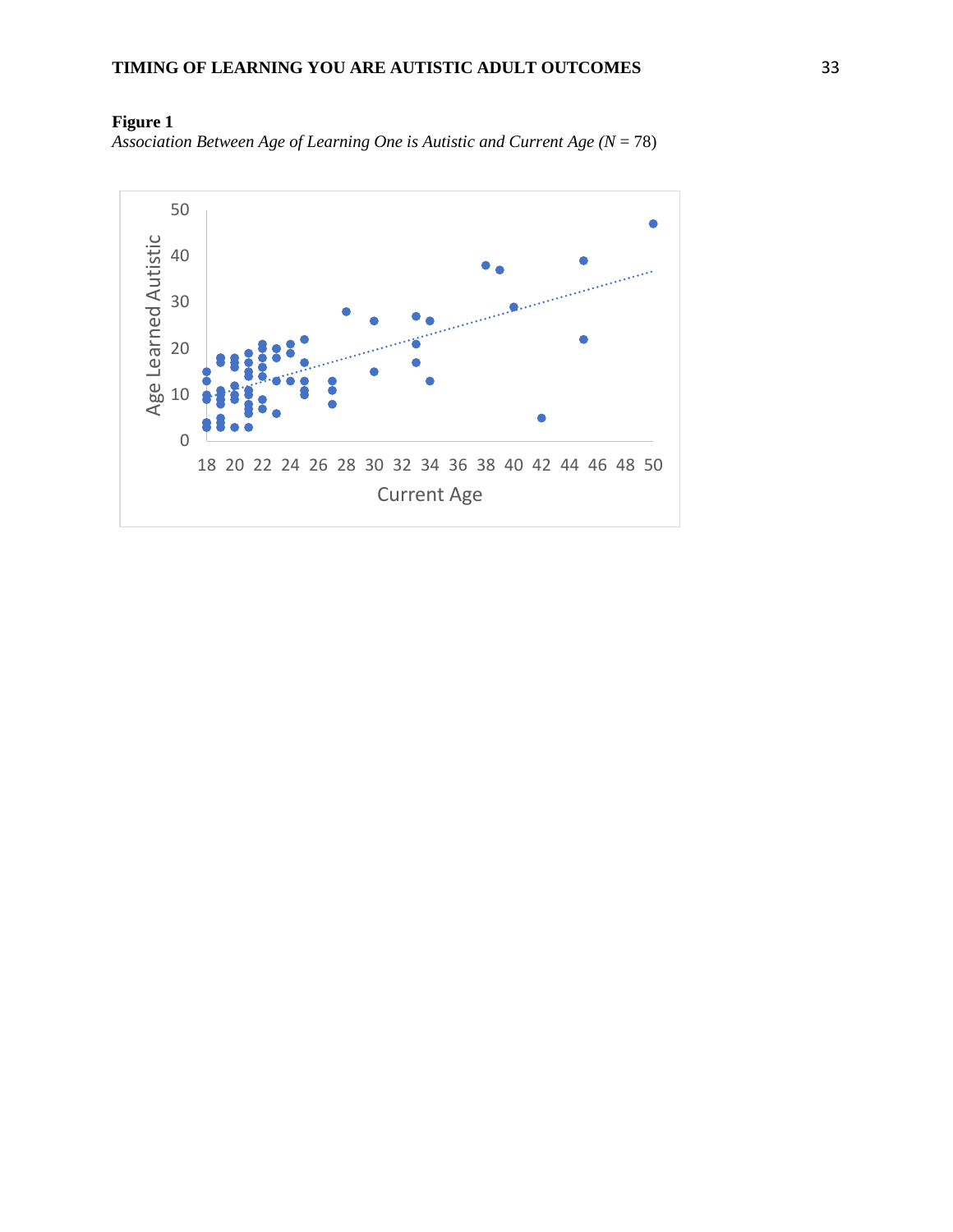## **TIMING OF LEARNING YOU ARE AUTISTIC ADULT OUTCOMES** 34

## **Appendix A: Qualitative Coding Schemes**

| Q1. If your parents told you about autism, what did they<br>tell you?             |                                                                                                                                                                                                                                                                                                                                                                                                                                                                                                 |
|-----------------------------------------------------------------------------------|-------------------------------------------------------------------------------------------------------------------------------------------------------------------------------------------------------------------------------------------------------------------------------------------------------------------------------------------------------------------------------------------------------------------------------------------------------------------------------------------------|
| General<br>1.<br>information/description/definition                               | 1a. Experience/Process things differently.<br>1b. Autism is a spectrum: Autism affects different people<br>in different ways.<br>1c. Defined autism as Asperger's syndrome.<br>1d. Brain Neurotype.<br>1e. Genetic disorder.                                                                                                                                                                                                                                                                    |
| Part of Diagnostic Criteria (Clinical<br>2.<br>Definition)                        | 2a. Social-communicative difficulties: Difficulty making<br>friends, interacting with others and/or communicating.<br>2b. Restricted interests and repetitive behaviors.<br>2c. Sensory Difference.                                                                                                                                                                                                                                                                                             |
| 3.<br>Medical Model/Normalization Aligned<br>Description                          | 3a. Not different from everyone else/"normal."<br>3b. Highlights challenges.<br>3bi Stigmatizing viewpoints on autism (that it involves<br>difficulties learning or makes challenges for the child<br>and/or family).<br>3bii. Parents described potential or actual difficulties<br>raising an autistic child to their child.                                                                                                                                                                  |
| 4.<br>Neurodiversity-Aligned Description                                          | 4a. Embrace the value of differences (tell the child that<br>they are unique or that they are part of the valuable<br>diversity of human minds).<br>4ai. Use of Illustrations/books/famous characters to show<br>the value of autistic people and/or diversity.<br>4b. Highlighting Strengths<br>4bi. Cognitive-related strengths such as good memory,<br>high intelligence, deep focus, detail orientation.<br>4c. Concerns about discrimination/stigma and/or<br>misconceptions about autism. |
| 5.<br>Parents never told them                                                     | 5a. Parents were in denial of their child's autism.<br>5b. Found out from the therapist.<br>5c. Child informed parents/knew before parents.                                                                                                                                                                                                                                                                                                                                                     |
|                                                                                   |                                                                                                                                                                                                                                                                                                                                                                                                                                                                                                 |
| Don't know/Don't remember/not sure<br>6.<br>of what parents told you about autism |                                                                                                                                                                                                                                                                                                                                                                                                                                                                                                 |
| Other (MUTUALLY EXCLUSIVE<br>7.                                                   |                                                                                                                                                                                                                                                                                                                                                                                                                                                                                                 |
| <b>RESPONSES)</b>                                                                 |                                                                                                                                                                                                                                                                                                                                                                                                                                                                                                 |

**Major Codes Q1. If your parents told you about autism, what did they**  **Subcodes**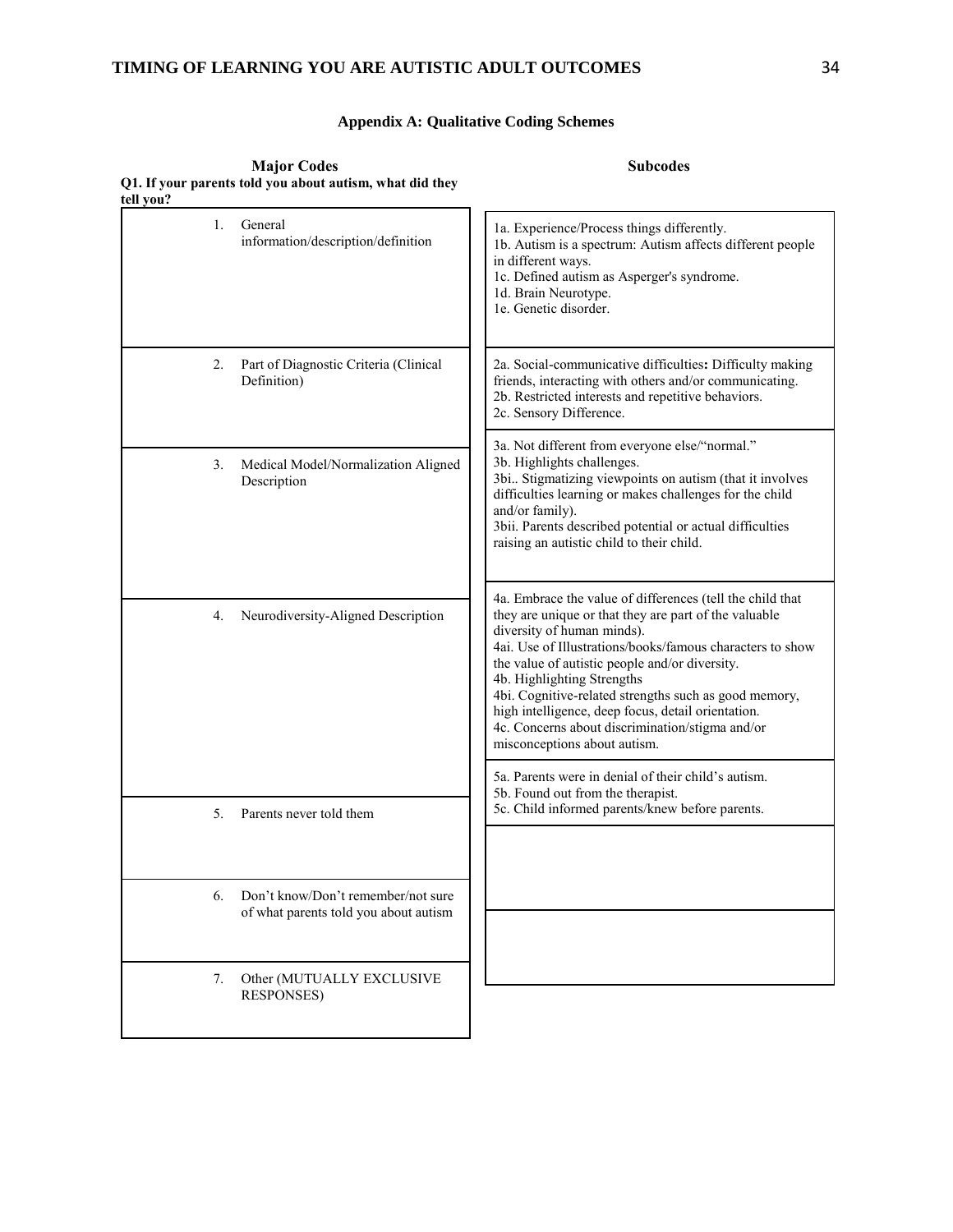| Positive feelings about autism<br>1.                  | 1a. Relief: making sense of their autistic identity/Had a<br>better understanding of themselves and their behaviors.<br>1b. Past experiences and behaviors seemed to be more<br>meaningful.<br>1c. Pride: Positive feeling of pride about one's diagnosis.<br>1d. Had a better understanding of why they were different<br>from others.<br>1e. Curious to learn more about their condition.<br>1f. Improves with development: People describe<br>difficulties reducing with age or self-understanding<br>increasing with time after being told.<br>1g. Community support helps people understand autism<br>and feel more comfortable and accepted.<br>1h.Support from similar others, i.e. autistic people or<br>autistic programs. |
|-------------------------------------------------------|-------------------------------------------------------------------------------------------------------------------------------------------------------------------------------------------------------------------------------------------------------------------------------------------------------------------------------------------------------------------------------------------------------------------------------------------------------------------------------------------------------------------------------------------------------------------------------------------------------------------------------------------------------------------------------------------------------------------------------------|
| Uncomfortable/Unsatisfied with<br>2.<br>autism        | 2a. Ashamed of autism/insecure about autism.<br>2b. Feelings of depression: Saddened/Feeling alone.<br>2c. Dissatisfied with the time of disclosure (didn't learn<br>about their condition early enough).<br>2d. Dissatisfied with life experiences as an autistic person<br>and being different from others.<br>2e. Disappointed because they thought they were "normal"<br>like others.                                                                                                                                                                                                                                                                                                                                           |
| Disbelief with their autism<br>3.                     | 3a. Surprised/Shocked with their condition.<br>3b. Confusion/Denial about their condition.                                                                                                                                                                                                                                                                                                                                                                                                                                                                                                                                                                                                                                          |
| 4.<br>Challenges/Difficulties                         | 4a. Concerns about discrimination/stigma and/or<br>misconceptions about autism.<br>4b. Autism limiting people.<br>4c. Not enough support from the community or programs.<br>4d. Part of Diagnostic Criteria (Clinical Definition):<br>5di. Social-communicative difficulties, Difficulty making<br>friends, interacting with others and/or communicating.<br>5dii. Restricted and/or repetitive interests or behaviors.<br>5diii. Sensory Difference.                                                                                                                                                                                                                                                                               |
| 5 <sub>1</sub><br>Neutral                             | 5a. Didn't feel anything.                                                                                                                                                                                                                                                                                                                                                                                                                                                                                                                                                                                                                                                                                                           |
| Don't know/Don't remember.<br>6.                      |                                                                                                                                                                                                                                                                                                                                                                                                                                                                                                                                                                                                                                                                                                                                     |
| 7.<br>Other (MUTUALLY EXCLUSIVE<br><b>RESPONSES</b> ) |                                                                                                                                                                                                                                                                                                                                                                                                                                                                                                                                                                                                                                                                                                                                     |

## **Q2. How did you feel when you learned you were autistic?Please share what you feel comfortable sharing.**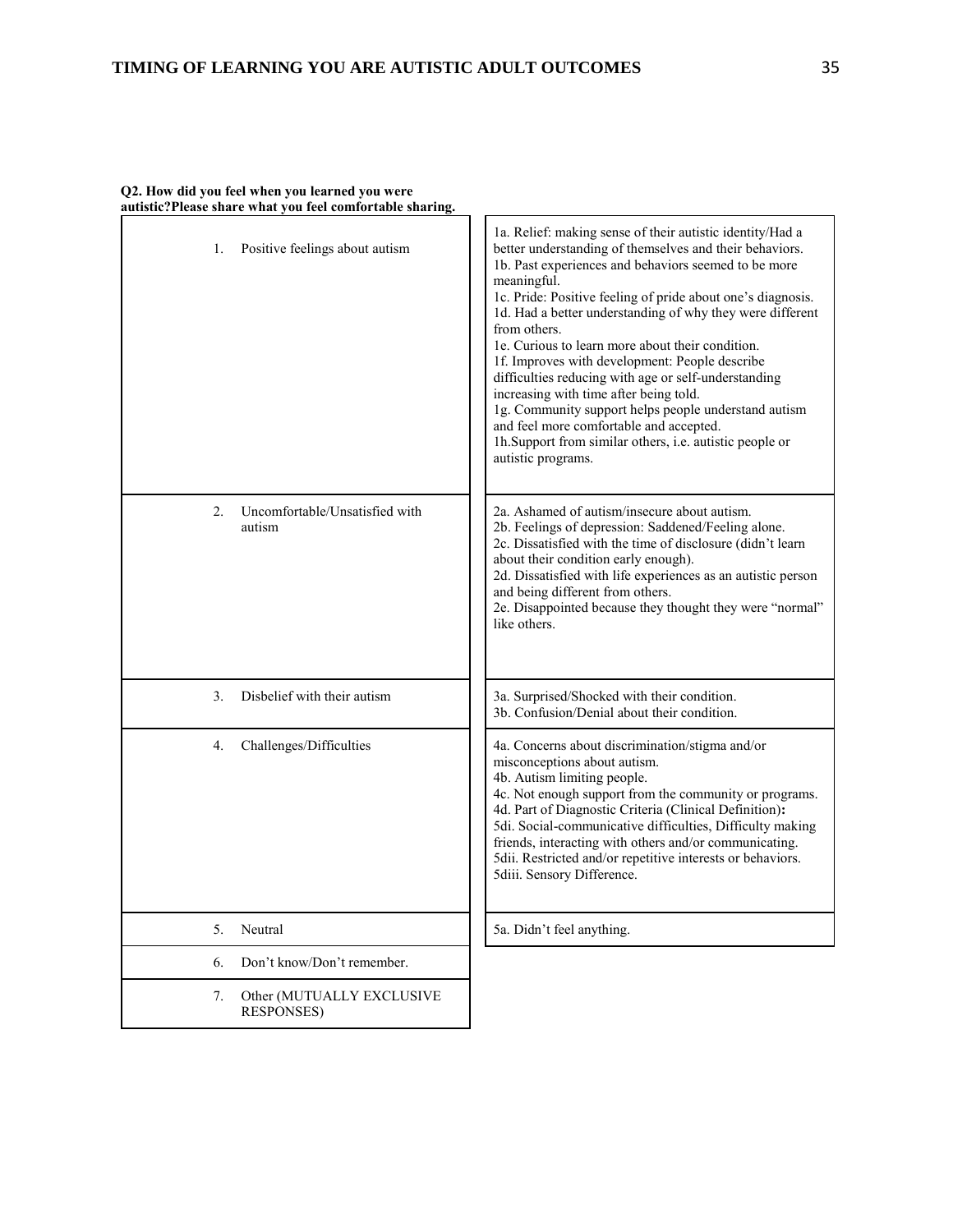|  |  |  |  |  | Q3. How do you feel about being autistic now? |  |
|--|--|--|--|--|-----------------------------------------------|--|
|--|--|--|--|--|-----------------------------------------------|--|

| 1. | Positive feelings about autism                                                                | 1a. Being comfortable with one's diagnosis or embracing<br>differences.<br>1b. Interest in learning about autism.<br>1c. Pride: Positive feeling of pride about one's diagnosis.<br>1d. Improves with development: People describe<br>difficulties reducing with age or self-understanding<br>increasing with age after being told. |
|----|-----------------------------------------------------------------------------------------------|-------------------------------------------------------------------------------------------------------------------------------------------------------------------------------------------------------------------------------------------------------------------------------------------------------------------------------------|
| 2. | Uncomfortable/Unsatisfied with<br>autism                                                      | 2a. Internalized stigma.<br>2b. Ashamed of autism/insecure about autism.                                                                                                                                                                                                                                                            |
| 3. | Strengths                                                                                     | 3a. Cognitive-related strengths such as good memory, high<br>intelligence, deep focus, detail orientation                                                                                                                                                                                                                           |
| 4. | Community supports help people<br>understand autism and feel more<br>comfortable and accepted | 4a. Support from similar others, i.e. autistic people.<br>4b. Support from neurotypical people or NT led programs.                                                                                                                                                                                                                  |
| 5. | Challenges/Difficulties                                                                       | 5a. Concerns about discrimination/stigma and/or<br>misconceptions about autism<br>5b. People assume brilliance.<br>5c. People assume cognitive difficulties.<br>5d. Difficulties obtaining employment.<br>5e. Insufficient support: Not enough help now or in the<br>future.                                                        |
| 6. | Part of Diagnostic Criteria (Clinical<br>Definition)                                          | 6a. Social-communicative difficulties: Difficulty making<br>friends, interacting with others and/or communicating<br>6b. Restricted and/or repetitive interests or behaviors<br>6c. Sensory Differences                                                                                                                             |
| 7. | Neutral feelings                                                                              | 7a. Not proud but not ashamed.<br>7b. Unsure/undecided about feelings.                                                                                                                                                                                                                                                              |
| 8. | Other (MUTUALLY EXCLUSIVE<br><b>RESPONSES)</b>                                                |                                                                                                                                                                                                                                                                                                                                     |

5. 6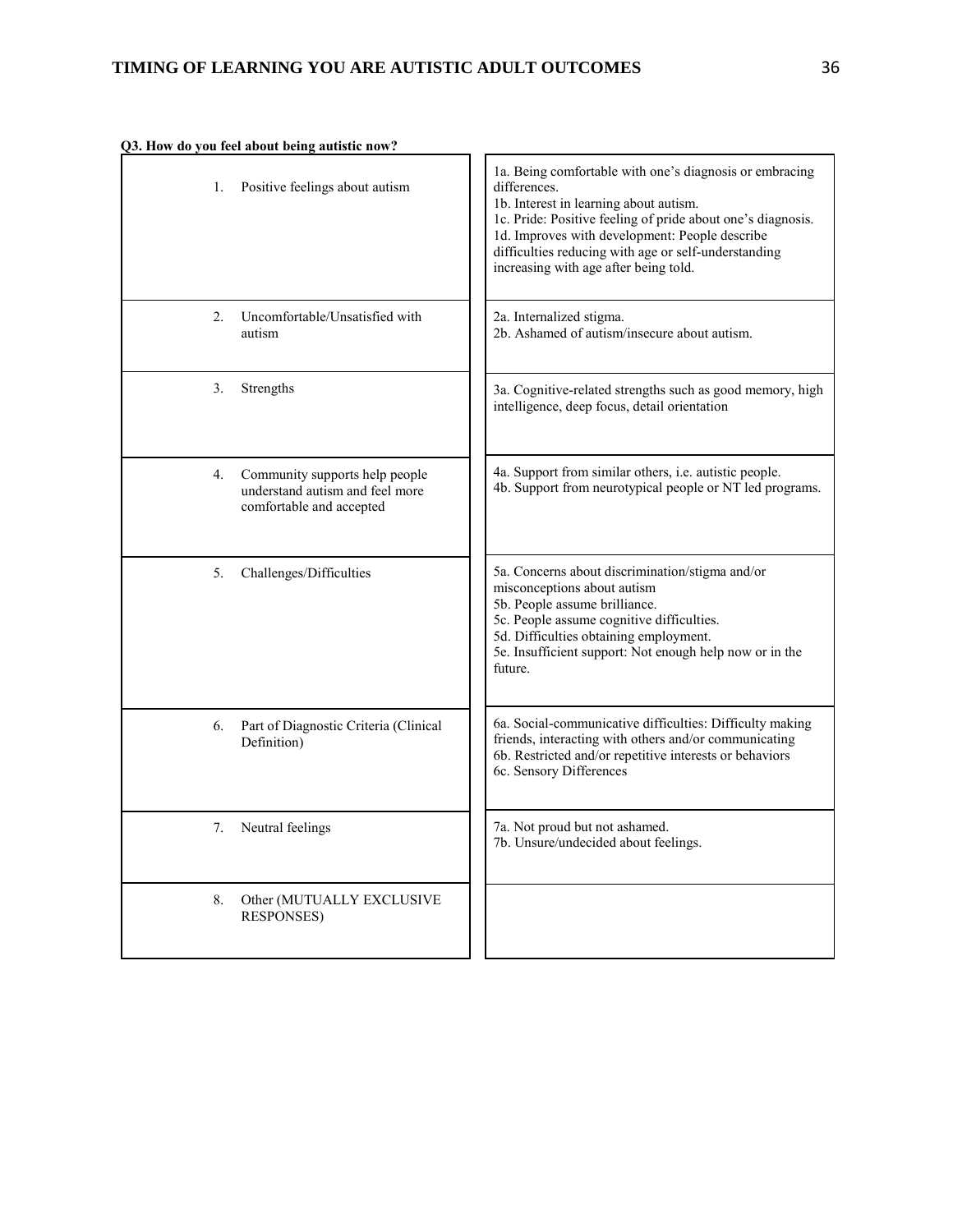# **Appendix B**

|                    | B(SE)       | 95%CIB         | $\beta$ | p       |
|--------------------|-------------|----------------|---------|---------|
| <b>Intercept</b>   | 4.54(.45)   | [3.64, 5.43]   |         | < .001  |
| <b>Age Learned</b> | $-.07(.01)$ | $[-.09, -.04]$ | $-.64$  | < 0.001 |
| <b>Current age</b> | .05(.02)    | [.02, .09]     | .43     | .002    |
| RAADS-14           | $-.03(.01)$ | $[-.05, -.01]$ | $-.31$  | .005    |
| <b>Male</b>        | $-.32(.19)$ | $[-.71, .06]$  | $-.18$  | .10     |
|                    |             |                |         |         |

*Regression Predicting Overall QoL from Age of Learning One Is Autistic and Other Characteristics*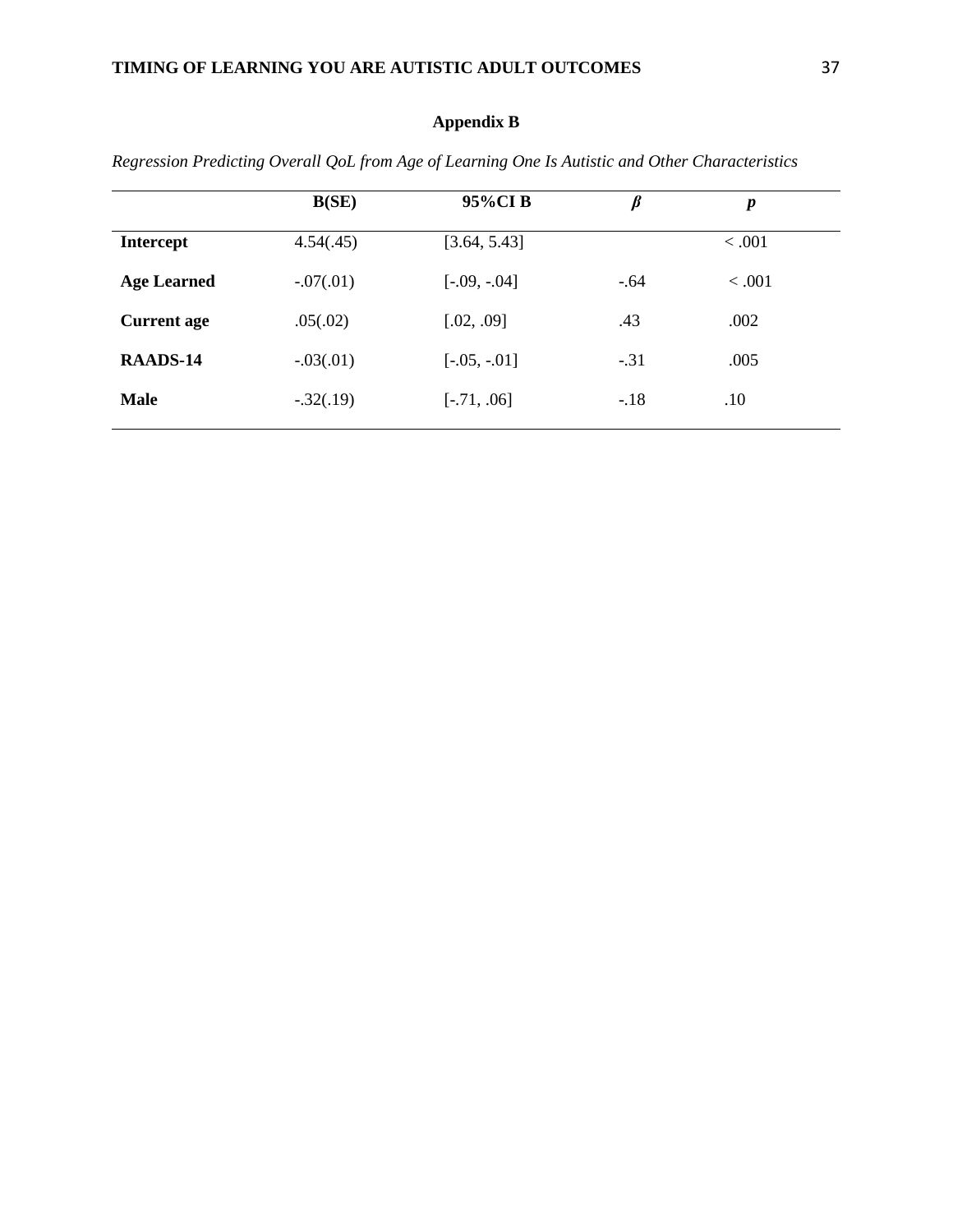# **TIMING OF LEARNING YOU ARE AUTISTIC ADULT OUTCOMES** 38

# **Appendix C**

# **Illustrative Quotes about Feelings When First Learned Autistic and At Time of Study**

| Age Learned | <b>First Learned Autistic</b>   | Feelings Autism Now                           |
|-------------|---------------------------------|-----------------------------------------------|
| 6           | "When I first found out I was   | "I gradually accepted                         |
|             | autistic I was only six years   | being autistic and don't                      |
|             | old so it did not mean much of  | allow being autistic to                       |
|             | anything to me. It didn't phase | slow me down. Autism is                       |
|             | me until I finally understood   | much more accepted by                         |
|             | my limitations, a few years     | today's standards and                         |
|             | after being told I had it."     | finding reliable support is                   |
|             | <b>Neutral</b>                  | pretty easy. Some things                      |
|             |                                 |                                               |
|             |                                 | get me depressed but I<br>tend to bounce back |
|             |                                 |                                               |
|             |                                 | quickly." Positive;                           |
|             |                                 | Improves; Negative                            |
| 8           | "I suppose it helped me better  | "I am proud about my                          |
|             | understand why I felt and       | identity because there is                     |
|             | acted different from everyone   | greater social awareness                      |
|             | else." Positive                 | and acceptance of autism                      |
|             |                                 | than nearly two decades                       |
|             |                                 | ago. I also see that the                      |
|             |                                 | unique qualities that                         |
|             |                                 | defined me as                                 |
|             |                                 | atypicalas a child are                        |
|             |                                 | now some of my greatest                       |
|             |                                 | assets (e.g., focus,                          |
|             |                                 | sensitivity, compassion,                      |
|             |                                 | ethicality, loyalty,                          |
|             |                                 | organization, etc.) As                        |
|             |                                 | someone who also                              |
|             |                                 | researchers autism, I have                    |
|             |                                 | a greater appreciation                        |
|             |                                 | toward learning more                          |
|             |                                 | about my own identity                         |
|             |                                 | and how that differs from                     |
|             |                                 | others." Positive                             |
| 9           | "I did not feel anything at the | "I do not have strong                         |
|             | moment." Neutral                | feelings about it now and                     |
|             |                                 | see myself as no different                    |
|             |                                 | from other people. I get                      |
|             |                                 | annoyed when people try                       |
|             |                                 | to "help" me with it when                     |
|             |                                 | I am content as is."                          |
|             |                                 | Neutral                                       |
|             |                                 |                                               |
| 10          | "A little worried, a little bit | "I dont like admitting to                     |
|             | upset, and also a little bit    | people I have Autism or at                    |
|             | disgusted." Negative (Shame)    | least a disorder on the                       |
|             |                                 | spectrum, So im still a                       |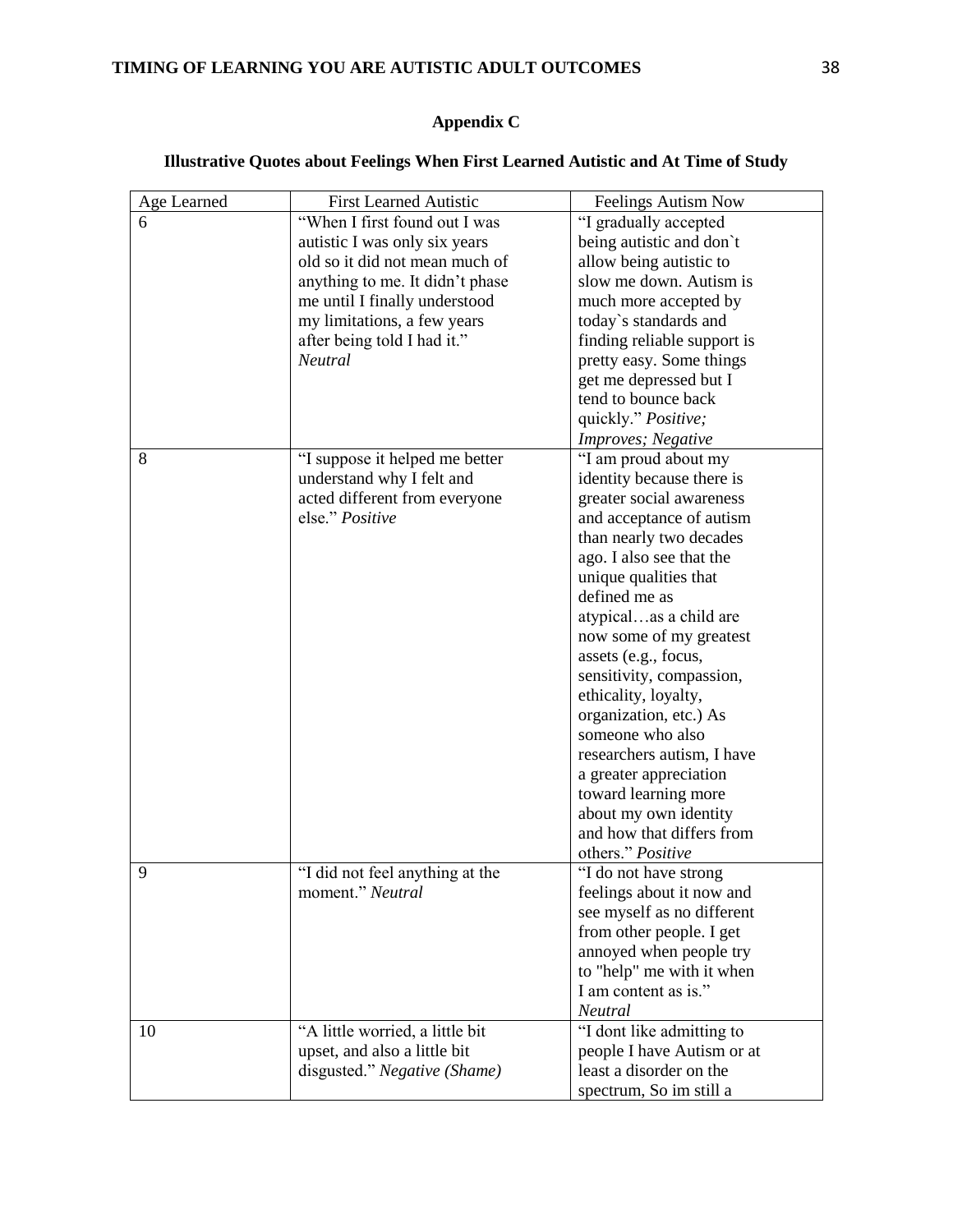|    |                                  | little insecure about it."  |
|----|----------------------------------|-----------------------------|
|    |                                  | Negative (Shame)            |
| 11 | "I was intrigued to hear an      | "I think it has been mostly |
|    | explanation of some of my        | a benefit, honestly. I have |
|    | behaviors."                      | heard that autism is        |
|    | Positive (Relief)                | usually linked with         |
|    |                                  | technical skills, and       |
|    |                                  | Asperger's Syndrome in      |
|    |                                  | particular is linked to     |
|    |                                  | good memories, and I        |
|    |                                  | think this combination has  |
|    |                                  | helped me to become the     |
|    |                                  | person I am today. I enjoy  |
|    |                                  | success in schoolThe        |
|    |                                  | social aspect is somewhat   |
|    |                                  | of a drawback, but I'm      |
|    |                                  | making a lot of progress    |
|    |                                  | and I have multiple friend  |
|    |                                  | groups both online and      |
|    |                                  | offline now. I don't think  |
|    |                                  | of my autism as a           |
|    |                                  | disability but a            |
|    |                                  | difference."                |
|    |                                  | Positive                    |
| 12 | "I cried from joy when I         | "I honestly forget          |
|    | learned. I felt vindicated, kind | sometimes. I have a really  |
|    | of, like my entire life finally  | neurodivergent friend       |
|    | had a good explanation."         | group and my school is      |
|    | Positive (Relief)                | really autism-friendly, so  |
|    |                                  | it isn't anything I have to |
|    |                                  | think about a ton. That     |
|    |                                  | being said, I, am very      |
|    |                                  | proud to be autistic."      |
|    |                                  | Positive                    |
| 13 | "I cried as I had finally found  | "I feel comfortable now,    |
|    | out why I was different and it   | based on the support I got  |
|    | was both relief and sadness."    | from 2008 there on and in   |
|    | Positive (Relief); Negative      | university. I have been     |
|    |                                  | able to understand the      |
|    |                                  | symtoms, put strategies in  |
|    |                                  | place and build myself up   |
|    |                                  | in confidence." Positive    |
| 15 | I was curious about what it      | "I feel mostly ok about it, |
|    | meant, but the diagnostic        | except when I am feeling    |
|    | process was so long and          | frustrated or upset."       |
|    | confusing that I didn't know     | Positive; Negative          |
|    | the point at which I had         |                             |
|    | 'officially' been diagnosed (as  |                             |
|    | opposed to various people        |                             |
|    | telling me I was autistic        |                             |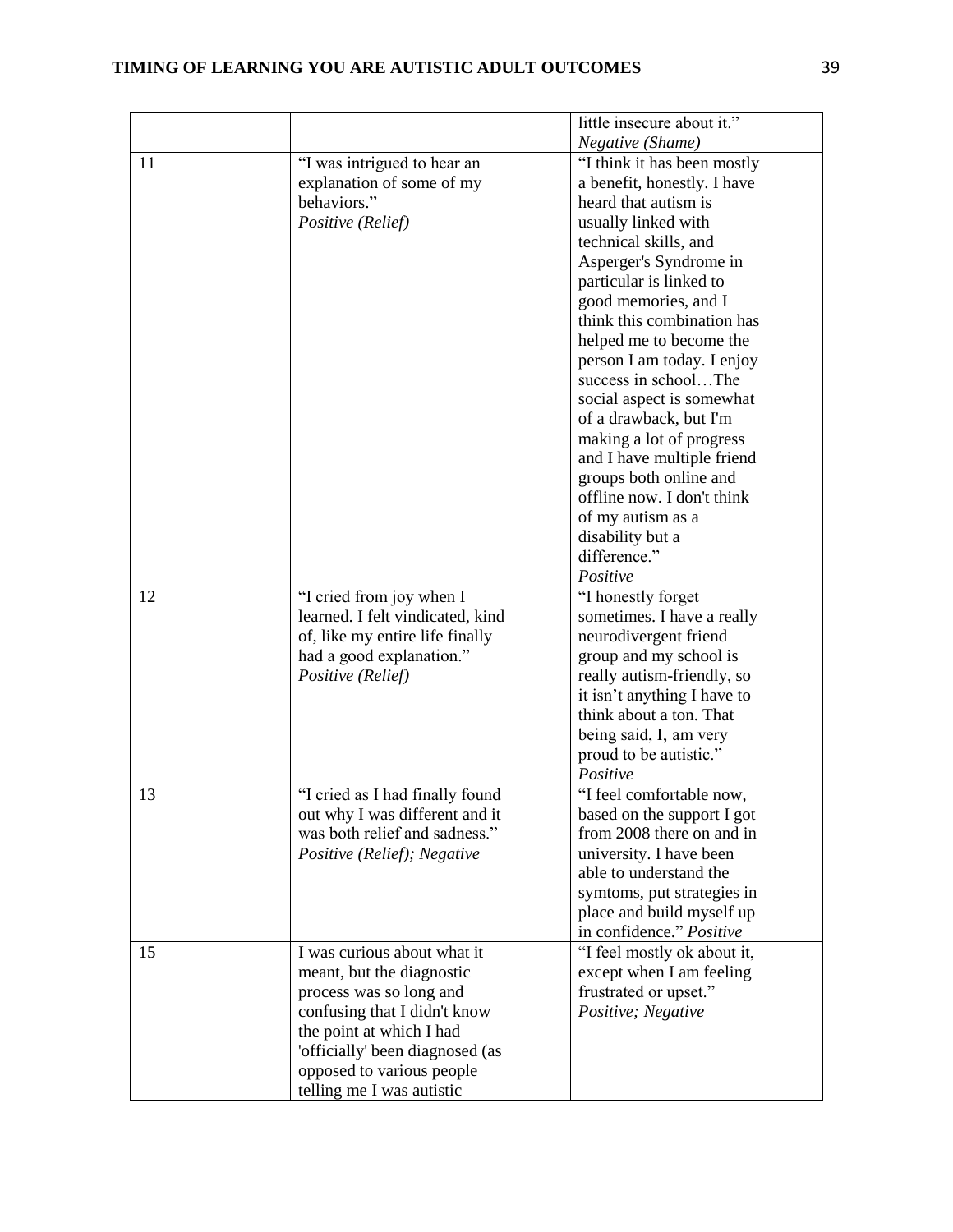|    | throughout the process). So I<br>didn't want to learn about it |                                                       |
|----|----------------------------------------------------------------|-------------------------------------------------------|
|    | and accept it in case there was                                |                                                       |
|    | ever a point where they                                        |                                                       |
|    | decided I wasn't autistic after                                |                                                       |
|    | all.                                                           |                                                       |
| 16 | Ashamed and confused                                           | Awesome and proud<br>Positive                         |
| 17 | Negative (Shame)                                               | "Now, I love being                                    |
|    | "It felt very strange. I knew<br>nothing about autism, only    | autistic. It makes me who                             |
|    | what you learn from                                            | I am, informs everything I                            |
|    | mainstream media which is no                                   | do, and gives me a unique                             |
|    | good. I was 17 years old,                                      | and sympathetic                                       |
|    | almost an adult, and it felt                                   | perspective of the world.                             |
|    | wrong to have this new, huge,                                  | There is absolutely                                   |
|    | very stigmatized label slapped                                 | nothing like meeting                                  |
|    | on to me when I thought I                                      | another autistic person                               |
|    | knew who I was. But when I                                     | and relating to them in the                           |
|    | Actually learned about it, and                                 | unique way that we do.                                |
|    | read things written by autistic                                | You can't have that with                              |
|    | people themselves and could                                    | anyone else, autistic                                 |
|    | identify with almost all of it                                 | people just Understand,                               |
|    | (which was the first time in                                   | no explanation necessary.                             |
|    | my life I could identify so                                    | There's no denying that                               |
|    | strongly and innately with                                     | it's a disability, and there                          |
|    | another person), it felt like the                              | are many challenging                                  |
|    | magic key to a door I didn't                                   | aspects and times I feel                              |
|    | know was there." Positive                                      | sorry for myself and                                  |
|    | (Relief); Improves                                             | ashamed that I'm                                      |
|    |                                                                | different, but this is my                             |
|    |                                                                | way of life and my                                    |
|    |                                                                | identity - I would not be                             |
|    |                                                                | me if I wasn't autistic, so I                         |
|    |                                                                | would never change that                               |
|    |                                                                | about me." Positive:                                  |
|    |                                                                | <i>Negative</i> ( <i>Shame</i> )                      |
| 18 | At first, I was a bit ashamed                                  | I now feel much better                                |
|    | and felt like I was broken and                                 | about being autistic, and                             |
|    | that something was wrong<br>with me. But after a little        | that I have a community                               |
|    | while, I learned about                                         | of people just like me in<br>which we can support and |
|    | neurodiversity and the autistic                                | empower one another. I'm                              |
|    | community, and that most                                       | able to appreciate the                                |
|    | importantly, there were                                        | strengths of being autistic,                          |
|    | autistic people out there just                                 | and just how much it's                                |
|    | like me who were leading                                       | impacted my life. Positive                            |
|    | happy, healthy, and fulfilling                                 |                                                       |
|    | lives, all while celebrating                                   |                                                       |
|    | being autistic. That changed                                   |                                                       |
|    | my perspective completely.                                     |                                                       |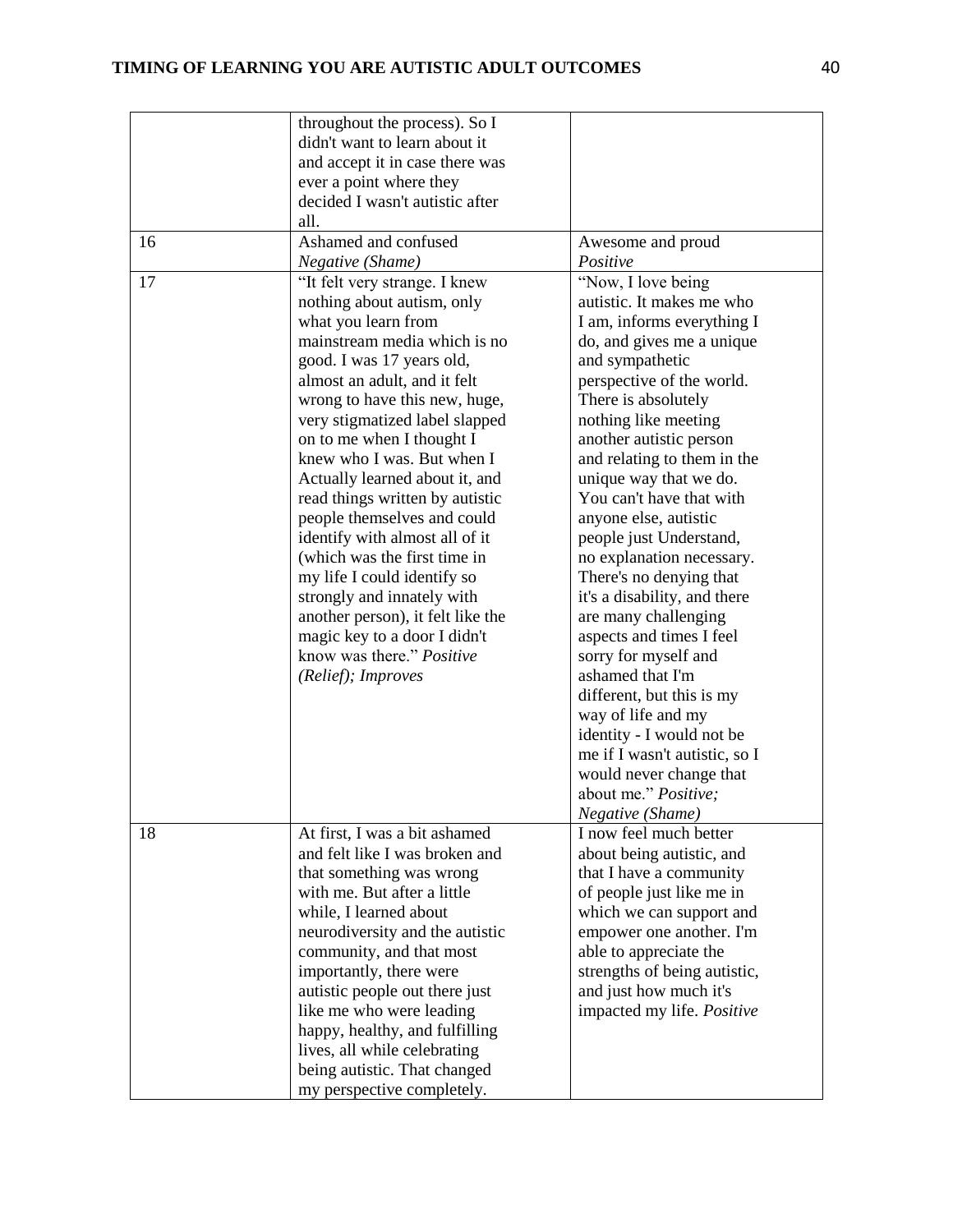|    | Positive; Improves; Negative     |                                             |
|----|----------------------------------|---------------------------------------------|
|    | (Shame)                          |                                             |
| 20 | "I felt alone because I didn't   | "I feel a lot more positive                 |
|    | know any other autistic people   | about my autism now that                    |
|    | and there weren't any support    | I have transferred to                       |
|    | groups at my community           | (university) and connected                  |
|    | college. In a way it was         | with other autistic people.                 |
|    | validating because I had         | This year I won an essay                    |
|    | always felt different but didn't | contest by writing about                    |
|    | know why. I worried a bit that   | neurodiversity, which                       |
|    | I was awkward and dorky but      | made me feel                                |
|    | I had enough self-confidence     | accomplished and happy                      |
|    | and successes that it didn't     | that people care about                      |
|    | drag me down too much."          | neurodiversity. As I was                    |
|    | Positive (Relief); Negative      | writing I read some                         |
|    |                                  | research about particular                   |
|    |                                  | strengths that autistic                     |
|    |                                  | people can have, and that                   |
|    |                                  | has helped me reframe                       |
|    |                                  | autism in my mind from a                    |
|    |                                  | weakness to a "way of                       |
|    |                                  | being."                                     |
|    |                                  | Positive; Improves                          |
| 20 | "I'm comfortable being           | "I am proud to be autistic.                 |
|    | autistic as it has led to me     | This summer I had two                       |
|    | having a much greater            | opportunities to spend                      |
|    | understanding of myself."        | time with all other autistic                |
|    | Positive (relief)                | adults, and it was                          |
|    |                                  | incredible- I made friends                  |
|    |                                  | and didn't need to explain                  |
|    |                                  | myself. I am also<br>frustrated by the ways |
|    |                                  | autism affects me                           |
|    |                                  | emotionally, I'm tired and                  |
|    |                                  | burnt out But overall                       |
|    |                                  | glad to know who I am                       |
|    |                                  | and what I need." Positive                  |
|    |                                  | (relief); Negative (shame)                  |
| 26 | "Relieved to be able to finally  | "I'm comfortable being                      |
|    | understand why the way I         | autistic as it has led to me                |
|    | think and feel is different      | having a much greater                       |
|    | from others." Positive; Relief   | understanding of myself."                   |
|    |                                  | Positive; Improves                          |
| 47 | "Relieved, sad, questioning      | "AWESOME." Positive                         |
|    | why I didn't receive a           |                                             |
|    | diagnosis earlier in life, happy |                                             |
|    | to finally know what I           |                                             |
|    |                                  |                                             |
|    | suspected." Positive (Relief);   |                                             |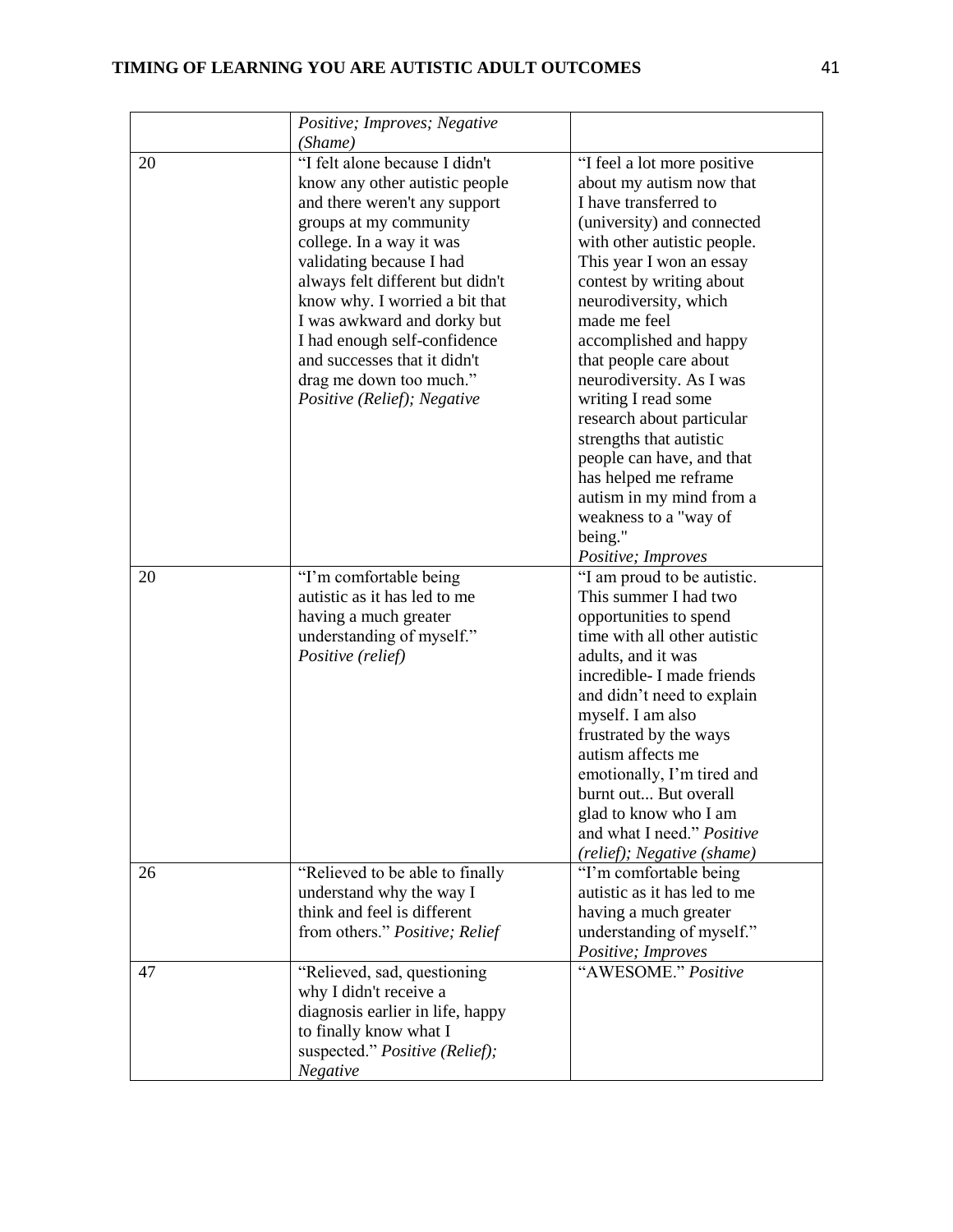#### **Appendix D**

#### **Recommendations: How participants would tell their child they are autistic**

"I would be very gentle and sensitive to my child`s needs and try not to overwhelm them, anything to avoid a meltdown. I would tell them they are special and there is nothing wrong with them. I would try to explain and focus on my childs behaviors rather then explain what autism is (try not to overwhelm) (9: age in years learned autistic)."

"I would find picture books to illustrate what autism looks like across different children, as well as expose them to media that features autistic characters (e.g., Julia on Sesame Street). I would talk about the positive traits and discuss how we could make the best out of difficult situations (8)."

"Its not anything that makes you anything less of a person, it just means that you are going to feel and interpret things differently (3)."

"The exact details would depend on their age and their communication fluency, of course. I would portray autism as a neurotype among others, related indeed to a family of other neurotypes, characterized by patterns of ability in some areas and weakness in others. I would also note that these strengths and weaknesses are not only a property of the autistic person but also their fit with the society and context around them. In general, I would endeavour to give the child whatever information would empower them to be a competent advocate. I would strive to leave no doubt in their mind that I accept them as they are and as an autistic person, but without contradiction, I would also endeavour to facilitate personal growth and development that will help the child realize their best self (11)."

"Well, I honestly have no clue. I mean it'd depend on the child in question, right? Their age, maturity, etc. But if we go with the honesty from day one approach, then probably whatever they are interested in knowing just right now. For the first time it would be probably more than enough, that most people don't experience the world as you or mommy do, and it's all right. There is nothing wrong with them or with us, there is just a difference, and it's useful to be aware of it. And then we'd go along as it happens, figuring out everything along the way (30)."